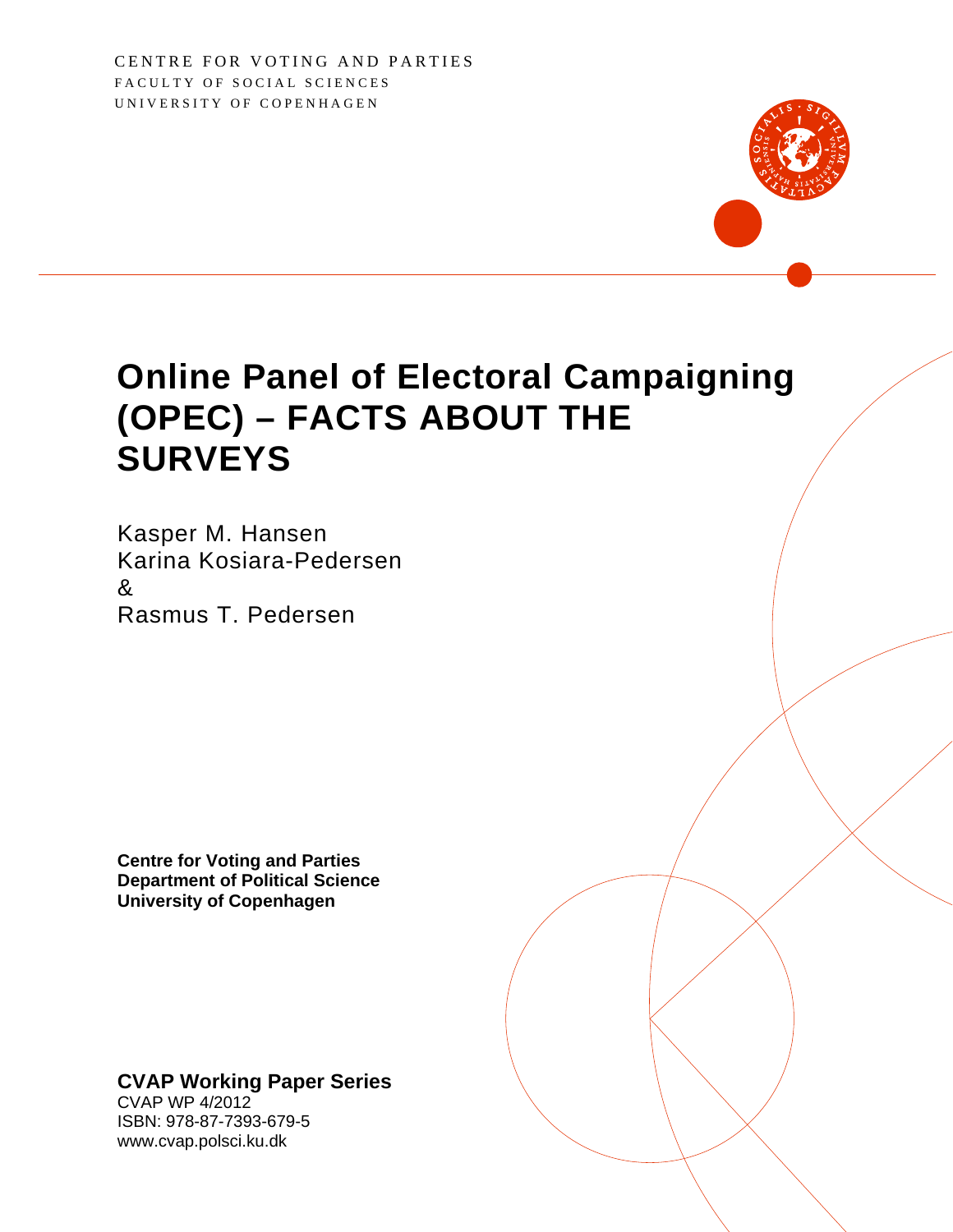## **About the CVAP Working Paper Series**

The CVAP Working Paper Series contains finished drafts and preliminary versions of articles and chapters within the field of studies of voting, elections, political parties, parliaments, etc., that are on their way in the publication process.

## **About the Centre for Voting and Parties**

The Centre for Voting and Parties (*Center for Valg og Partier*, CVAP) is a research centre attached to the Department of Political Science at the University of Copenhagen. The Centre was established in 2008 and concerns itself with research within the fields of voting, elections, political parties, parliaments, etc., both at a national and a comparative level.

For more information on the Series or CVAP, visit www.cvap.polsci.ku.dk.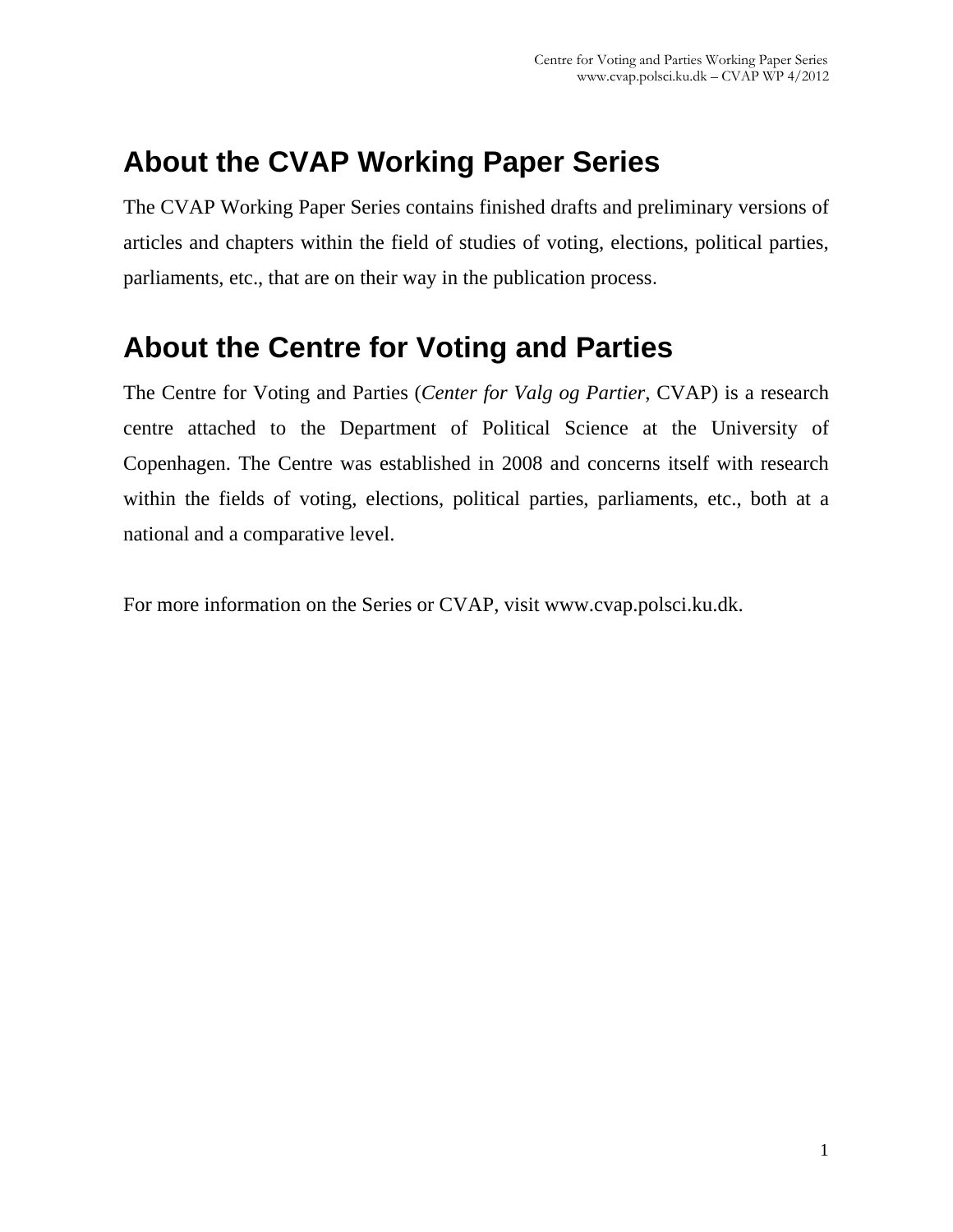#### **OPEC - Facts about the surveys**

Kasper M. Hansen, Karina Kosiara-Pedersen & Rasmus Tue Pedersen

**Contents** 

| QUESTIONNAIRE 4-10 - THE FLOW OF THE CAMPAIGN PANELS6     |
|-----------------------------------------------------------|
|                                                           |
|                                                           |
|                                                           |
|                                                           |
|                                                           |
| QUESTIONNAIRE 9 - TUESDAY AND THURSDAY PANEL COMBINED 12  |
| QUESTIONNAIRE 10 - ALL RESPONDENTS POST ELECTION SURVEY13 |
|                                                           |
|                                                           |
|                                                           |
| APPENDIX 1: QUESTIONNAIRE 10 - TRANSLATED TO ENGLISH 24   |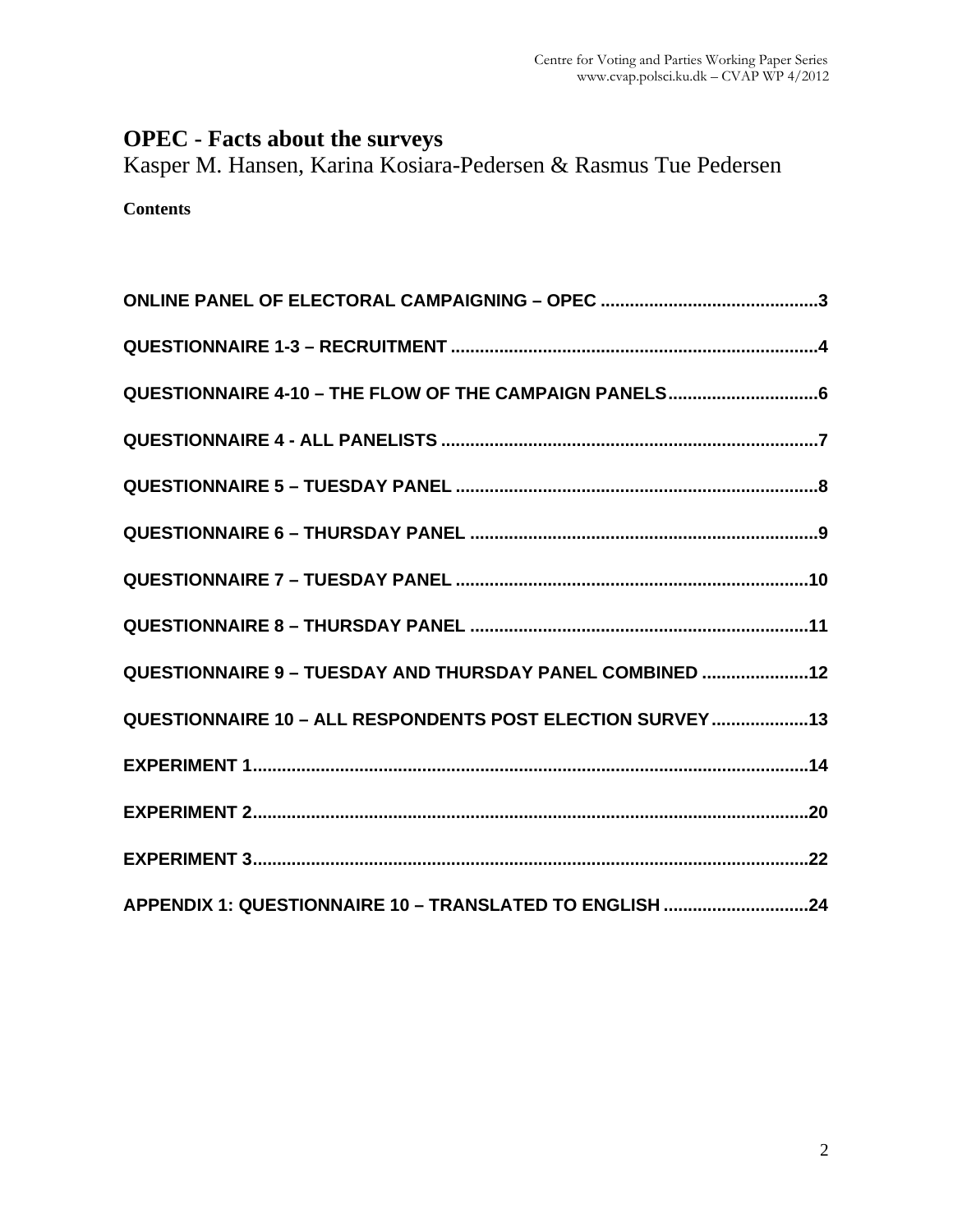## **Online Panel of Electoral Campaigning – OPEC**

Campaigning is of increasing importance to Danish political parties both at and between elections. The traditional linkage between parties and voter groups have been if not completely dissolved then at least loosened and resulted in an increasing number of late deciders. Furthermore, the media is more fragmented and competitive than ever before. As a response, parties put increasing emphasis on their campaigning. They professionalize their campaigning by introducing marketing tools such as opinion polls and focus groups, and by hiring staff with campaigning competencies such as pollsters, communication experts and campaigning professionals. All to maximize the number of votes. Together with increased public funding for parties, this has led to a dramatic increase in campaign spending over the recent elections.

However, our knowledge of whether this money has any effect on the voters is very limited. Basically there is no systematic studies of the various effect of the political campaign in Denmark. The purpose of Online Panel of Electoral Campaigning (OPEC) is to estimate to what extent campaigns matter. That is, does the campaign influence the voters' political preferences, civic engagement, and attitude towards parties and politicians?

The purpose of this document is to provide the basis documentation about the surveys carried out within this research project. OPEC is financed by the Danish Research Council. All surveys were carried out as online web-survey (CAWI) in cooperation with Gallup TNS. Table 1 shows the general overview of the design.



#### **Table 1: General resign of OPEC – Online Panel of Electoral Campaigning**

 $RR =$  Response Rate  $=$  Fully completed dived by e-mails sent out.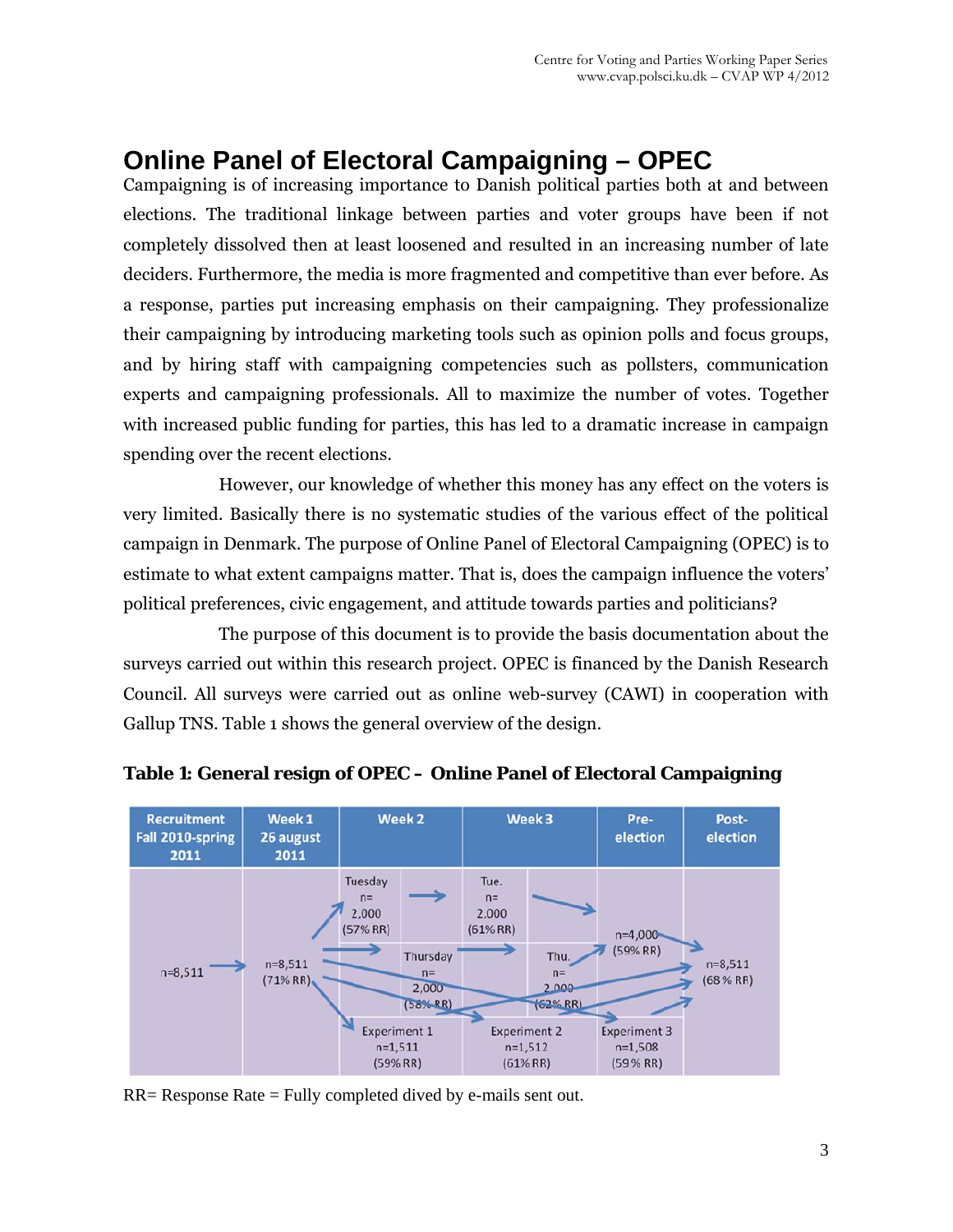### **Questionnaire 1-3 – Recruitment**

We aimed to build a new web-panel through simple random sampling<sup>1</sup>. In order to gain more knowledge on the effect of various recruitment strategies we initially conducted a pilot-study with 2,500 respondents between 18 and 70 years old, drawn from the Danish Civil Registration System. The sample from the Danish Civil Registration included 50,000 between 18 and 70 years old if the election was held as late as possible (13 November 2011). The samples of the 2,500 were pre-stratified in age groups (14 groups), gender (2 groups), and geographical region (5 groups). The recruitment study showed among other things that Short Text Messages to mobile phones (SMS-recruitment) can be a powerful recruitment strategy especially because the marginal cost of inviting additional respondents is zero<sup>2</sup>. Due to our new knowledge we sent out additionally approximately 130,000 recruitment-SMS during the fall and winter of 2010. Of these 130,000 recruitment-SMS, 17,393 (minus the 2,500 which was used for the pilot study) were sent to respondents which were taken from the originally sample of 50,000 from the Danish Civil Registration System. The 17,393 respondents are the number of respondents we were able to link to known and listed mobile phone numbers available in Denmark. The rest of the recruitment-SMS was randomly drawn from the known mobile telephone numbers in Denmark and it was thus not possible to target the recruitment to e.g. certain age groups. We did not consider the respondent recruited before they had completed a lengthy online questionnaire and fully committed themselves to participate in the online election campaign panel.

Each questionnaire included questions on background variables and media consumption, issues (self-placement and party placement), left-right placement (self and party), agenda, vote choice, party like/dislike, party leader like/dislike, issue ownership, self-placement on specific issues, need to evaluate, political efficacy, decisiveness, political interest etc.

 $\overline{a}$ 

<sup>1</sup> See Hansen, Kasper M (2009) The Effect of Political Campaigns – project description, Presented at e.g. at NOPSA University of Tromsø, 6‐9 August 2008, located at http://www.cvap.polsci.ku.dk/valgkamp/ publikationer/The\_Effect\_of\_Political\_Campaigns\_post\_NOPSA.pdf/

<sup>&</sup>lt;sup>2</sup> See Hansen, Kasper M. & Pedersen, Rasmus T. (2012) Efficiency of Different Recruitment Strategies for Web Panels. International Journal of Public Opinion Research. Vol. 24, No. 2, pp. 238-249.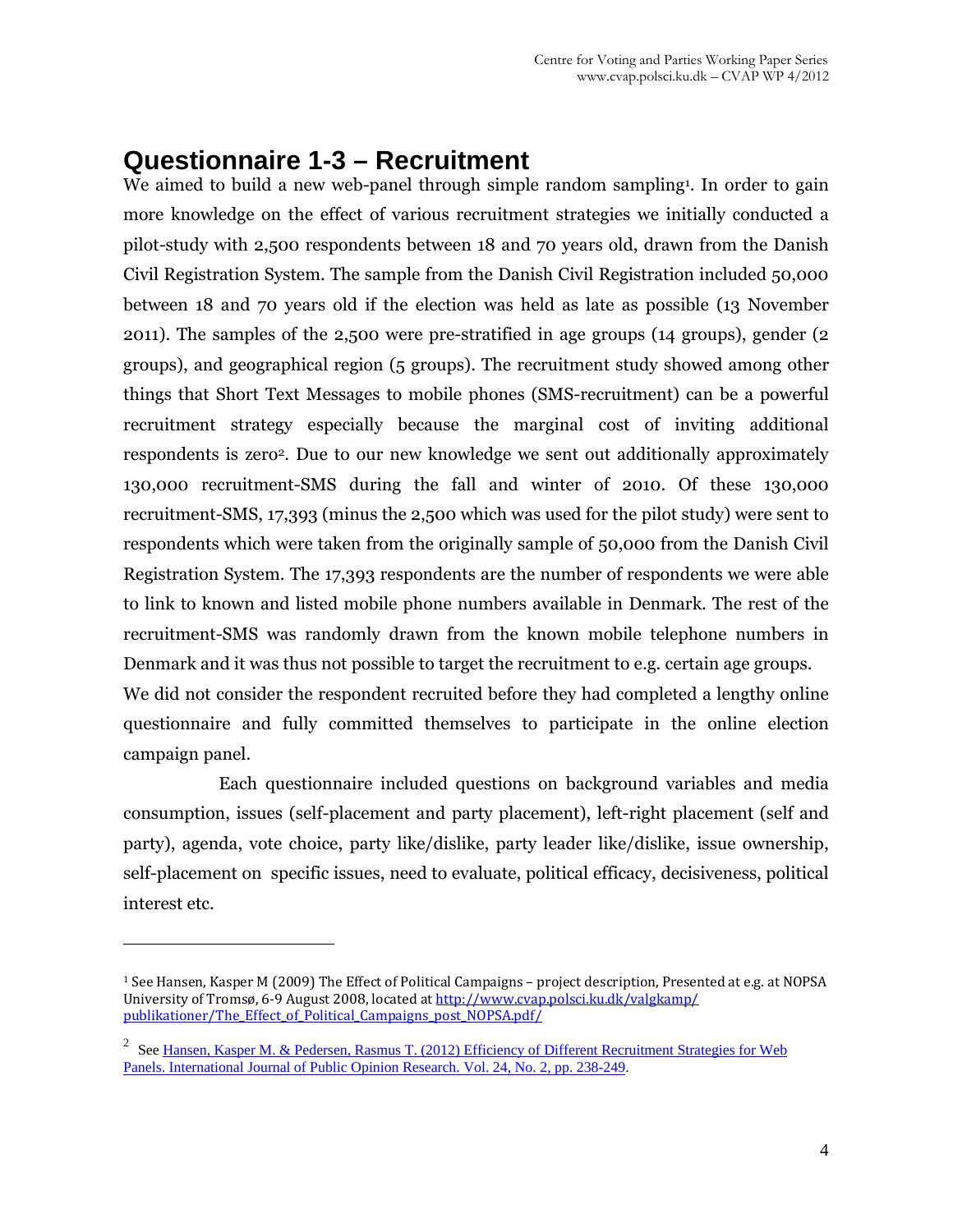In order to reach our goal of approximately 8,500 respondents, additional respondents were drawn from Gallup's established online panel. This also allowed us to oversample the least educated which were somewhat underrepresented in the SMSrecruitment.

When the election was called 26 August 2011 8,511 voters had completed the recruitment questionnaires and committed fully to be part of the election campaign panel. We consider the first aggregated recruitment questionnaires (1-3) as wave 1 of the research project. Of these 8,511 respondents, 47 per cent where recruited from SMS and 53 percent from Gallup's established panel. Median interview time for the recruitment survey was 26.97 minutes for the established Gallup's panelist ( $n=4,527$ ). The SMS-recruitment was carried out over two rounds of questionnaires. The first round (questionnaire 1) had a median interview time of 10.53 minutes and the second (questionnaires 2 and 3) 20.14 minutes (n=3,984). These 8,511 voters are questioned during the campaign.

Table 2 shows the flow of the study with the six waves, the questionnaires related and experiments. Wave 2-6 and experiments will be elaborated upon below.

| $1st$ wave                             | $2nd$ wave                      | 3 <sup>rd</sup> wave             | 4 <sup>th</sup> wave             | $5th$ wave                        | 6 <sup>th</sup> wave               |
|----------------------------------------|---------------------------------|----------------------------------|----------------------------------|-----------------------------------|------------------------------------|
| Questionnaire<br>$1 - 3$<br>Fall 2010- | Questionnaire<br>4<br>26.8.2011 | Tuesday panel<br>Questionnaire 5 | Tuesday panel<br>Questionnaire 7 | Tuesday and<br>Thursday<br>panels | Question-<br>naire 10<br>19.9.2011 |
| Spring 2011                            |                                 | 30.8.11<br>Thursday panel        | 6.9.11<br>Thursday panel         | Questionnaire 9<br>13.9.11        |                                    |
|                                        |                                 | Questionnaire 6                  | Questionnaire<br>8               |                                   |                                    |
|                                        |                                 | 1.9.11                           | 8.9.11                           |                                   |                                    |
|                                        |                                 | Experiment 2                     | Experiment 1                     | Experiment 3                      |                                    |
|                                        |                                 | 31.8.11                          | 5.9.11                           | 9.9.11                            |                                    |

**Table 2: OPEC six wave panel with questionnaire numbers and time (send out)**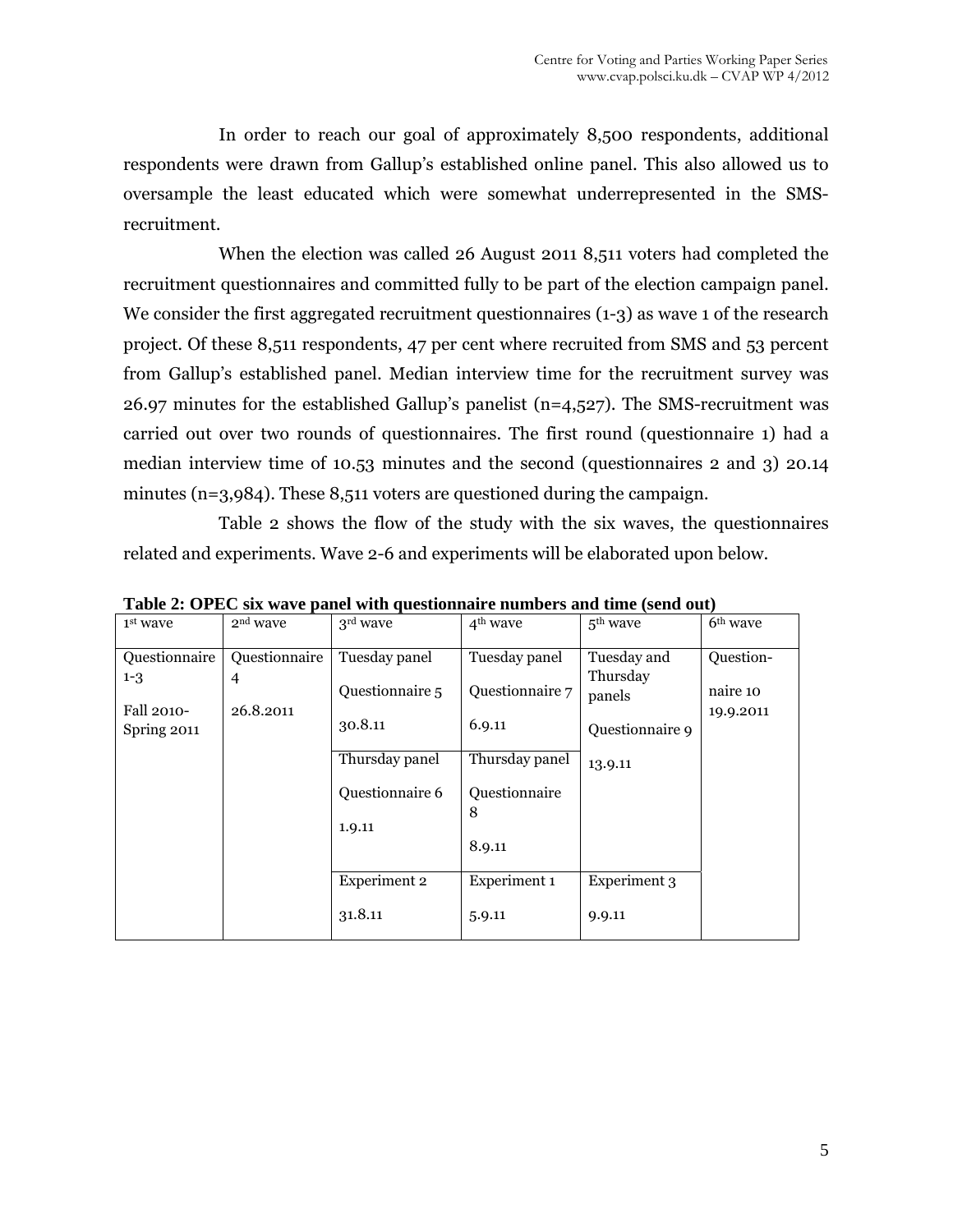## **Questionnaire 4-10 – the flow of the campaign panels**

When the election was called all 8,511 respondents were invited by e-mail to participate in the first survey during the campaign (named questionnaire 4, wave 2). This was a basis survey of agenda, political efficacy, vote choice, party like/dislike, party leader like/dislike, decisiveness, political interest, left-right (self-placement and party placement) etc.

In the first week of the campaign, the respondents were divided into different groups. A Tuesday panel (n=2,000) surveyed on Tuesdays in the campaign and a Thursday panel surveyed on Thursdays (n=2,000). The Tuesday and Thursday respondents were each surveyed twice (respectively wave 3, questionnaires 5-6, and wave 4, questionnaires 7-8).

Furthermore, we created three experimental groups  $(n=1,511, n=1,512, n=1,508)$  which were surveyed in the first, second, and third week of the campaign, respectively. The control groups in these experiments group allow analyses of panel effects in the main panel.

Two days before the election, the Tuesday and Thursday panels were surveyed together (wave 5, questionnaire 9).

Four days after the election, all 8,511 respondents were surveyed with a final post election survey (wave 6, questionnaire 10). Questionnaire 10 contains all questions asked during the panel as well as some questions on the campaign in general (see appendix).

Table 3 sums up the number of respondents and response rates. Below further details on questionnaires 4-10 and experiments 1-3 may be found.

| 1st wave  | 2 <sup>nd</sup> wave | 3 <sup>rd</sup> wave | 4 <sup>th</sup> wave | 5 <sup>th</sup> wave | 6 <sup>th</sup> wave |
|-----------|----------------------|----------------------|----------------------|----------------------|----------------------|
| $Q_1 - 3$ | Q4                   | Tuesday panel        | Tuesday panel        | Tuesday and          | $Q$ 10               |
|           | 8,511                | Q <sub>5</sub>       | Q7                   | Thursday panels      | 8,511                |
|           | 71 pct.              | 2,000                | 2,000                | Q9                   | 68 pct.              |
|           |                      | 57 pct.              | 61 pct.              | 3,998                |                      |
|           |                      | Thursday panel       | Thursday panel       | 59 pct.              |                      |
|           |                      | Q6                   | Q8                   |                      |                      |
|           |                      | 2,000                | 1,998                |                      |                      |
|           |                      | 58 pct.              | 62 pct.              |                      |                      |
|           |                      | Exp 2                | Exp 1                | Exp 3                |                      |
|           |                      | 1,512                | 1,511                | 1,508                |                      |
|           |                      | 59 pct.              | 61 pct.              | 59 pct.              |                      |

**Table 3: Number of respondents and response rates (fully completed)**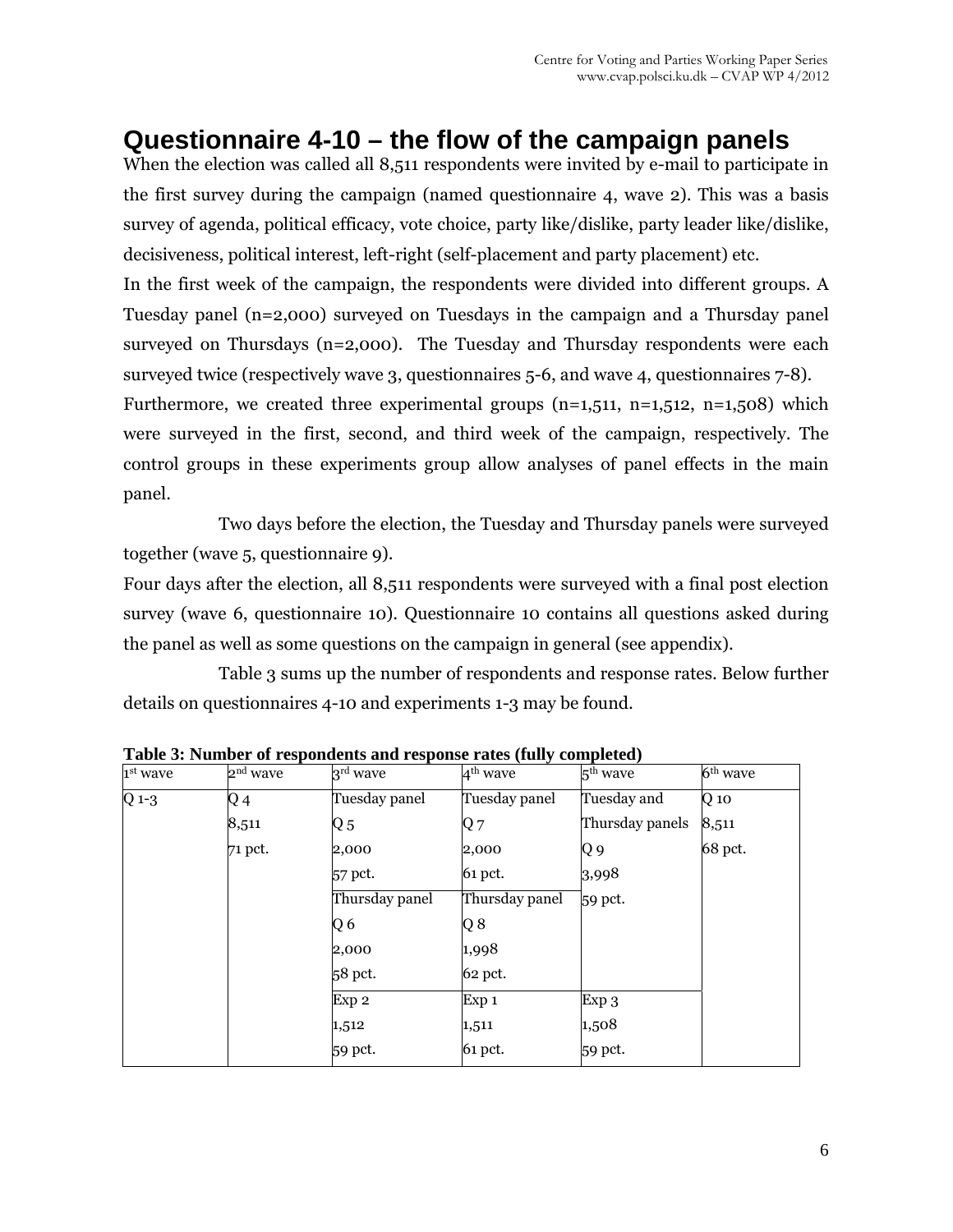## **Questionnaire 4 - All panelists**

- Sent out the day the election was called 26 August 2011
- ‐ E-mailed with embedded link to all respondents who had fully completed the three recruitment questionnaires: 1, 2 and 3. n=8,511.
- ‐ 7,079 respondents gave an answer, 6,071 completed the entire questionnaire, 353 answered at least one question (incomplete) and 655 declined to participate when asked.
- ‐ Response rate 71 % (fully completed interviews / sent out e-mails)
- ‐ First fully complete interview started August 26, 17:42.
- ‐ First completed interview ended August 26, 17:51.
- ‐ Median interview time for all fully completed interviews is 11.67 minutes.
- ‐ 2,770 (46% of all fully completed interviews) interviews were completed within 24 hrs. of first distribution of e-mail.
- ‐ 4,169 (69% of all fully completed interviews) interviews were completed with 48 hrs of first distribution of e-mail.
- ‐ 5,469 (90% of all fully completed interviews) interviews were completed with 72 hrs of first distribution of e-mail.
- ‐ 5,830 (99% of all fully completed interviews) interviews were completed with 96 hrs of first distribution of e-mail.
- ‐ E-mail reminder sent out August 29, 7:00.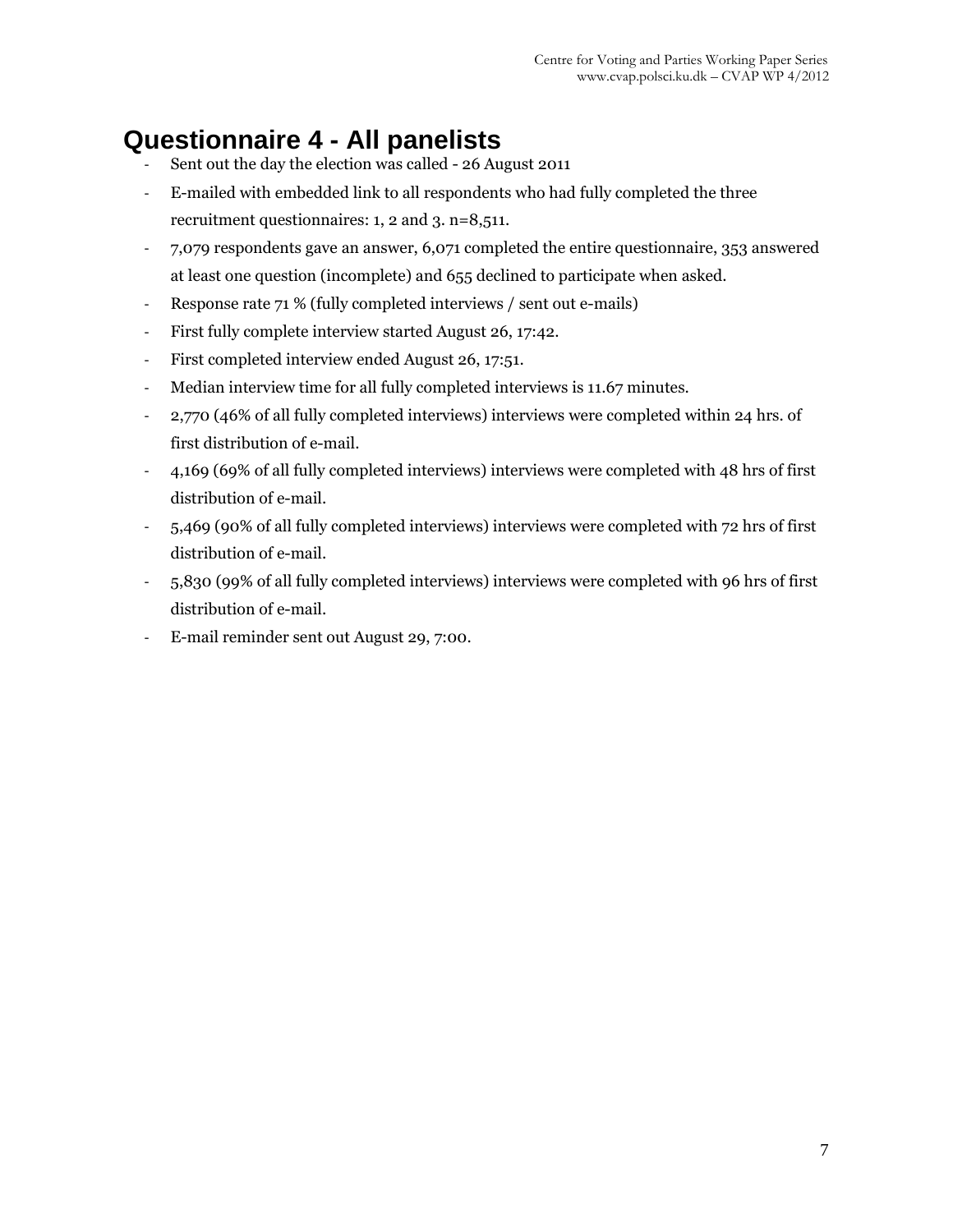## **Questionnaire 5 – Tuesday panel**

- Sent out: 30 August 2011
- ‐ E-mailed with embedded link to a random sample of 2.000 drawn from all respondents who had completed the three recruitment questionnaires: 1, 2 and 3. n=2.000. These respondents are marked as Tuesday panel.
- ‐ 1,459 respondents gave an answer, 1,138 completed the entire questionnaire, 201 answered at least one question (incomplete) and 120 declined to participate when asked.
- ‐ Response rate 57 % (fully completed interviews / sent out e-mails)
- ‐ First fully complete interview started August 30, 9:20.
- ‐ First completed interview ended August 30, 9:27.
- ‐ Median interview time for all fully completed interviews is 10.98 minutes.
- ‐ 745 (65% of all fully completed interviews) interviews were completed within 24 hrs. of first distribution of e-mail.
- ‐ 918 (81% of all fully completed interviews) interviews were completed with 48 hrs of first distribution of e-mail.
- ‐ 1,114 (98% of all fully completed interviews) interviews were completed with 72 hrs of first distribution of e-mail.
- ‐ 1,120 (98% of all fully completed interviews) interviews were completed with 96 hrs of first distribution of e-mail.
- ‐ E-mail reminder sent out September 1: 7:00.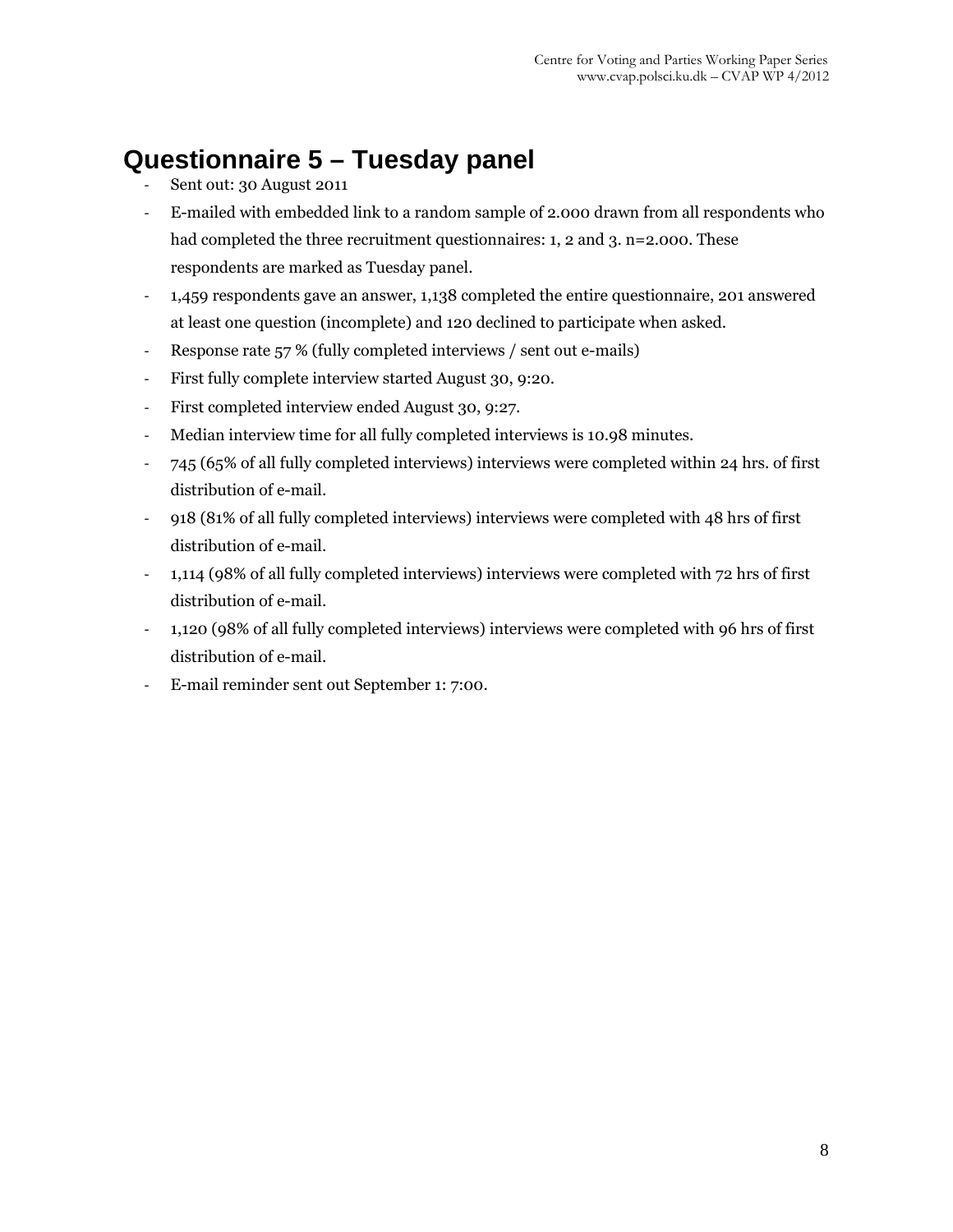## **Questionnaire 6 – Thursday panel**

- ‐ Sent out: 1 September 2011
- ‐ E-mailed with embedded link to a random sample of 2.000 drawn from all respondents who had completed the three recruitment questionnaires: 1, 2 and 3. n=1.998. These respondents are marked as Thursday panel.
- ‐ 1,471 respondents gave an answer, 1,150 completed the entire questionnaire, 187 answered at least one question (incomplete) and 134 declined to participate when asked.
- ‐ Response rate 58 % (fully completed interviews / sent out e-mails)
- ‐ First fully complete interview started September 1, 9:12.
- ‐ First completed interview ended September 1, 9:21.
- ‐ Median interview time for all fully completed interviews is 11.16 minutes.
- ‐ 738 (64% of all fully completed interviews) interviews were completed within 24 hrs. of first distribution of e-mail.
- ‐ 906 (79% of all fully completed interviews) interviews were completed with 48 hrs of first distribution of e-mail.
- ‐ 1,063 (92% of all fully completed interviews) interviews were completed with 72 hrs of first distribution of e-mail.
- ‐ 1,132 (98% of all fully completed interviews) interviews were completed with 96 hrs of first distribution of e-mail.
- ‐ E-mail reminder sent out September 3: 7:00.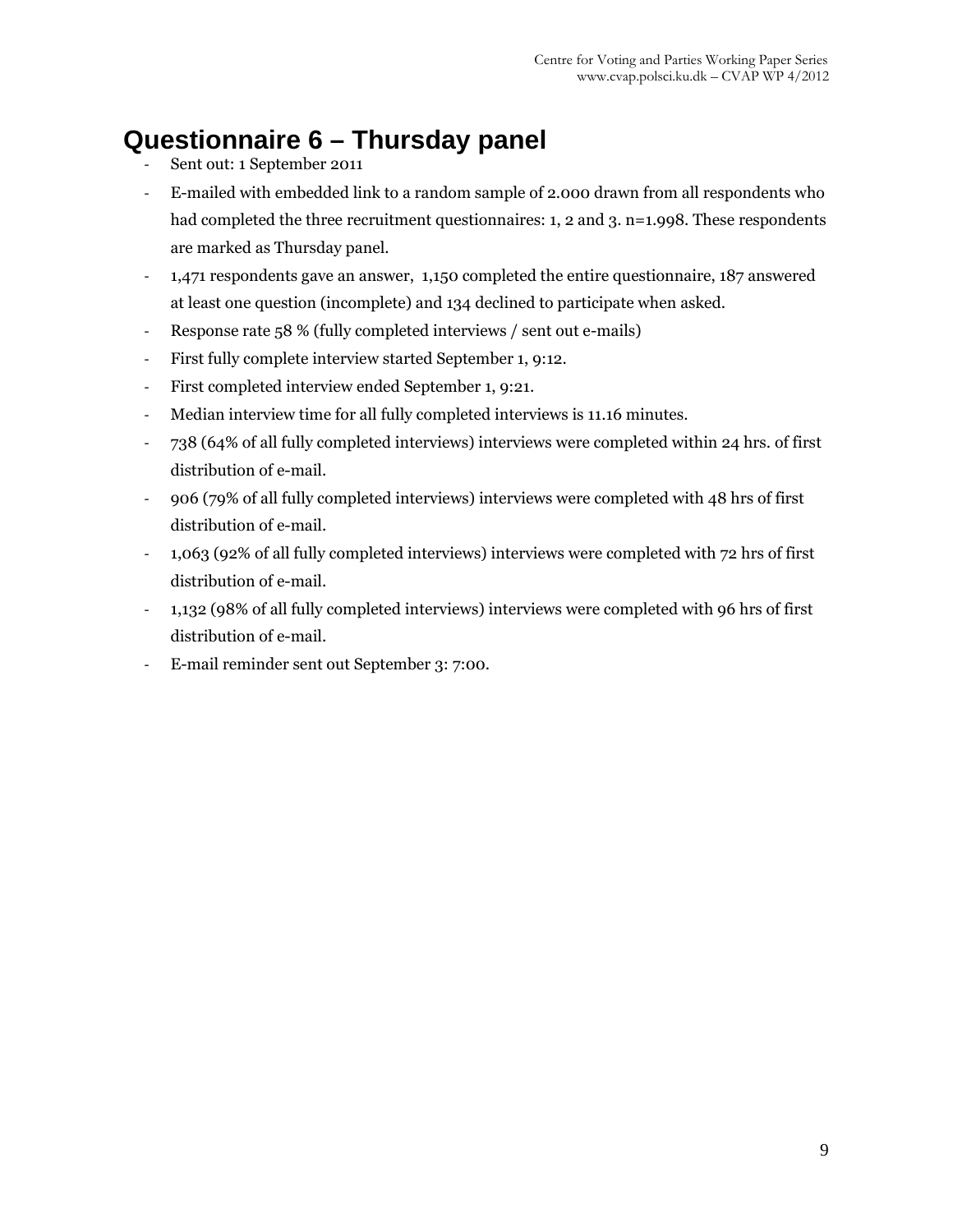## **Questionnaire 7 – Tuesday panel**

- Sent out: 6 September 2011
- ‐ E-mailed with embedded link to the "Tuesday panel". n=2,000. Same group as questionnaire 5.
- ‐ 1,526 respondents gave an answer, 1,223 completed the entire questionnaire, 152 answered at least one question (incomplete) and 151 declined to participate when asked.
- ‐ Response rate 61 % (fully completed interviews / sent out e-mails)
- ‐ First fully complete interview started September 6, 9:43.
- ‐ First completed interview ended September 6, 9:55.
- ‐ Median interview time for all fully completed interviews is 10.73 minutes.
- ‐ 908 (74% of all fully completed interviews) interviews were completed within 24 hrs. of first distribution of e-mail.
- ‐ 1,137 (93% of all fully completed interviews) interviews were completed with 48 hrs of first distribution of e-mail.
- ‐ 1,182 (97% of all fully completed interviews) interviews were completed with 72 hrs of first distribution of e-mail.
- ‐ 1,194 (98% of all fully completed interviews) interviews were completed with 96 hrs of first distribution of e-mail.
- ‐ E-mail reminder sent out September 8: 7:00.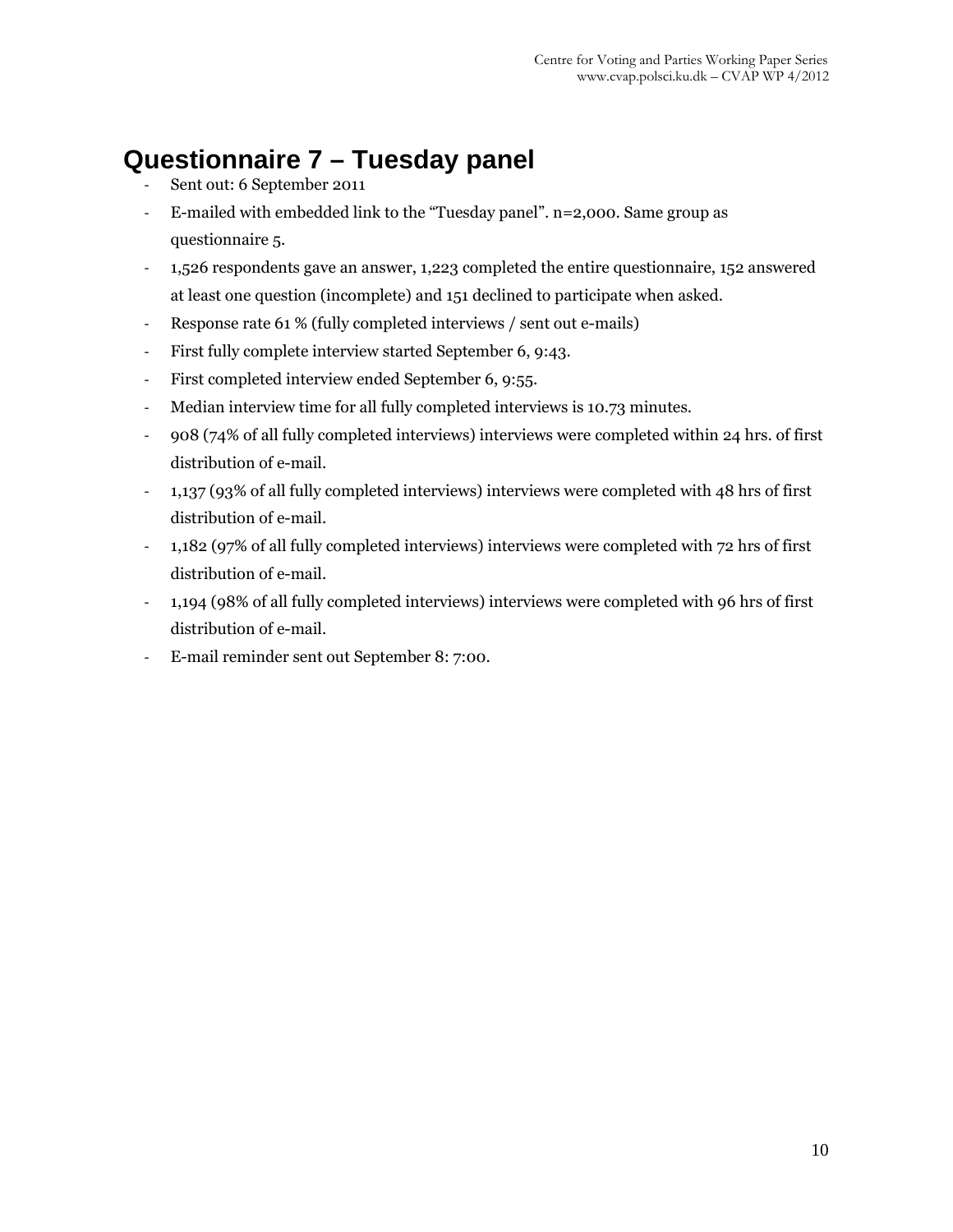## **Questionnaire 8 – Thursday panel**

- ‐ Sent out: 8 September 2011
- ‐ E-mailed with embedded link to the "Thursday panel". n=1,998. Same group as questionnaire 6.
- ‐ 1,531 respondents gave an answer, 1,240 completed the entire questionnaire, 149 answered at least one question (incomplete) and 142 declined to participate when asked.
- ‐ Response rate 62 % (fully completed interviews / sent out e-mails)
- ‐ First fully complete interview started September 8, 9:07.
- ‐ First completed interview ended September 8, 9:16.
- ‐ Median interview time for all fully completed interviews is 11.50 minutes.
- ‐ 866 (70% of all fully completed interviews) interviews were completed within 24 hrs. of first distribution of e-mail.
- ‐ 998 (80% of all fully completed interviews) interviews were completed with 48 hrs of first distribution of e-mail.
- ‐ 1,119 (90% of all fully completed interviews) interviews were completed with 72 hrs of first distribution of e-mail.
- ‐ 1,199 (97% of all fully completed interviews) interviews were completed with 96 hrs of first distribution of e-mail.
- ‐ E-mail reminder sent out September 10: 7:00.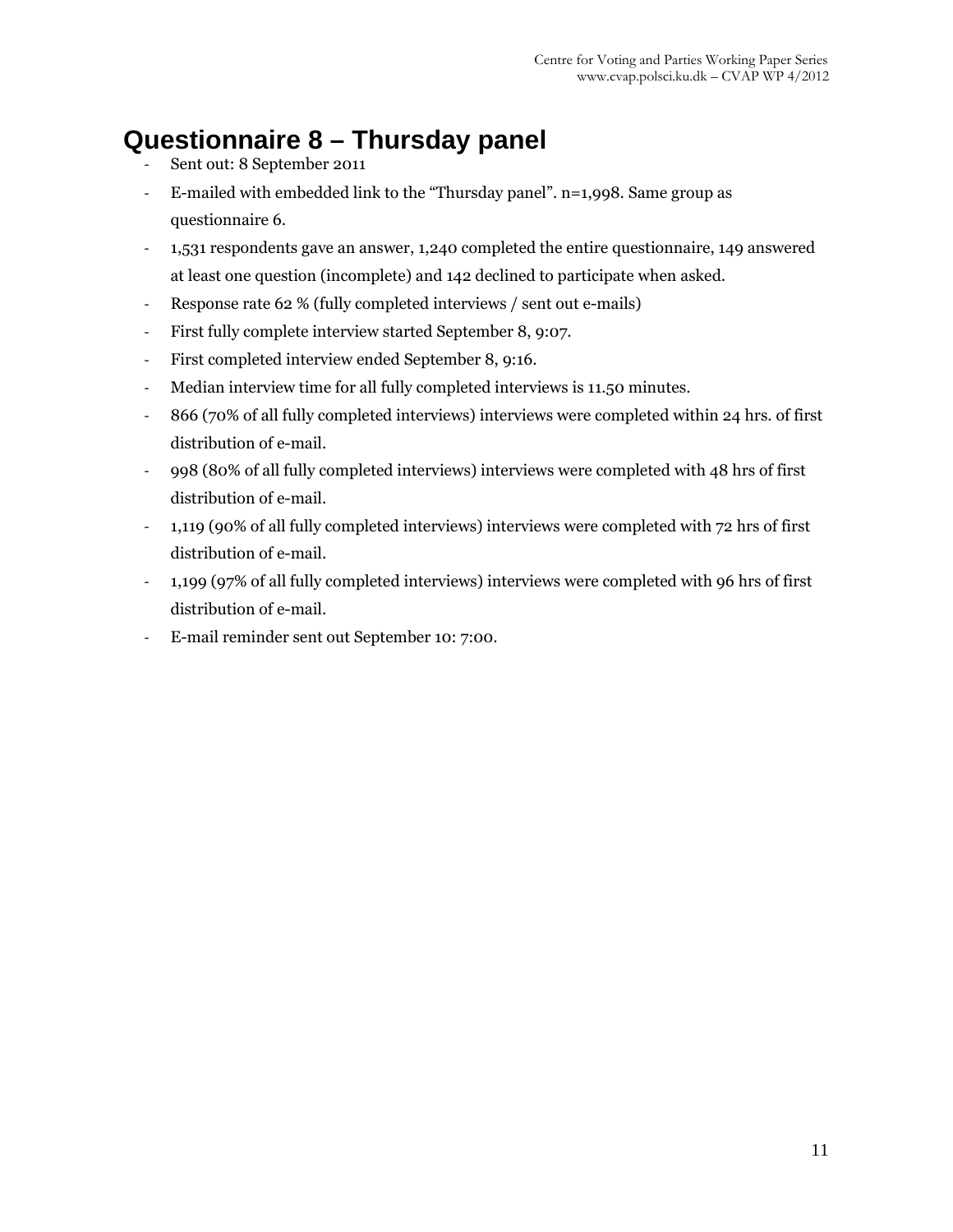## **Questionnaire 9 – Tuesday and Thursday panel combined**

- ‐ Sent out: 13 September 2011
- ‐ E-mailed with embedded link to the "Thursday panel". n=3,998. Same group as questionnaire 5, 6, 7, and 8.
- ‐ 2,813 respondents gave an answer. 2,373 completed the entire questionnaire, 219 answered at least one question (incomplete) and 221 declined to participate when asked.
- ‐ Response rate 59 % (fully completed interviews / sent out e-mails)
- ‐ First fully complete interview started September 13, 10:08.
- ‐ First completed interview ended September 13, 10:16.
- ‐ Median interview time for all fully completed interviews is 11.13 minutes.
- ‐ 1,852 (78% of all fully completed interviews) interviews were completed within 24 hrs. of first distribution of e-mail.
- ‐ 2,324 (98% of all fully completed interviews) interviews were completed with 48 hrs of first distribution of e-mail.
- ‐ 2,370 (100% of all fully completed interviews) interviews were completed with 72 hrs of first distribution of e-mail.
- ‐ 2,373 (100% of all fully completed interviews) interviews were completed with 96 hrs of first distribution of e-mail.
- ‐ E-mail reminder sent out September 15: 7:00.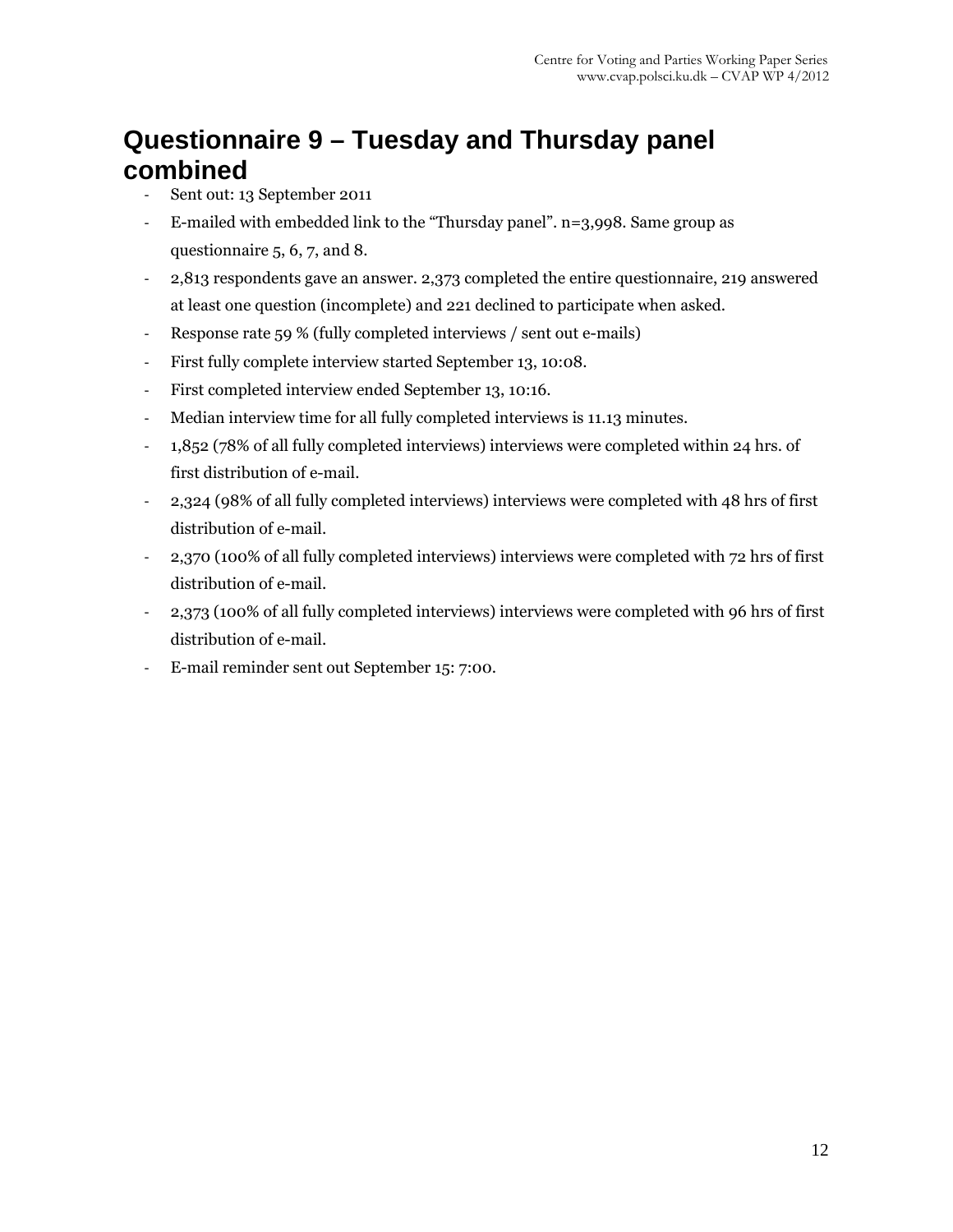## **Questionnaire 10 – All respondents post election survey**

- ‐ Sent out: 19 September 2011
- ‐ E-mailed with embedded link to all 8,511 respondents. Same group as questionnaire 5, 6, 7, and 8 + additional questions.
- ‐ 7,173 respondents gave an answer. 5,774 completed the entire questionnaire, 663 answered at least one question (incomplete) and 736 declined to participate when asked.
- ‐ Response rate 68 % (fully completed interviews / sent out e-mails)
- ‐ First fully complete interview started September 19, 12:46.
- ‐ First fully completed interview ended September 19, 12:58.
- ‐ Median interview time for all fully completed interviews is 20.41 minutes.
- ‐ 3,259 (56% of all fully completed interviews) interviews were completed within 24 hrs. of first distribution of e-mail.
- ‐ 3,761 (65% of all fully completed interviews) interviews were completed with 48 hrs of first distribution of e-mail.
- ‐ 4,340 (75% of all fully completed interviews) interviews were completed with 72 hrs of first distribution of e-mail.
- ‐ 4,794 (83% of all fully completed interviews) interviews were completed with 96 hrs of first distribution of e-mail.
- ‐ Last questionnaire included was answered 10 October.
- ‐ E-mail reminder sent out four times: 22/9: 7am, 26/9:7am and 28/9:7 am and 7/10:7am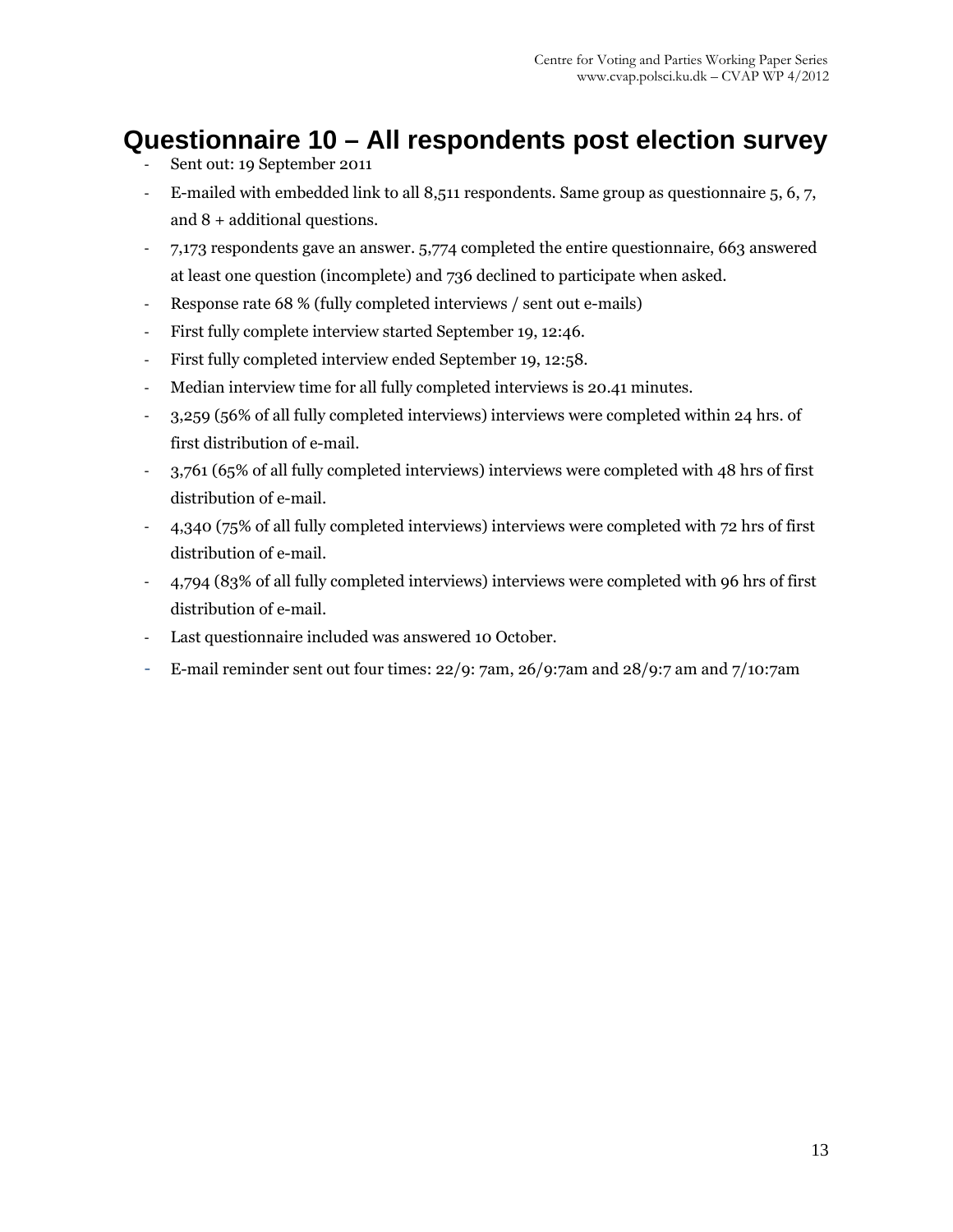## **Experiment 1**

- Sent out : 5 September 2011
- ‐ E-mailed with embedded link to a random sample which had fully completed the three recruitment questionnaires: 1, 2 and 3. n=1,511. These are labeled experimental group 1.
- ‐ 1,005 respondents gave an answer. 921 completed the entire questionnaire, 64 answered at least one question (incomplete) and 20 declined to participate when asked.
- ‐ Response rate 61 % (fully completed interviews / sent out e-mails)
- ‐ First fully complete interview started September 5, 9:59.
- ‐ First completed interview ended September 5, 10:02.
- ‐ Median interview time for all fully completed interviews is 6.03 minutes.
- ‐ 714 (78% of all fully completed interviews) interviews were completed within 24 hrs. of first distribution of e-mail.
- ‐ 821 (89% of all fully completed interviews) interviews were completed with 48 hrs of first distribution of e-mail.
- ‐ 872 (95% of all fully completed interviews) interviews were completed with 72 hrs of first distribution of e-mail.
- ‐ 894 (97% of all fully completed interviews) interviews were completed with 96 hrs of first distribution of e-mail.
- ‐ E-mail reminder sent out September 8, 7:00.
- ‐ Respondents were randomly assigned to four different groups (A-D) and a control group (E) in the experiment A . Groups A-D were each exposed to different election adds (see below)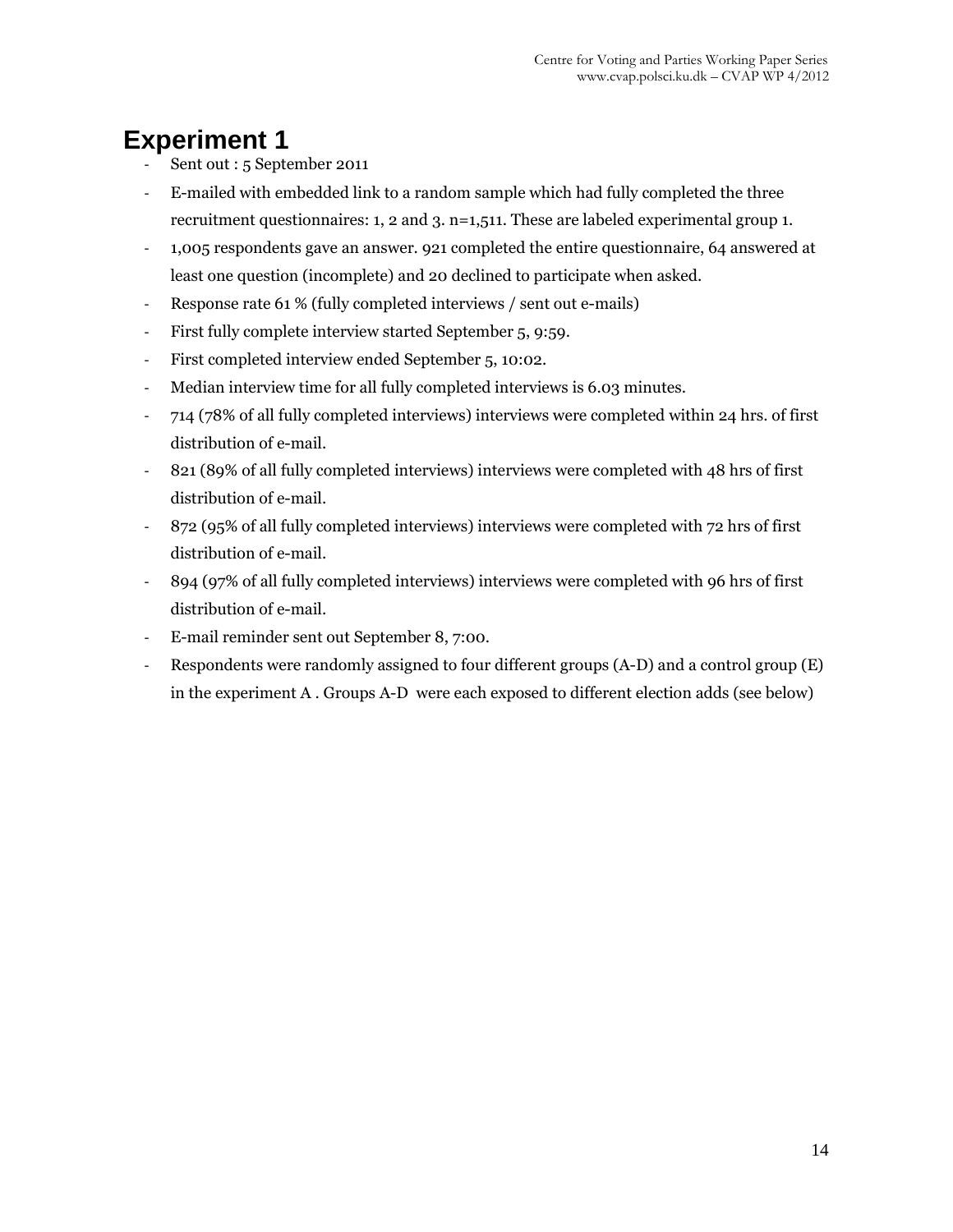| <b>Groups:</b> | n   |        | percent Description                                  |
|----------------|-----|--------|------------------------------------------------------|
| <b>SPLIT A</b> | 196 | 20.08  | Negative campaigning, The Liberals                   |
| <b>SPLIT B</b> | 192 | 19.67  | Negative campaigning, The Liberal Youth              |
| <b>SPLIT C</b> | 190 | 19.47  | Negative campaigning, The Social Democratic<br>Youth |
| <b>SPLIT D</b> | 198 | 20.29  | Positive campaigning, The Liberals                   |
| <b>SPLIT E</b> | 200 | 20.49  | (Control group)                                      |
| <b>Total</b>   | 976 | 100.00 |                                                      |

In a subsequent experiment B, respondents were randomly assigned to six different groups (A-F). The control group from Experiment A was retained and also served as control group for Experiment B. Groups A-F were each exposed to various arguments in favor or against a suggested statute requiring children to use bicycle helmets. The control group was exposed to the suggested statute, without any arguments.

| <b>Groups</b>  | $\mathbf n$ |        | percent Description                                                   |
|----------------|-------------|--------|-----------------------------------------------------------------------|
| <b>SPLIT A</b> | 122         | 16.53  | pro (preventing injury and death) $+\text{con}$ (cost for<br>parents) |
| <b>SPLIT B</b> | 122         | 16.53  | $pro$ (children won't mind) + con (obesity)                           |
| <b>SPLIT C</b> | 123         | 16.67  | pro (preventing injury and death)                                     |
| <b>SPLIT D</b> | 125         | 16.94  | pro (children won't mind)                                             |
| <b>SPLIT E</b> | 123         | 16.67  | con (cost for parents)                                                |
| <b>SPLIT F</b> | 123         | 16.67  | con (obesity)                                                         |
| <b>Total</b>   | 738         | 100.00 |                                                                       |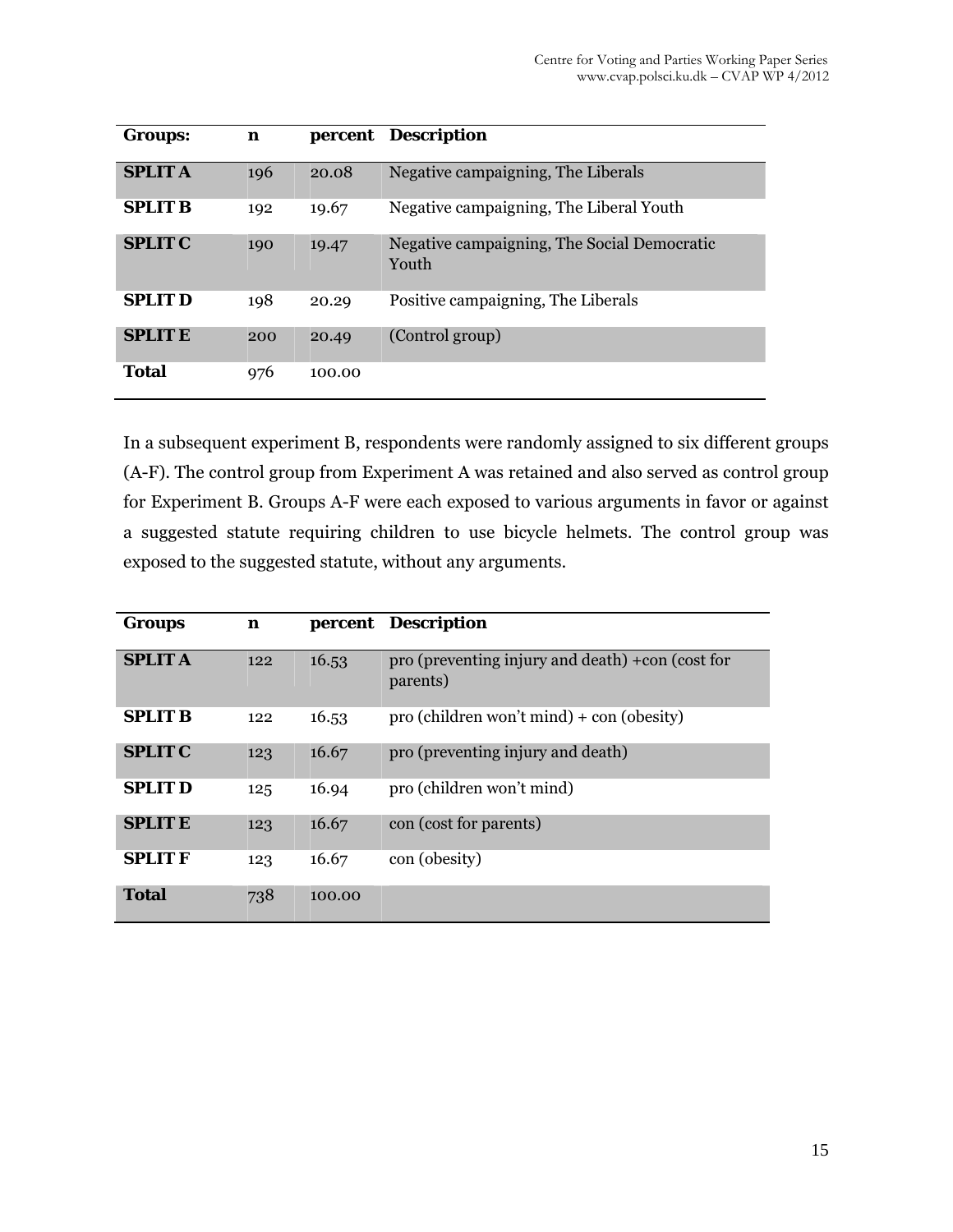

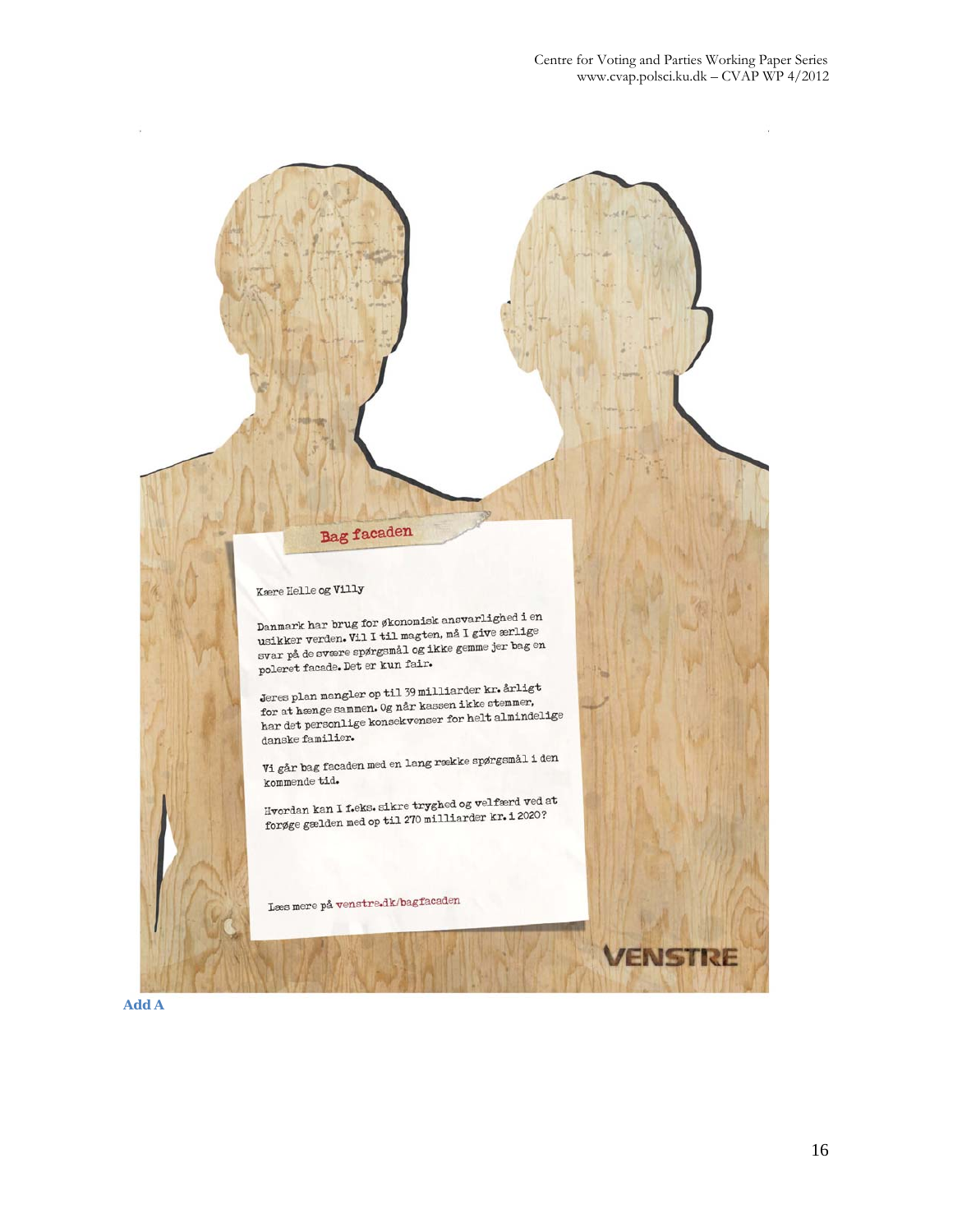

**Add B**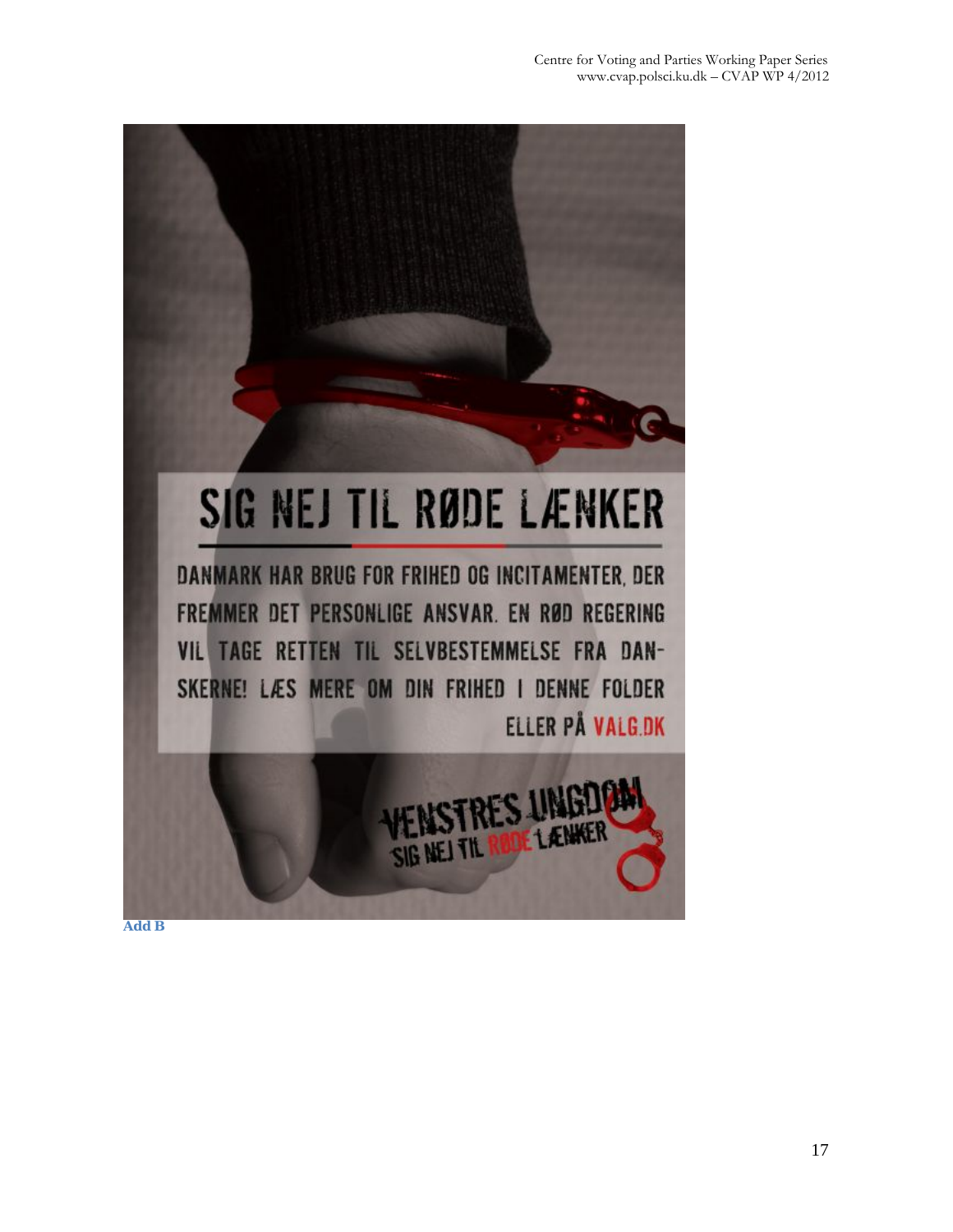

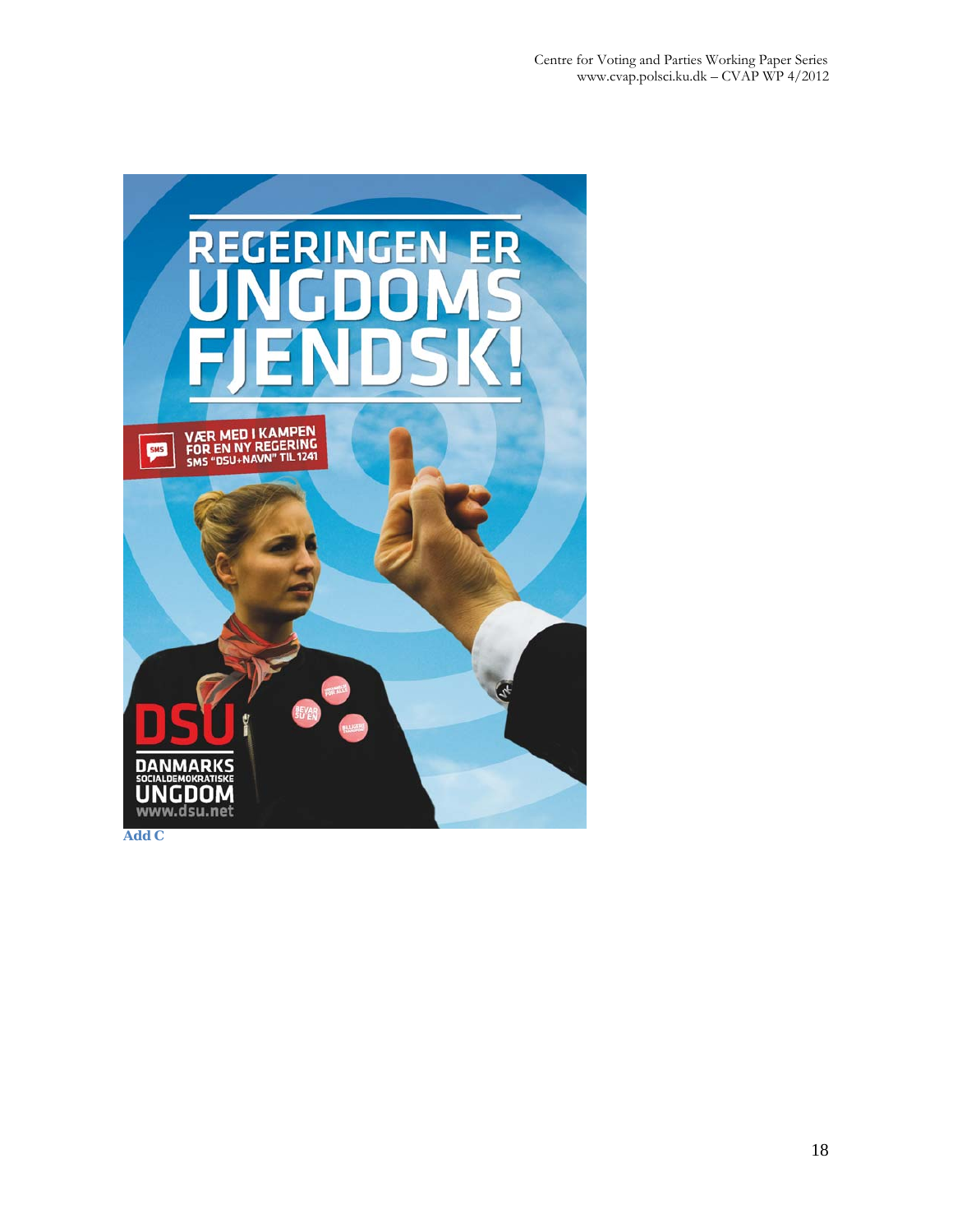# LÆNGE LEVE SUNDHEDEN!

#### **KUN EN SUND ØKONOMI** GIVER RÅD TIL ENDNU BEDRE **SYGEHUSE**

Vi kan alle rammes af sygdom. Derfor er det positivt, at<br>sundhedsområdet er blevet markant forbedret siden 2001.<br>Eksempelvis gennemføres der nu 216.000 flere operationer<br>om året. Der er skåret 37 dage af ventetiden, og død holde fast i.

Faktisk vil vi i 2012 investere 35 mia, kr, mere i sundhed, end Nyrup gjorde. Og fordi vi har styr på økonomien, kan vi nu gennemføre danmarkshistoriens største investering på sundhedsområdet med etablering af nye supersygehuse og udrednings- og diagnosecentre hele landet. Et stærkt sundhedsvæsen er selve kernen i vores elfærdssamfund. Det må vi ikke sætte over styr.

VENSTRE.DK · FØLG OS PÅ FACEBOOK

**Add D**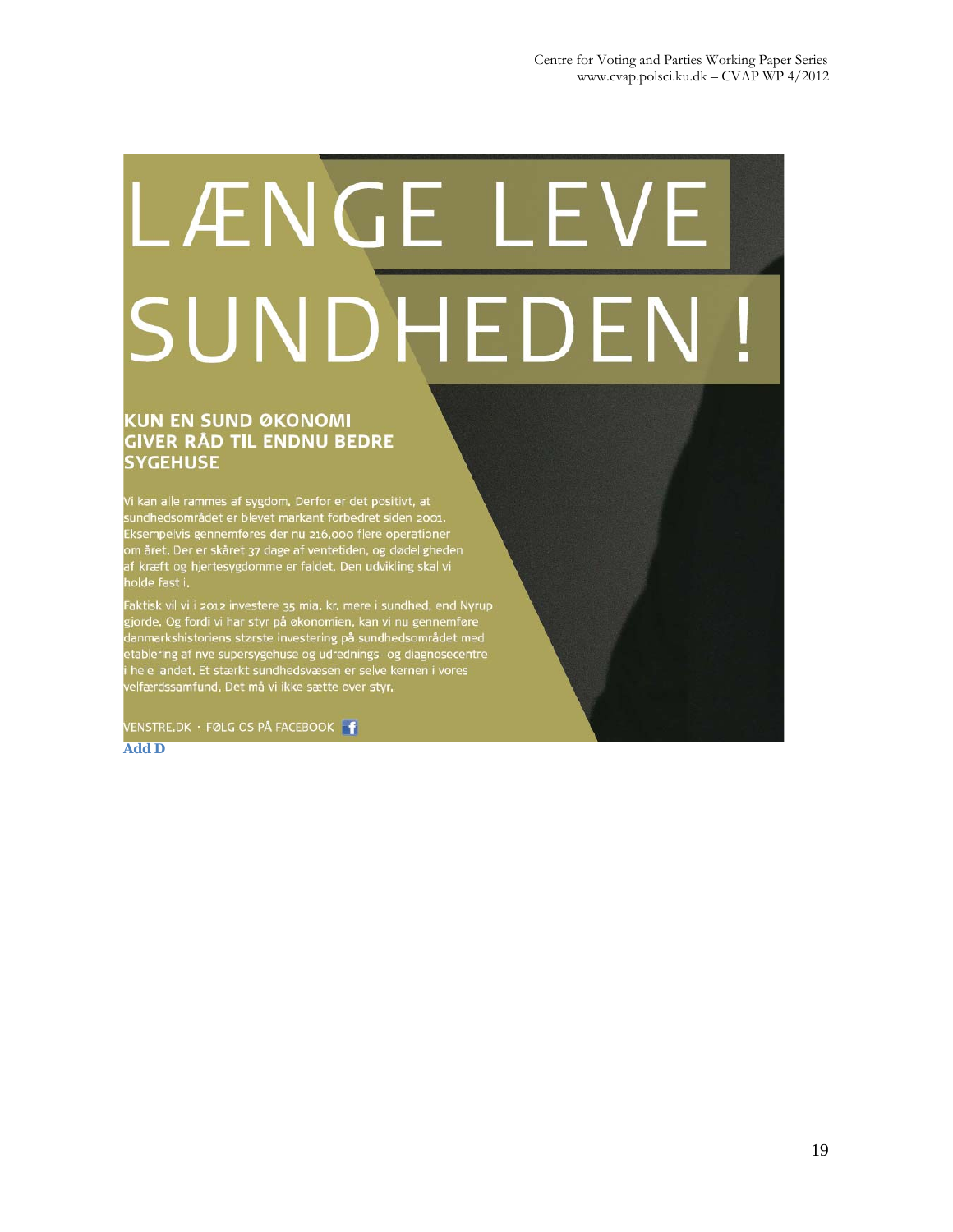## **Experiment 2**

- ‐ Sent out : 31 August 2011
- ‐ E-mailed with embedded link to a random sample which had fully completed the three recruitment questionnaires: 1, 2 and 3. n=1,512. These are labeled experimental group 2.
- ‐ 994 respondents gave an answer, 894 completed the entire questionnaire, 54 answered at least one question (incomplete) and 46 declined to participate when asked.
- ‐ Response rate 59 % (fully completed interviews / sent out e-mails)
- ‐ First fully complete interview started August 31, 10:20.
- ‐ First completed interview ended August 31, 10:25.
- ‐ Median interview time for all fully completed interviews is 6.02 minutes.
- ‐ 720 (81% of all fully completed interviews) interviews were completed within 24 hrs. of first distribution of e-mail.
- ‐ 821 (92% of all fully completed interviews) interviews were completed with 48 hrs of first distribution of e-mail.
- ‐ 867 (97% of all fully completed interviews) interviews were completed with 72 hrs of first distribution of e-mail.
- ‐ 881 (99% of all fully completed interviews) interviews were completed with 96 hrs of first distribution of e-mail.
- ‐ We conducted 100 extra interviews from GAF in order to bust sample size (not part of any other panels). These interviews are added to the file, but not in about stats.
- ‐ E-mail reminder sent out September 2, 7:00.
- ‐ Respondents were randomly assigned to four different groups (A-D) and a control group (E) in the experiment A. Groups A-E were each exposed to the argument that more money should be spent on education, in order to improve innovation and economic growth. The proponent of the argument varied between the four first groups (A-D). The control group (E) was exposed to the same argument, presented without a proponent.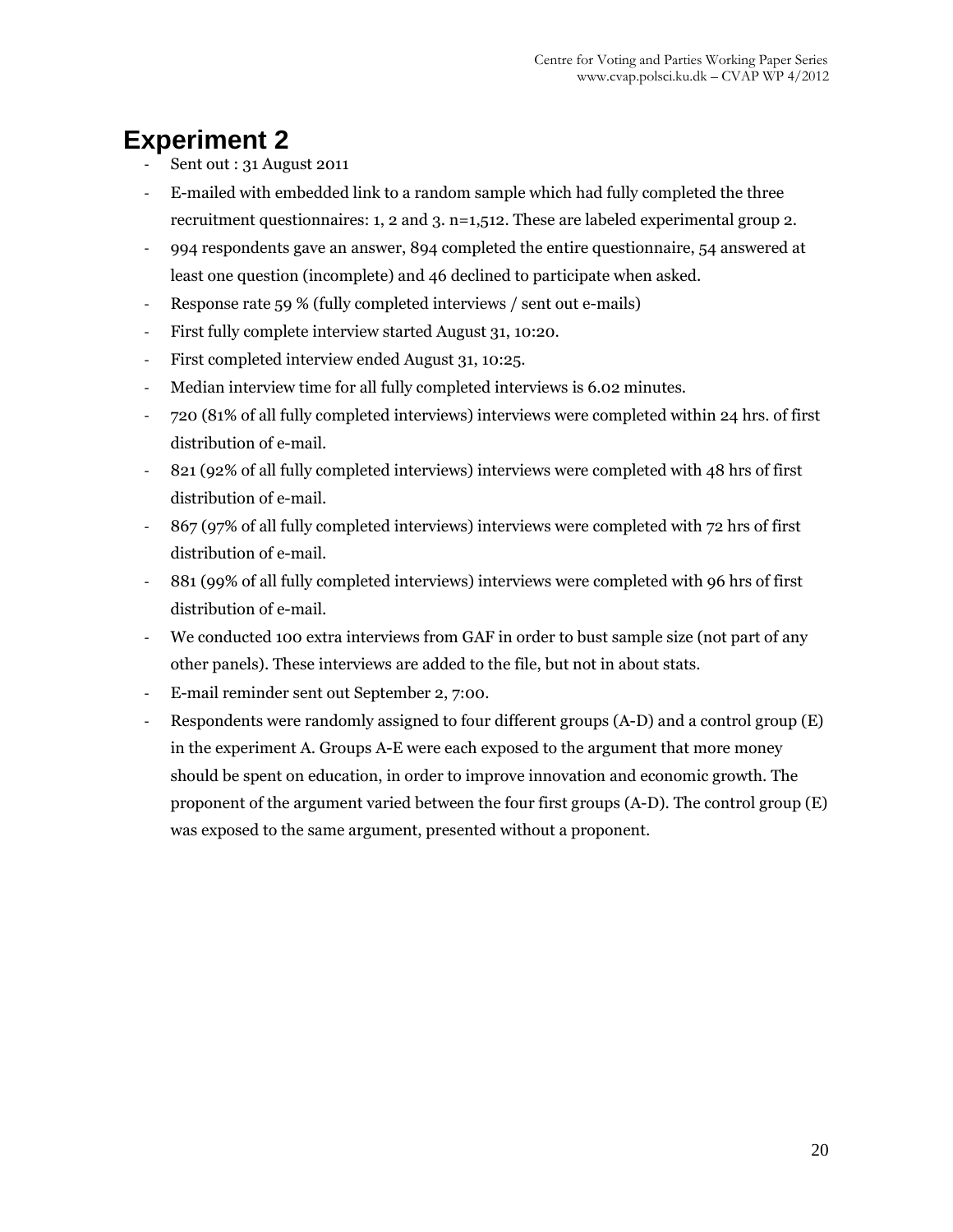| <b>Groups</b>  | n   | percent | <b>Description</b>                                       |
|----------------|-----|---------|----------------------------------------------------------|
| <b>SPLIT A</b> | 189 | 20.11   | Proponent: The Social Democrats                          |
| <b>SPLIT B</b> | 189 | 20.11   | Proponent: Danish Confederation of Trade Unions          |
| <b>SPLIT C</b> | 187 | 19.89   | <b>Proponent: The Liberals</b>                           |
| <b>SPLIT D</b> | 190 | 20.21   | Proponent: Confederation of Danish Industry              |
| <b>SPLIT E</b> | 185 | 19.68   | Control group, Proponent: None ("It has been<br>argued") |
| <b>Total</b>   | 940 | 100.00  |                                                          |

In a subsequent experiment B, respondents were randomly assigned to five different groups (A-E). The control group from Experiment A was retained and also served as control group for Experiment B. Groups A-E were each exposed to the argument closer cooperation between primary schools, parents and the business community was necessary in order to improve student learning. The proponent of the argument varied between the four five groups (A-E). The control group was exposed to the same argument, presented without a proponent.

| Groups       | n   | percent | percent, cumulative                                        |
|--------------|-----|---------|------------------------------------------------------------|
| $\mathbf{a}$ | 144 | 20.06   | 20.06 (proponent: National Ass. of Schoolparents)          |
| b            | 145 | 20.19   | 40.25 (The Social Democrats)                               |
| $\mathbf c$  | 143 | 19.92   | 60.17 (The Liberals)                                       |
| d            | 143 | 19.92   | 80.08 (A professor from the Danish School of<br>Education) |
| e            | 143 | 19.92   | 100.00 Representatives from the business<br>community)     |
| <b>Total</b> | 718 | 100.00  |                                                            |

(In order to account for context effects, questions asked after experiments were randomized on a split, orthogonal to the others splits (SPLIT A: n=452, SPLIT B: n=447)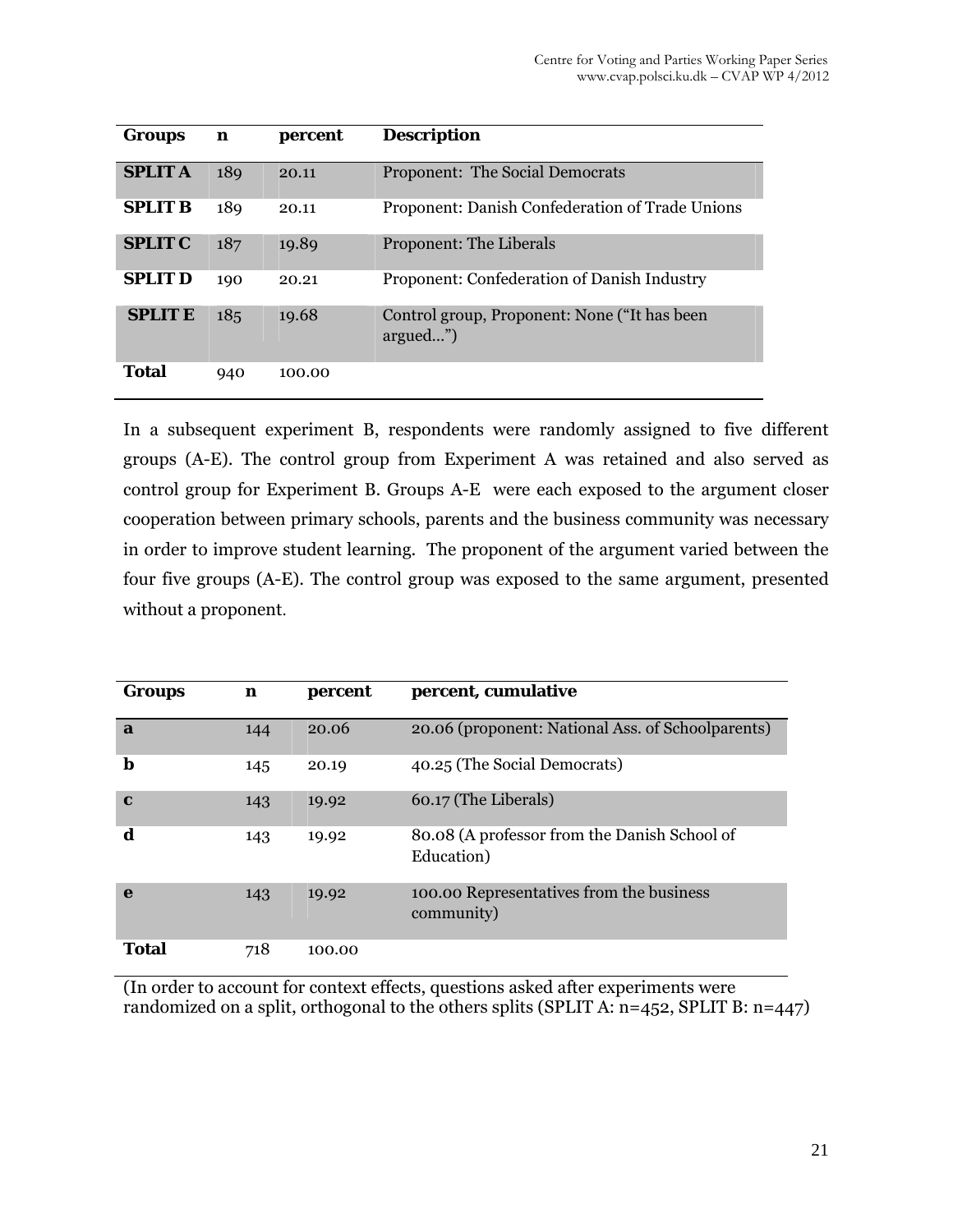## **Experiment 3**

- ‐ Sent out : 9 September 2011
- ‐ E-mailed with embedded link to a random sample which had fully completed the three recruitment questionnaires: 1, 2 and 3. n=1,508. These are labeled experimental group 3.
- ‐ 1,006 respondents gave an answer. 886 completed the entire questionnaire, 80 answered at least one question (incomplete) and 40 declined to participate when asked.
- ‐ Response rate 59 % (fully completed interviews / sent out e-mails)
- ‐ First fully complete interview started September 9, 9:45.
- ‐ First completed interview ended September 9, 9:50.
- ‐ Median interview time for all fully completed interviews is 8.69 minutes.
- ‐ 731 (83% of all fully completed interviews) interviews were completed within 24 hrs. of first distribution of e-mail.
- ‐ 826 (93% of all fully completed interviews) interviews were completed with 48 hrs of first distribution of e-mail.
- ‐ 876 (99% of all fully completed interviews) interviews were completed with 72 hrs of first distribution of e-mail.
- ‐ 880 (99% of all fully completed interviews) interviews were completed with 96 hrs of first distribution of e-mail.
- ‐ E-mail reminder sent out September 12, 11:00.
- ‐ Respondent were randomly assigned to eight different groups (A-H) and a control group (I) in the experiment A . Groups A-H were each exposed to different version of newspaper article, describing a policy proposal. Articles varied with frame, focus on negative/positive campaigning and policy proponent (newspaper articles are marked with letters A-H in lover left corner)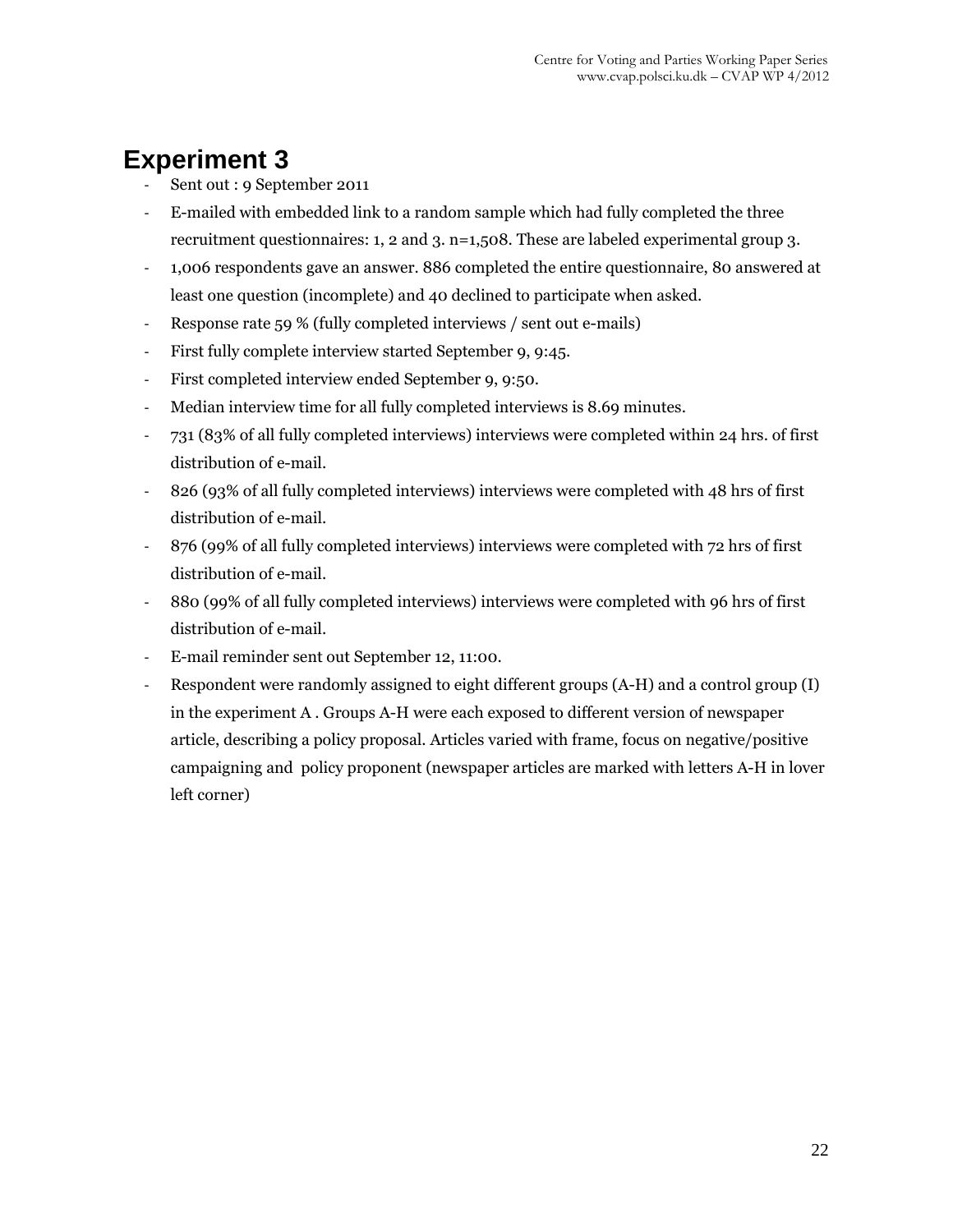| Groups: n    |     | percent | <b>Description</b>                                  |
|--------------|-----|---------|-----------------------------------------------------|
| $\mathbf{A}$ | 101 | 10.65   | issue frame, positive campaigning, Social Democrats |
| B            | 109 | 11.50   | game frame, positive campaigning, Social Democrats  |
| $\mathbf C$  | 103 | 10.86   | issue frame, negative campaigning, Social Democrats |
| D            | 103 | 10.86   | game frame, negative campaigning, Social Democrats  |
| E            | 106 | 11.18   | issue frame, positive campaigning, The Liberals     |
| F            | 103 | 10.86   | game frame, positive campaigning, The Liberals      |
| G            | 105 | 11.08   | issue frame, negative campaigning, The Liberals     |
| $\bf H$      | 108 | 11.39   | game frame, negative campaigning, The Liberals      |
| $\bf{I}$     | 110 | 11.60   | (Control group)                                     |
| Total        | 948 | 100.00  |                                                     |

In a subsequent experiment B, respondents were again randomly assigned to four different groups (A-D). The control group from Experiment A was retained and also served as control group for Experiment B. Groups A-D were each exposed to fire different actual campaign videos from political parties:

| Groups: n    |     |           | percent Description              |
|--------------|-----|-----------|----------------------------------|
| A            | 201 | 24.88     | Video from the Social Democrats  |
| B            |     | 203 25.12 | Video from The Liberals          |
| $\mathbf C$  | 203 | 25.12     | Video from SF                    |
| D            | 201 | 24.88     | Video from Danish People's Party |
| <b>Total</b> | 808 | 100.00    |                                  |

Please note that the control group corresponds to the group I in experiment A (variable block\_e3 in the data file n=110)

- Video links:
	- o Video 1: http://www.youtube.com/watch?v=rGbmPBXIvfU&feature=related [called "Danmark skal videre"]
	- o Video 2: http://www.youtube.com/watch?v=QpY--gpUwmk [called "Bag facaden"]
	- o Video 3: http://www.youtube.com/watch?v=xjFyzvLIYIU [called "Hvem er kriminel"]
	- o Video 4: http://www.youtube.com/watch?v=H4KWqAfla4E&NR=1 [called "En dag i vollsmose-ghettoen"]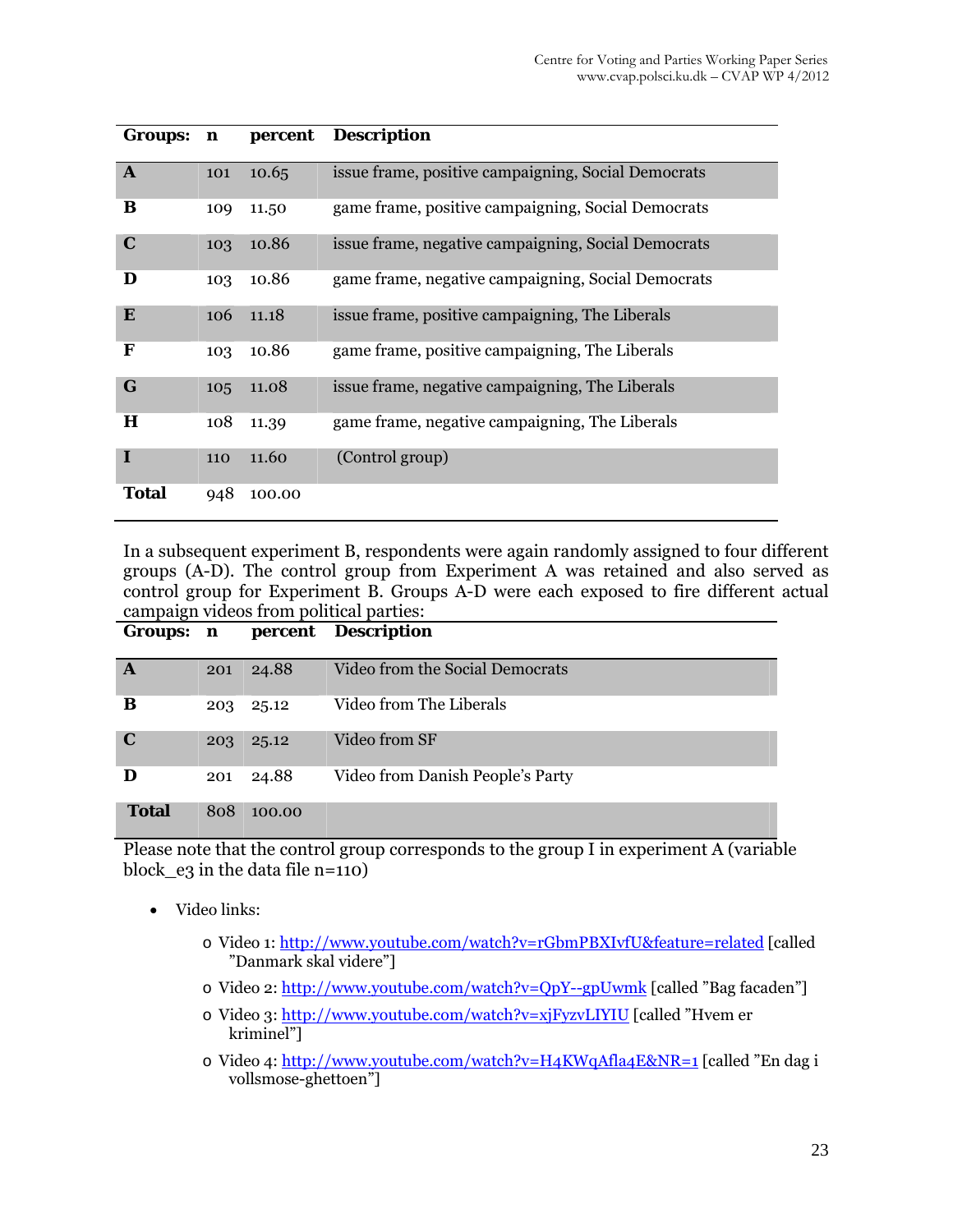## **Appendix 1: Questionnaire 10 – Translated to English**

#### **Welcome**

Dear participator in the electoral panel

The election is now over, and this is the last electoral panel survey for now. Almost 9.000 voters have participated in the survey, and we are really happy that you have taken the time to participate. This last survey will take about 20 minutes to fill out and it follows up on the whole electoral campaign.

To show our great gratitude for your time we are going to draw lots for 10 gift cards of 300 DKK each and one big gift card of 5000 DKK to Gavekortet.dk. The researchers conducting the survey have already begun analyzing the vast amount of answers, which will result in a book about the electoral campaign. We are going to draw lots for 10 copies of the book among the replies. To participate in the draw we kindly ask you to answer the survey no later than Wednesday 5 October 2011. The winners will be informed directly on Thursday 20 October 2011. Once again thank you very much for your time! Choose yes, when you are ready to begin the survey.

Yes, No

#### Q1S10

How important were the following political issues when casting your vote at the general election on 15 September 2011?

|                                   | Very      |           | Neither | Less      | Not important | Don't |
|-----------------------------------|-----------|-----------|---------|-----------|---------------|-------|
|                                   | important | Important | nor     | important | at all        | know  |
| Family policy (1)                 |           |           |         |           |               |       |
| Employment policy (2)             |           |           |         |           |               |       |
| Social policy $(3)$               |           |           |         |           |               |       |
| Refugee- and                      |           |           |         |           |               |       |
| immigration policy $(4)$          |           |           |         |           |               |       |
| Education policy $(5)$            |           |           |         |           |               |       |
| Health policy (6)                 |           |           |         |           |               |       |
| Defense- and security             |           |           |         |           |               |       |
| policy (7)                        |           |           |         |           |               |       |
| Environment - and                 |           |           |         |           |               |       |
| climate policy $(8)$              |           |           |         |           |               |       |
| Crime- and judicial               |           |           |         |           |               |       |
| $\text{policy}(9)$                |           |           |         |           |               |       |
| Economic policy $\overline{(10)}$ |           |           |         |           |               |       |
| $EU$ policy $(11)$                |           |           |         |           |               |       |
| Tax policy (12)                   |           |           |         |           |               |       |

q1S10b

Do you think that the public sector spends too much, the appropriate amount or too little money on these areas?

|                          | Way too<br>much<br>money | Somewhat too<br>much money | Appropriate | Somewhat too<br>little money | Way too<br>little<br>money | Don't<br>know |
|--------------------------|--------------------------|----------------------------|-------------|------------------------------|----------------------------|---------------|
| Family policy (1)        |                          |                            |             |                              |                            |               |
| <b>Employment policy</b> |                          |                            |             |                              |                            |               |
| (2)                      |                          |                            |             |                              |                            |               |
| Social policy $(3)$      |                          |                            |             |                              |                            |               |
| Refugee- and             |                          |                            |             |                              |                            |               |
| immigration policy       |                          |                            |             |                              |                            |               |
| (4)                      |                          |                            |             |                              |                            |               |
| Education policy $(5)$   |                          |                            |             |                              |                            |               |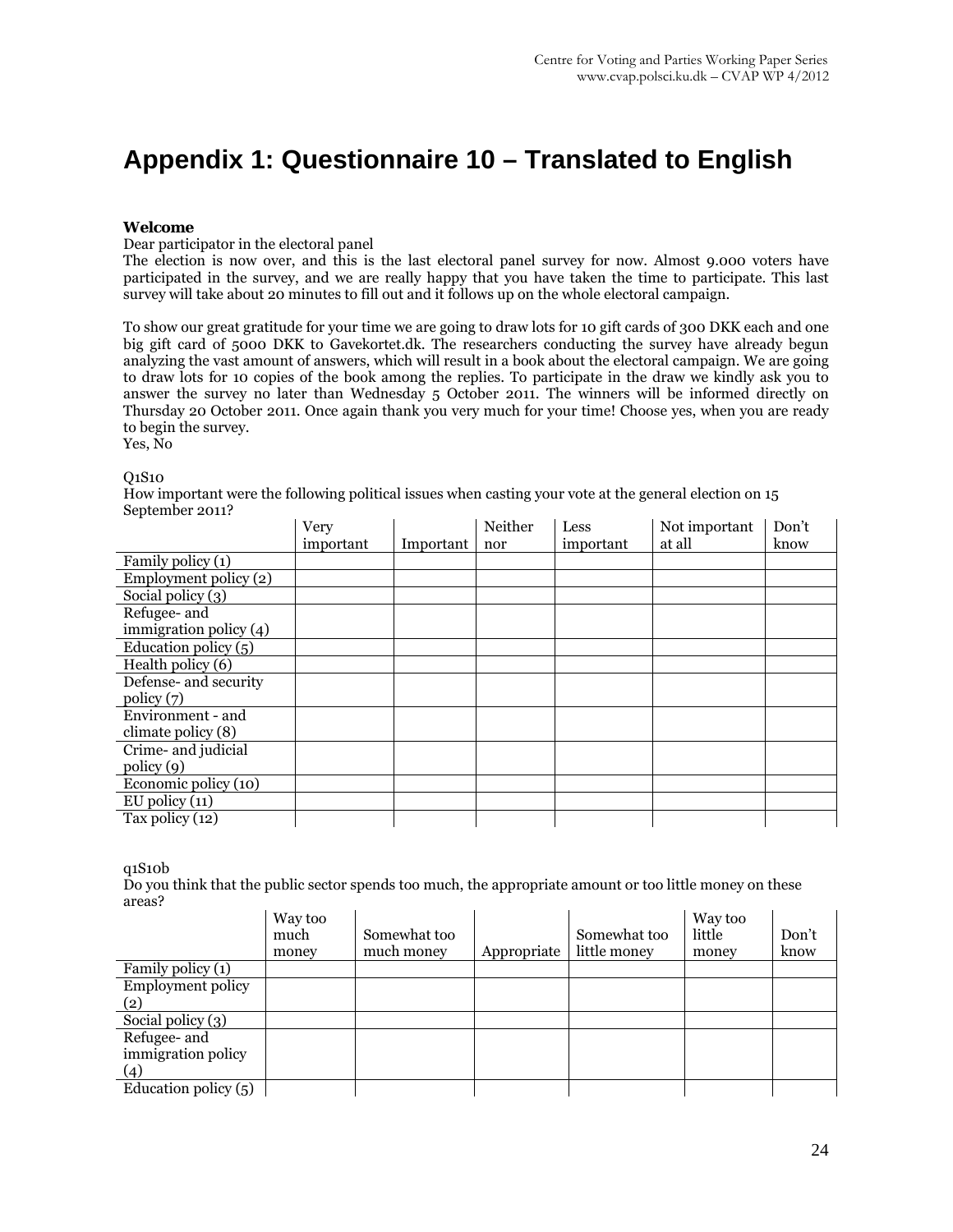|                                           | Way too<br>much<br>money | Somewhat too<br>much money | Appropriate | Somewhat too<br>little money | Way too<br>little<br>money | Don't<br>know |
|-------------------------------------------|--------------------------|----------------------------|-------------|------------------------------|----------------------------|---------------|
| Health policy (6)                         |                          |                            |             |                              |                            |               |
| Defense- and<br>security<br>policy (7)    |                          |                            |             |                              |                            |               |
| Environment - and<br>climate policy $(8)$ |                          |                            |             |                              |                            |               |
| Crime- and judicial<br>policy (9)         |                          |                            |             |                              |                            |               |

Q2S10

How interested in politics would you consider yourself to be? 0 – Not interested at all (1)  $1(2)$ 2 (3) 3 (4) 4 (5) 5 (6) 6 (7) 7 (8) 8 (9) 9 (10) 10 – Very interested (11) Don't know (12)

Q3S10

How much in doubt were you when casting your vote at the general election on 15 September 2011? In a lot of doubt (1) In some doubt (2) Not in doubt at all (3) Don't know (4) Didn't vote (5) No right to vote (6)

Q4S10

Which party did you vote for at the general election on 15 September 2011? A: The Social Democrats B: The Social Liberals C: The Conservatives F: The Socialist People's Party I: Liberal Alliance K: The Christian Democrats O: The Danish People's Party V: The Liberals (7) Ø: The Red-Green Alliance (8) A candidate outside the parties (9) Returned a blank voting paper (10) Q4S10a Did you cast a personal vote at the general election 2011? No, I did not cast a personal vote Yes, I casted a personal vote on a man Yes, I casted a personal vote on a woman Yes, I casted a personal vote but I do not remember the sex Don't know/don't remember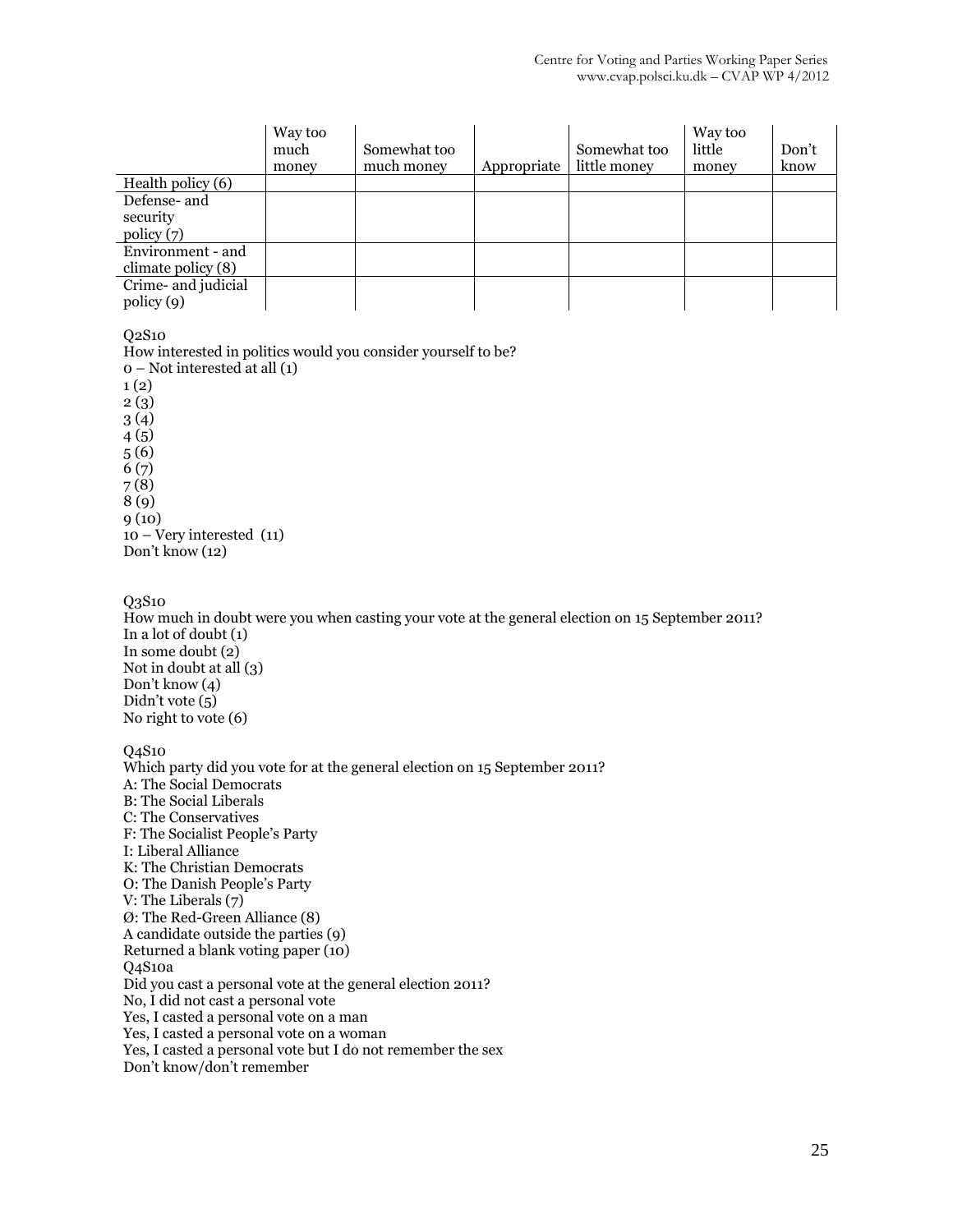q118

 All 804 candidates names here Don't recall Don't want to respond

#### Q4S10b

When did you decide to vote as you did? In the voting booth On the day of the election During the last days before the election In the middle of the campaign Just after the election was called on 26 August Knew before the election was called on 26 August what I was going to vote Don't know

#### Q5S10

How good or bad do you fell about the individual parties?

|                                  | o-Very<br>bad | 1 | $\overline{2}$ | 3 | 4 | 5 | 6 | 8 | a | 10-Very<br>good | Don't<br>know |
|----------------------------------|---------------|---|----------------|---|---|---|---|---|---|-----------------|---------------|
| A: The Social Democrats (1)      |               |   |                |   |   |   |   |   |   |                 |               |
| B: The Social Liberals (2)       |               |   |                |   |   |   |   |   |   |                 |               |
| C: The Conservatives (3)         |               |   |                |   |   |   |   |   |   |                 |               |
| F: The Socialist People's        |               |   |                |   |   |   |   |   |   |                 |               |
| Party $(4)$                      |               |   |                |   |   |   |   |   |   |                 |               |
| I: Liberal Alliance (5)          |               |   |                |   |   |   |   |   |   |                 |               |
| O: The Danish People's           |               |   |                |   |   |   |   |   |   |                 |               |
| Party $(6)$                      |               |   |                |   |   |   |   |   |   |                 |               |
| V: The Liberals $(7)$            |               |   |                |   |   |   |   |   |   |                 |               |
| Ø: The Red-Green Alliance<br>(8) |               |   |                |   |   |   |   |   |   |                 |               |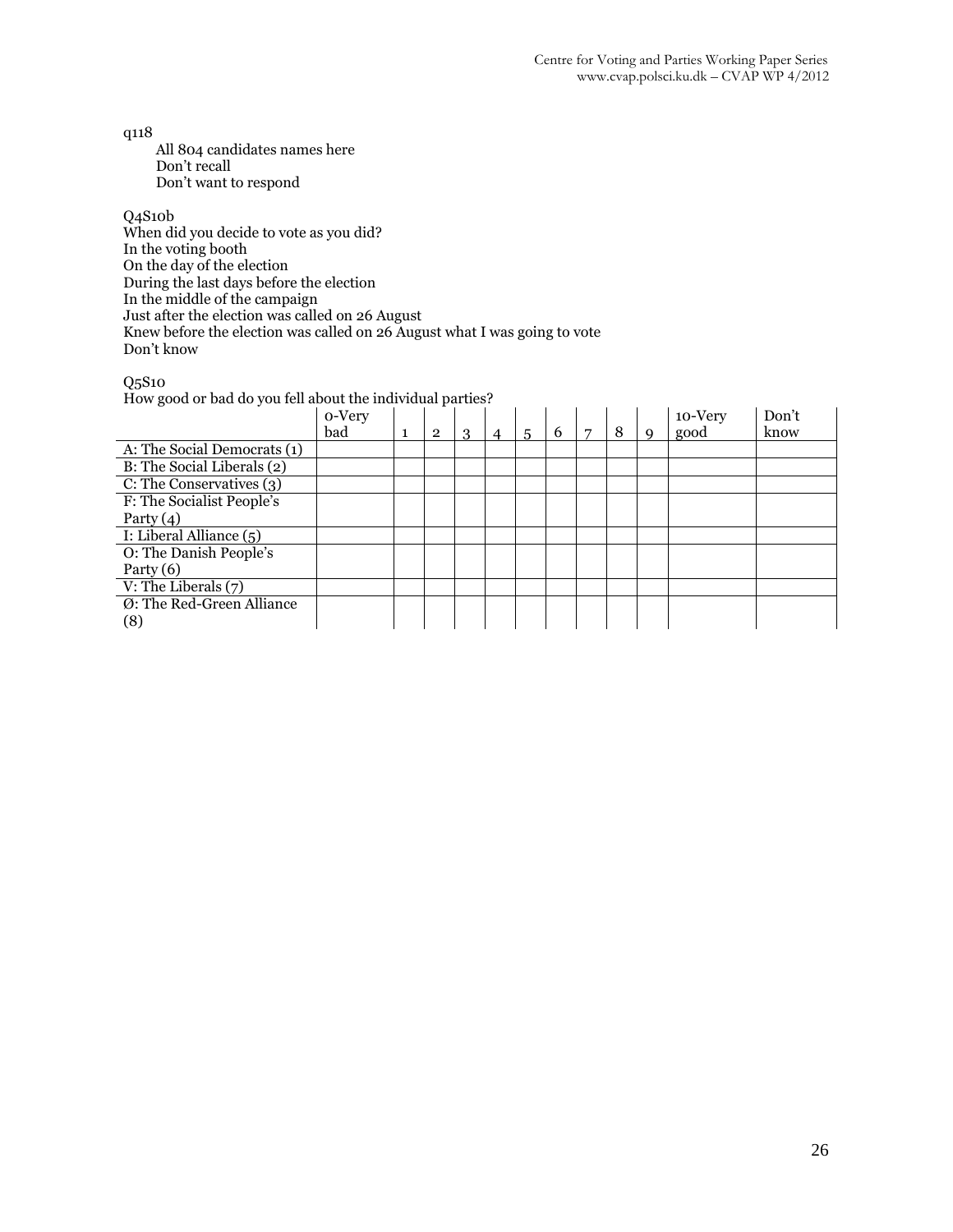#### Q6S10 How good or bad do you fell about the party leaders?

|                           | o-Very<br>bad | $\overline{2}$ | 3 | $\overline{4}$ | 5 | 6 | 7 | 8 | Q | 10-Very<br>good | Don't<br>know |
|---------------------------|---------------|----------------|---|----------------|---|---|---|---|---|-----------------|---------------|
| A: Helle Thorning-Schmidt |               |                |   |                |   |   |   |   |   |                 |               |
| (1)                       |               |                |   |                |   |   |   |   |   |                 |               |
| B: Margrethe Vestager (2) |               |                |   |                |   |   |   |   |   |                 |               |
| C: Lene Espersen (3)      |               |                |   |                |   |   |   |   |   |                 |               |
| F: Villy Søvndal (4)      |               |                |   |                |   |   |   |   |   |                 |               |
| I: Anders Samuelsen (5)   |               |                |   |                |   |   |   |   |   |                 |               |
| O: Pia Kjærsgaard (6)     |               |                |   |                |   |   |   |   |   |                 |               |
| V: Lars Løkke Rasmussen   |               |                |   |                |   |   |   |   |   |                 |               |
| (7)                       |               |                |   |                |   |   |   |   |   |                 |               |
| Ø: Johanne Schmidt-       |               |                |   |                |   |   |   |   |   |                 |               |
| Nielsen $(8)$             |               |                |   |                |   |   |   |   |   |                 |               |

#### Q7S10

In politics one often talks about an economic left-right scale. Left-wing implies that the public sector must make sure that everybody is taken care of. Right-wing implies that each individual must take more responsibility for him or herself. Where would you place yourself on this scale, where 0 is the most leftist and 10 is the most rightist?

0 – The public sector must make sure that everybody is taken care of (Left-wing) (1)

1 (2)

2 (3)

3 (4)

4 (5)

5 (6) 6 (7)

7 (8)

8 (9)

9 (10)

10 – Each individual must take more responsibility for him or herself (Right-wing) (11) Don't know (12)

Q8S10

Where would you place the individual parties?

|                      | The public<br>sector must<br>make sure<br>that<br>everybody is<br>taken care of<br>(Left-wing)<br>0(1) | $\mathbf{1}$<br>$\left( 2\right)$ | $\overline{2}$<br>(3) | 3<br>(4) | $\overline{4}$<br>(5) | 5<br>(6) | 6<br>(7) | 7<br>(8) | 8<br>(9) | 9<br>(10) | Each individual<br>must take more<br>responsibility<br>for him or<br>herself (Right-<br>wing)<br>10(11) | Don't<br>know<br>(12) |
|----------------------|--------------------------------------------------------------------------------------------------------|-----------------------------------|-----------------------|----------|-----------------------|----------|----------|----------|----------|-----------|---------------------------------------------------------------------------------------------------------|-----------------------|
| A: The Social        |                                                                                                        |                                   |                       |          |                       |          |          |          |          |           |                                                                                                         |                       |
| Democrats (1)        |                                                                                                        |                                   |                       |          |                       |          |          |          |          |           |                                                                                                         |                       |
| <b>B:</b> The Social |                                                                                                        |                                   |                       |          |                       |          |          |          |          |           |                                                                                                         |                       |
| Liberals $(2)$       |                                                                                                        |                                   |                       |          |                       |          |          |          |          |           |                                                                                                         |                       |
| C: The               |                                                                                                        |                                   |                       |          |                       |          |          |          |          |           |                                                                                                         |                       |
| Conservatives        |                                                                                                        |                                   |                       |          |                       |          |          |          |          |           |                                                                                                         |                       |
| (3)                  |                                                                                                        |                                   |                       |          |                       |          |          |          |          |           |                                                                                                         |                       |
| F: The               |                                                                                                        |                                   |                       |          |                       |          |          |          |          |           |                                                                                                         |                       |
| Socialist            |                                                                                                        |                                   |                       |          |                       |          |          |          |          |           |                                                                                                         |                       |
| People's Party       |                                                                                                        |                                   |                       |          |                       |          |          |          |          |           |                                                                                                         |                       |
| (4)                  |                                                                                                        |                                   |                       |          |                       |          |          |          |          |           |                                                                                                         |                       |
| I: Liberal           |                                                                                                        |                                   |                       |          |                       |          |          |          |          |           |                                                                                                         |                       |
| Alliance $(5)$       |                                                                                                        |                                   |                       |          |                       |          |          |          |          |           |                                                                                                         |                       |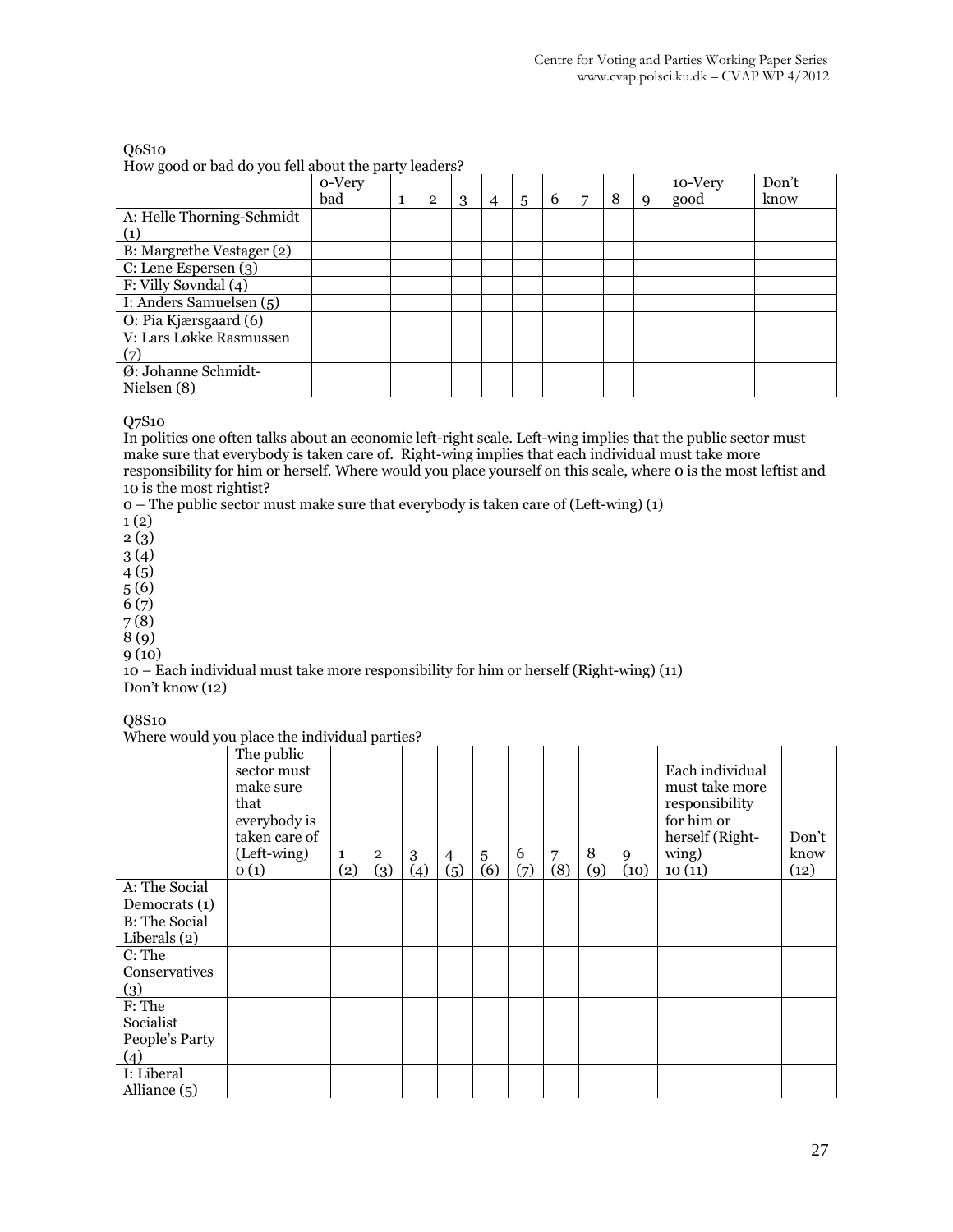|                                 | The public<br>sector must<br>make sure<br>that<br>everybody is<br>taken care of<br>(Left-wing)<br>O(1) | $\rm _{(2)}$ | $\overline{2}$<br>(3) | 3<br>(4) | $\overline{4}$<br>(5) | 5<br>(6) | 6<br>(7) | 7<br>(8) | 8<br>(9) | 9<br>(10) | Each individual<br>must take more<br>responsibility<br>for him or<br>herself (Right-<br>wing)<br>10(11) | Don't<br>know<br>(12) |
|---------------------------------|--------------------------------------------------------------------------------------------------------|--------------|-----------------------|----------|-----------------------|----------|----------|----------|----------|-----------|---------------------------------------------------------------------------------------------------------|-----------------------|
| O: The Danish<br>People's Party |                                                                                                        |              |                       |          |                       |          |          |          |          |           |                                                                                                         |                       |
| (6)                             |                                                                                                        |              |                       |          |                       |          |          |          |          |           |                                                                                                         |                       |
| V: The                          |                                                                                                        |              |                       |          |                       |          |          |          |          |           |                                                                                                         |                       |
| Liberals $(7)$                  |                                                                                                        |              |                       |          |                       |          |          |          |          |           |                                                                                                         |                       |
| Ø: The Red-                     |                                                                                                        |              |                       |          |                       |          |          |          |          |           |                                                                                                         |                       |
| <b>Green Alliance</b>           |                                                                                                        |              |                       |          |                       |          |          |          |          |           |                                                                                                         |                       |
| (8)                             |                                                                                                        |              |                       |          |                       |          |          |          |          |           |                                                                                                         |                       |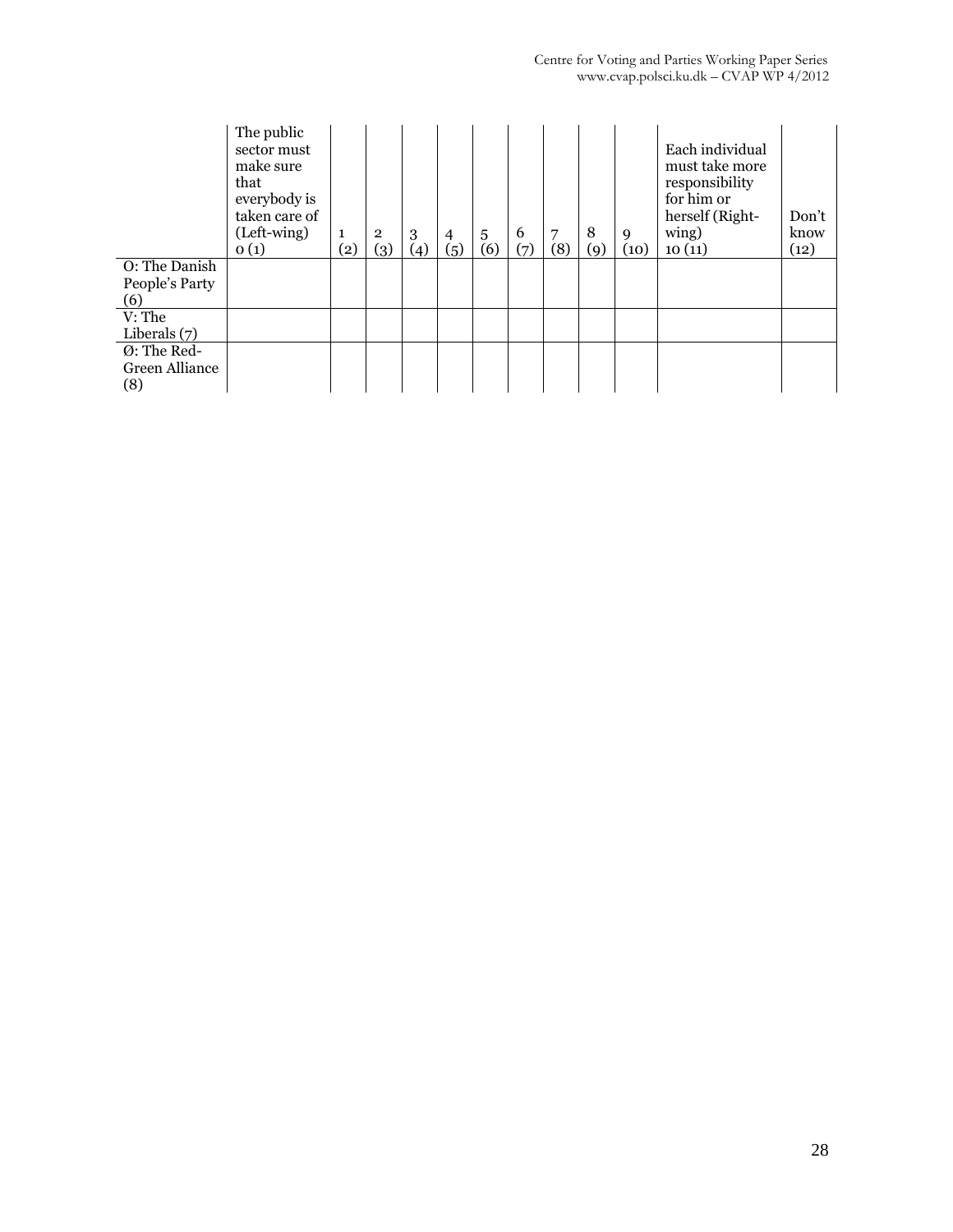#### Q9S10

In politics one also talks about another left-right scale where left-wing implies openness towards immigrants, a humane treatment of criminals and protection of the environment, while right-wing implies a strict judicial- and immigration policy, and that economic considerations weigh more than environmental ones. Where would you place yourself on this scale, where o is the most leftish and 10 is the most rightist? 0 – Openness towards immigrants, humane treatment of criminals and protection of the environment (Leftwing) (1)

- 1 (2)
- 2 (3)
- 3 (4)
- 4 (5)
- 5 (6) 6 (7)
- 7 (8)

8 (9)

9 (10)

10 - A strict judicial- and immigration policy and that economic considerations weigh more than environmental ones. (Right-wing) (11) Don't know (12)

#### Q10S10

Where would you place the individual parties?

|                      | mere would you place the marriaga parties.                                                                                                  |                     |                       |          |                       |                       |          |                       |               |           |                                                                                                                                                                |                       |
|----------------------|---------------------------------------------------------------------------------------------------------------------------------------------|---------------------|-----------------------|----------|-----------------------|-----------------------|----------|-----------------------|---------------|-----------|----------------------------------------------------------------------------------------------------------------------------------------------------------------|-----------------------|
|                      | Openness<br>towards<br>immigrants,<br>humane<br>treatment of<br>criminals and<br>protection of<br>the<br>environment<br>(Left-wing)<br>O(1) | $\mathbf{1}$<br>(2) | $\overline{2}$<br>(3) | 3<br>(4) | $\overline{4}$<br>(5) | $\overline{5}$<br>(6) | 6<br>(7) | $\overline{7}$<br>(8) | $\, 8$<br>(9) | 9<br>(10) | A strict judicial-<br>and immigration<br>policy and that<br>economic<br>considerations<br>weigh more than<br>environmental<br>ones. (Right-<br>wing)<br>10(11) | Don't<br>know<br>(12) |
| A: The Social        |                                                                                                                                             |                     |                       |          |                       |                       |          |                       |               |           |                                                                                                                                                                |                       |
| Democrats (1)        |                                                                                                                                             |                     |                       |          |                       |                       |          |                       |               |           |                                                                                                                                                                |                       |
| <b>B:</b> The Social |                                                                                                                                             |                     |                       |          |                       |                       |          |                       |               |           |                                                                                                                                                                |                       |
| Liberals (2)         |                                                                                                                                             |                     |                       |          |                       |                       |          |                       |               |           |                                                                                                                                                                |                       |
| C: The               |                                                                                                                                             |                     |                       |          |                       |                       |          |                       |               |           |                                                                                                                                                                |                       |
| Conservatives        |                                                                                                                                             |                     |                       |          |                       |                       |          |                       |               |           |                                                                                                                                                                |                       |
| (3)                  |                                                                                                                                             |                     |                       |          |                       |                       |          |                       |               |           |                                                                                                                                                                |                       |
| F: The               |                                                                                                                                             |                     |                       |          |                       |                       |          |                       |               |           |                                                                                                                                                                |                       |
| Socialist            |                                                                                                                                             |                     |                       |          |                       |                       |          |                       |               |           |                                                                                                                                                                |                       |
| People's Party       |                                                                                                                                             |                     |                       |          |                       |                       |          |                       |               |           |                                                                                                                                                                |                       |
| (4)                  |                                                                                                                                             |                     |                       |          |                       |                       |          |                       |               |           |                                                                                                                                                                |                       |
| I: Liberal           |                                                                                                                                             |                     |                       |          |                       |                       |          |                       |               |           |                                                                                                                                                                |                       |
| Alliance $(5)$       |                                                                                                                                             |                     |                       |          |                       |                       |          |                       |               |           |                                                                                                                                                                |                       |
| $0:$ The             |                                                                                                                                             |                     |                       |          |                       |                       |          |                       |               |           |                                                                                                                                                                |                       |
| Danish               |                                                                                                                                             |                     |                       |          |                       |                       |          |                       |               |           |                                                                                                                                                                |                       |
| People's Party       |                                                                                                                                             |                     |                       |          |                       |                       |          |                       |               |           |                                                                                                                                                                |                       |
| (6)                  |                                                                                                                                             |                     |                       |          |                       |                       |          |                       |               |           |                                                                                                                                                                |                       |
| $V:$ The             |                                                                                                                                             |                     |                       |          |                       |                       |          |                       |               |           |                                                                                                                                                                |                       |
| Liberals $(7)$       |                                                                                                                                             |                     |                       |          |                       |                       |          |                       |               |           |                                                                                                                                                                |                       |
| $Q$ : The Red-       |                                                                                                                                             |                     |                       |          |                       |                       |          |                       |               |           |                                                                                                                                                                |                       |
| Green                |                                                                                                                                             |                     |                       |          |                       |                       |          |                       |               |           |                                                                                                                                                                |                       |
| Alliance (8)         |                                                                                                                                             |                     |                       |          |                       |                       |          |                       |               |           |                                                                                                                                                                |                       |

Q11aS10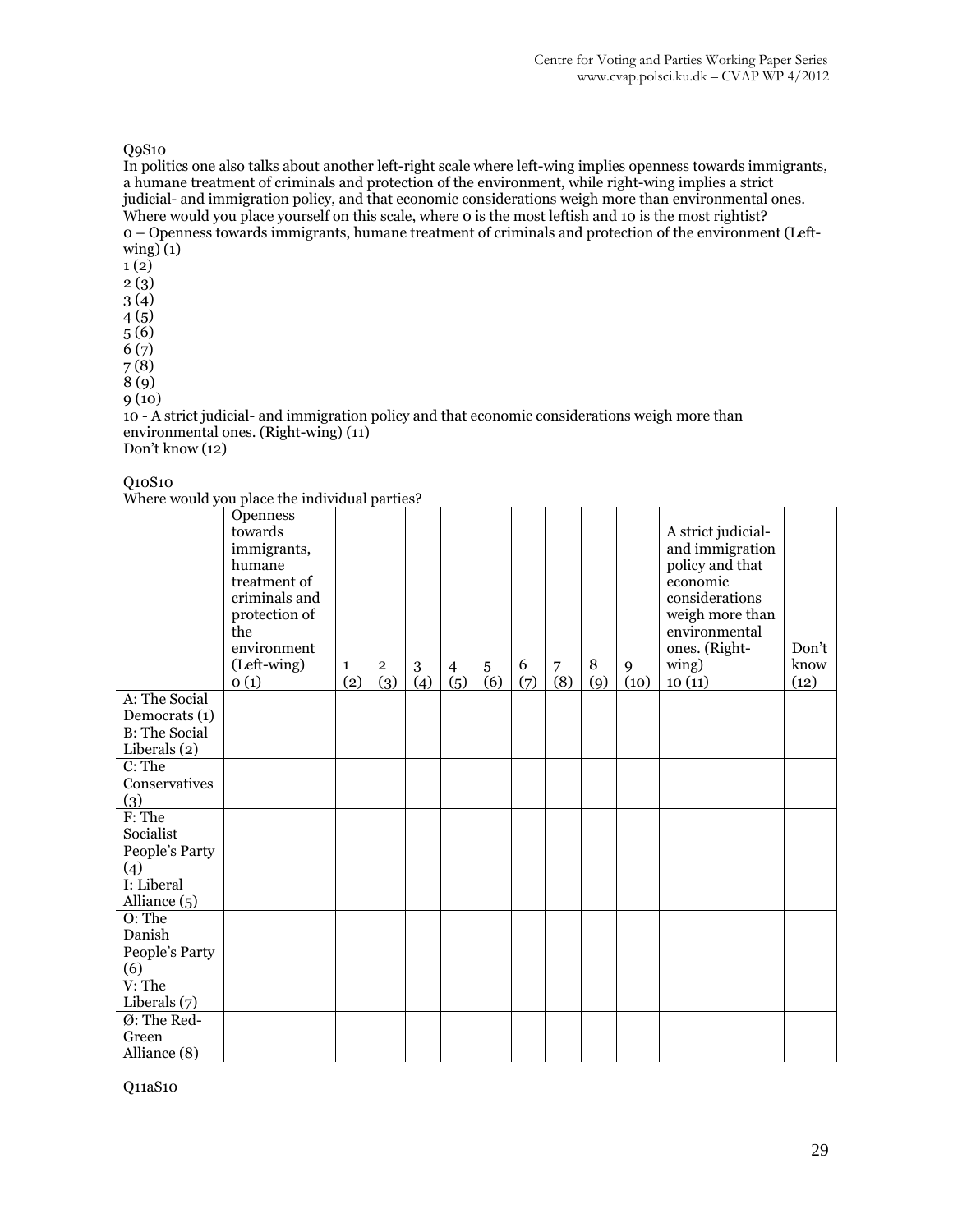Here are a number of statements about politics and politicians in general. How much do you agree with the following statements?

|                                  | Agree<br>completely<br>(1) | Agree<br>somewhat<br>(2) | Neither<br>nor<br>(3) | Disagree<br>somewhat<br>(4) | Disagree<br>completely<br>(5) | Don't<br>know<br>(6) |
|----------------------------------|----------------------------|--------------------------|-----------------------|-----------------------------|-------------------------------|----------------------|
| Politicians do not really care   |                            |                          |                       |                             |                               |                      |
| what the voters think $(1)$      |                            |                          |                       |                             |                               |                      |
| Usually you can trust the        |                            |                          |                       |                             |                               |                      |
| political leaders to do what     |                            |                          |                       |                             |                               |                      |
| is best for the country $(2)$    |                            |                          |                       |                             |                               |                      |
| In reality there is hardly any   |                            |                          |                       |                             |                               |                      |
| difference between what the      |                            |                          |                       |                             |                               |                      |
| big parties think $(3)$          |                            |                          |                       |                             |                               |                      |
| Sometimes politics is so         |                            |                          |                       |                             |                               |                      |
| complicated that a person        |                            |                          |                       |                             |                               |                      |
| like me cannot really            |                            |                          |                       |                             |                               |                      |
| understand what is going on      |                            |                          |                       |                             |                               |                      |
| (4)                              |                            |                          |                       |                             |                               |                      |
| Generally speaking I do not      |                            |                          |                       |                             |                               |                      |
| find it that difficult to take a |                            |                          |                       |                             |                               |                      |
| stand on political issues (5)    |                            |                          |                       |                             |                               |                      |
| The politicians waste a lot of   |                            |                          |                       |                             |                               |                      |
| the taxpayer's money (6)         |                            |                          |                       |                             |                               |                      |

#### Q11bS10

Here are a number of statements about politics and politicians in general. How much do you agree with the following statements?  $\mathcal{L}$  $\mathcal{L}^{\mathcal{L}}$  $\hat{A}$  $\mathbf{r}$  $\frac{1}{2}$  $\mathbf{r}$ 

|                                                                                                                        | Completely<br>agree(1) | Somewhat<br>agree(2) | Neither<br>nor(3) | Somewhat<br>disagree (4) | Completely<br>disagree (5) | Don't<br>know<br>(6) |
|------------------------------------------------------------------------------------------------------------------------|------------------------|----------------------|-------------------|--------------------------|----------------------------|----------------------|
| When politicians debate<br>economic policy, I only<br>understand a small part of<br>what they are talking about<br>(1) |                        |                      |                   |                          |                            |                      |
| Citizens like me don't have<br>any influence on the<br>decisions of the Parliament<br>and Government (2)               |                        |                      |                   |                          |                            |                      |
| Citizens like me are<br>qualified to participate in<br>political discussions (3)                                       |                        |                      |                   |                          |                            |                      |
| Citizens like me have<br>opinions on politics that<br>are worth listening to $(4)$                                     |                        |                      |                   |                          |                            |                      |
| The electoral campaign is<br>about political opinions(5)                                                               |                        |                      |                   |                          |                            |                      |
| The electoral campaign is<br>about opinion polls (6)                                                                   |                        |                      |                   |                          |                            |                      |
| The electoral campaign is<br>about the candidates'<br>personal matters (7)                                             |                        |                      |                   |                          |                            |                      |

q12S10

Here are a number of statements about the electoral campaign. How much do you agree with the following statements?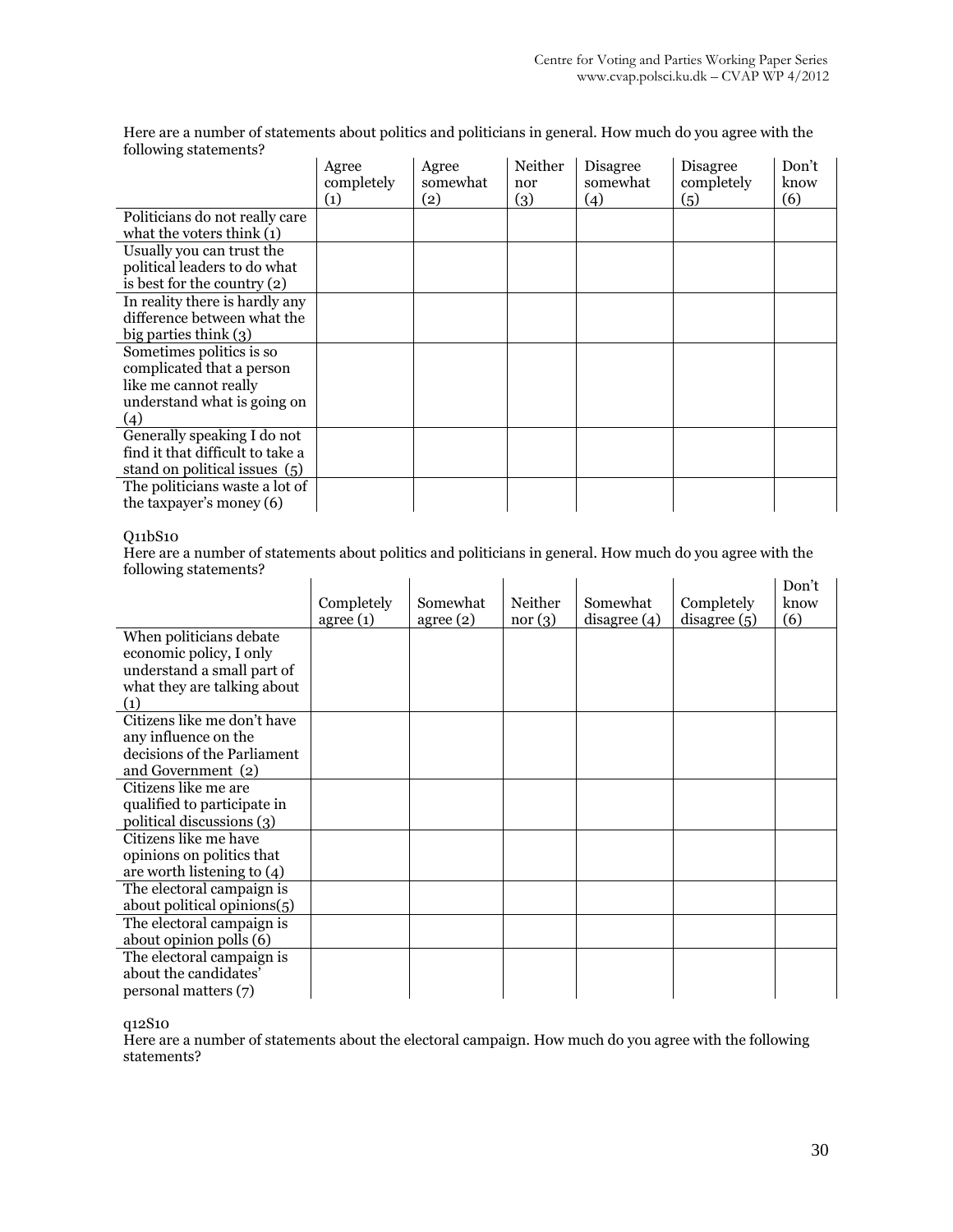|                                                                                                   | Completely<br>agree(1) | Somewhat<br>agree(2) | Neither<br>nor(3) | Somewhat<br>disagree (4) | Completely<br>disagree(5) | Don't<br>know<br>(6) |
|---------------------------------------------------------------------------------------------------|------------------------|----------------------|-------------------|--------------------------|---------------------------|----------------------|
| Politicians are willing to<br>do anything in order to<br>win the election $(1)$                   |                        |                      |                   |                          |                           |                      |
| Politicians care more<br>about opinion polls than<br>solving the problems of<br>the society $(2)$ |                        |                      |                   |                          |                           |                      |
| In general politicians are<br>honest during the<br>electoral campaign (3)                         |                        |                      |                   |                          |                           |                      |
| The electoral campaign<br>is more about strategy<br>than content $(4)$                            |                        |                      |                   |                          |                           |                      |

q12S10a

Now we would like you to look back on the last month before the general election on 15 September 2011.

|                                                                                            |     | N <sub>0</sub> | Don't<br>know |
|--------------------------------------------------------------------------------------------|-----|----------------|---------------|
| Have you received pamphlets or the like from the parties or candidates in your letterbox   | Yes |                |               |
| during the last month before the election?                                                 |     |                |               |
| Have you received SMS messages from a party or candidate during the last month             |     |                |               |
| before the election?                                                                       |     |                |               |
| Have you received e-mails from a party or a candidate during the last month before the     |     |                |               |
| election?                                                                                  |     |                |               |
| Have you experienced a candidate or a party member contacting you on your home             |     |                |               |
| address during the last month before the election?                                         |     |                |               |
| Have you experienced a candidate or a party member contacting you on the street            |     |                |               |
| during the last month before the election?                                                 |     |                |               |
| Have you signed up for to receive information directly from the parties or the             |     |                |               |
| candidates for example via e-mail, Twitter, RSS or SMS during the last month before        |     |                |               |
| the election?                                                                              |     |                |               |
| Have you experienced that people in your circle of acquaintances has encouraged you to     |     |                |               |
| vote for a specific candidate or specific party during the last month before the election? |     |                |               |
| Have you visited some of the homepages of the political parties (including Facebook and    |     |                |               |
| the like) during the last month before the election?                                       |     |                |               |
| Have you participated in an "election quiz" [Voting advice application] from for           |     |                |               |
| example the newspapers or other media's homepages, which can help you, find the            |     |                |               |
| candidate/party that matches your opinions the best during the last month before the       |     |                |               |
| election?                                                                                  |     |                |               |
| Have you encouraged others to vote for a specific candidate or a specific party during     |     |                |               |
| the last month before the election?                                                        |     |                |               |
| Have you considered becoming a member of a party during the electoral campaign?            |     |                |               |

q12S10b

How do the following descriptions fit you?

| $110$ as the following accelerations in four                        | Fits me<br>very<br>badly | Fits me<br>badly | Fits me<br>neither well<br>nor badly | Fits<br>me<br>well | Fits me<br>very<br>well | Don't<br>know |
|---------------------------------------------------------------------|--------------------------|------------------|--------------------------------------|--------------------|-------------------------|---------------|
| I have an opinion about most thing (1)                              |                          |                  |                                      |                    |                         |               |
| It is important for me to have a clear<br>opinion about matters (2) |                          |                  |                                      |                    |                         |               |
| I usually prefer to stay neutral on                                 |                          |                  |                                      |                    |                         |               |
| complex topics $(3)$                                                |                          |                  |                                      |                    |                         |               |
| On topics that do not affect me, I                                  |                          |                  |                                      |                    |                         |               |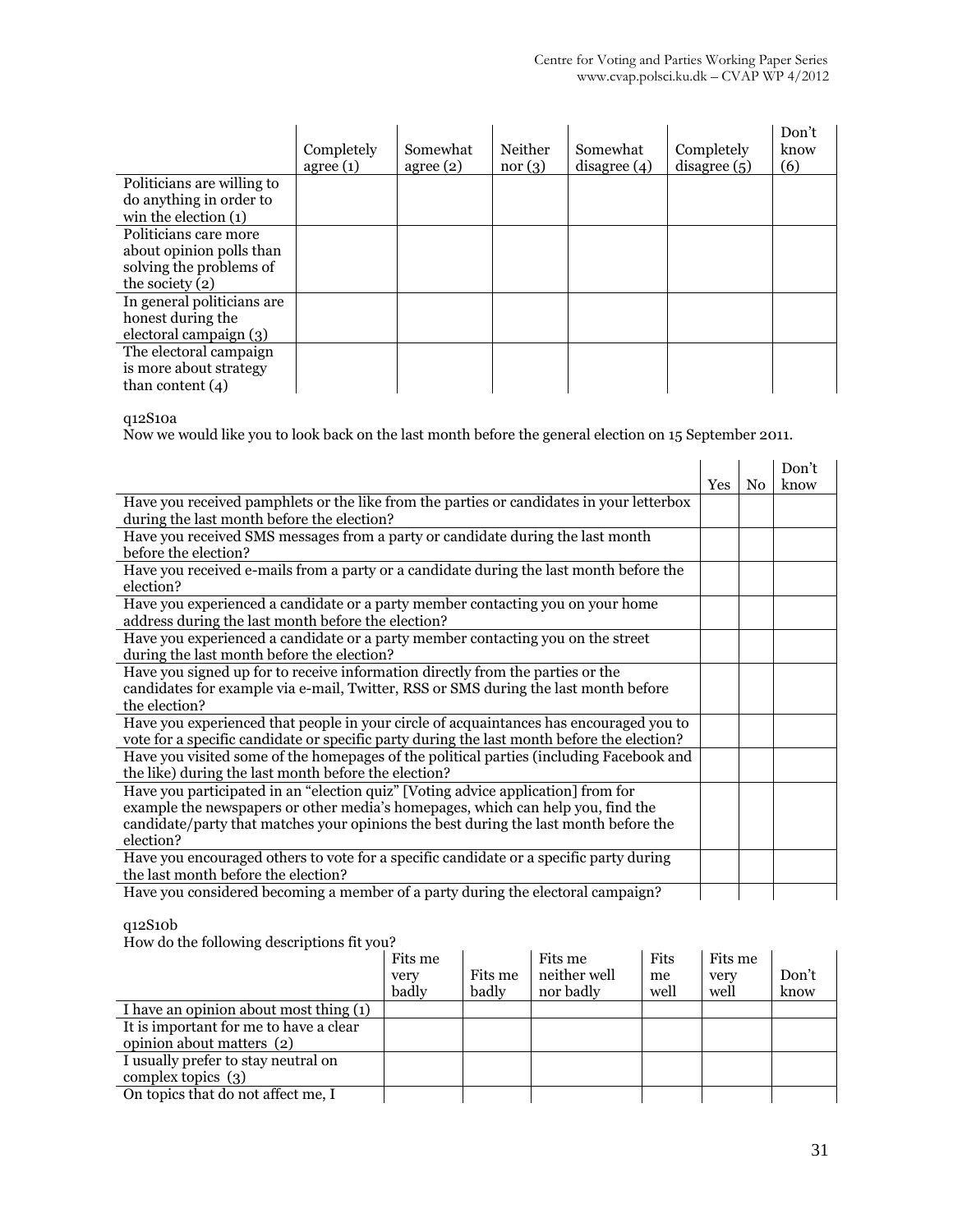|                                         | Fits me<br>very<br>badly | Fits me<br>badly | Fits me<br>neither well<br>nor badly | Fits<br>me<br>well | Fits me<br>very<br>well | Don't<br>know |
|-----------------------------------------|--------------------------|------------------|--------------------------------------|--------------------|-------------------------|---------------|
| usually do not have an opinion about    |                          |                  |                                      |                    |                         |               |
| what is good and bad. $(4)$             |                          |                  |                                      |                    |                         |               |
| There are a lot of things I do not have |                          |                  |                                      |                    |                         |               |
| any opinion about $(5)$                 |                          |                  |                                      |                    |                         |               |

#### Q12S10c

How do the following descriptions fit you?

| How do the following descriptions fit you?                                                 |                       |                  |                                   |                    |                      |               |
|--------------------------------------------------------------------------------------------|-----------------------|------------------|-----------------------------------|--------------------|----------------------|---------------|
|                                                                                            | Fits me<br>very badly | Fits me<br>badly | Fits me neither<br>well nor badly | Fits<br>me<br>well | Fits me<br>very well | Don't<br>know |
| It irritates me if there is a topic I do<br>not have a well-defined opinion<br>about $(1)$ |                       |                  |                                   |                    |                      |               |
| I have strong opinions even about<br>topics that do not affect me directly<br>(2)          |                       |                  |                                   |                    |                      |               |
| I have an opinion about far more<br>matters than most people (3)                           |                       |                  |                                   |                    |                      |               |
| When I am asked to speak my mind<br>I think carefully before answering<br>(4)              |                       |                  |                                   |                    |                      |               |
| When somebody wants my opinion<br>I always know what to reply right<br>away $(5)$          |                       |                  |                                   |                    |                      |               |

#### Q12S10d

How do the following descriptions fit you?

| How do the following descriptions in you?                                                                                                               |                          |                  |                                      |                    |                            |               |
|---------------------------------------------------------------------------------------------------------------------------------------------------------|--------------------------|------------------|--------------------------------------|--------------------|----------------------------|---------------|
|                                                                                                                                                         | Fits me<br>very<br>badly | Fits me<br>badly | Fits me<br>neither well<br>nor badly | Fits<br>me<br>well | Fits<br>me<br>very<br>well | Don't<br>know |
| I prefer to solve complex problems rather<br>than simple problems                                                                                       |                          |                  |                                      |                    |                            |               |
| I like to bear responsibility for a situation<br>which requires that I think a lot about it                                                             |                          |                  |                                      |                    |                            |               |
| To think is not something I find entertaining                                                                                                           |                          |                  |                                      |                    |                            |               |
| I would rather do something where I don't<br>have to think very much, rather than<br>something that without doubt will challenge<br>my ability to think |                          |                  |                                      |                    |                            |               |
| I try to foresee and avoid situations where it<br>seems probable that I must think a lot about<br>something                                             |                          |                  |                                      |                    |                            |               |
| It satisfies me to carefully think things<br>through for many hours                                                                                     |                          |                  |                                      |                    |                            |               |

q14S10

Have you heard about the political proposal that reduces the duration of the Danish early retirement benefits from five to three years and takes away the right to early retirement benefits for people with a personal pension fund in excess of one million DKK?

 $Yes(1)$ No (2)

Don't know (3)

q15S10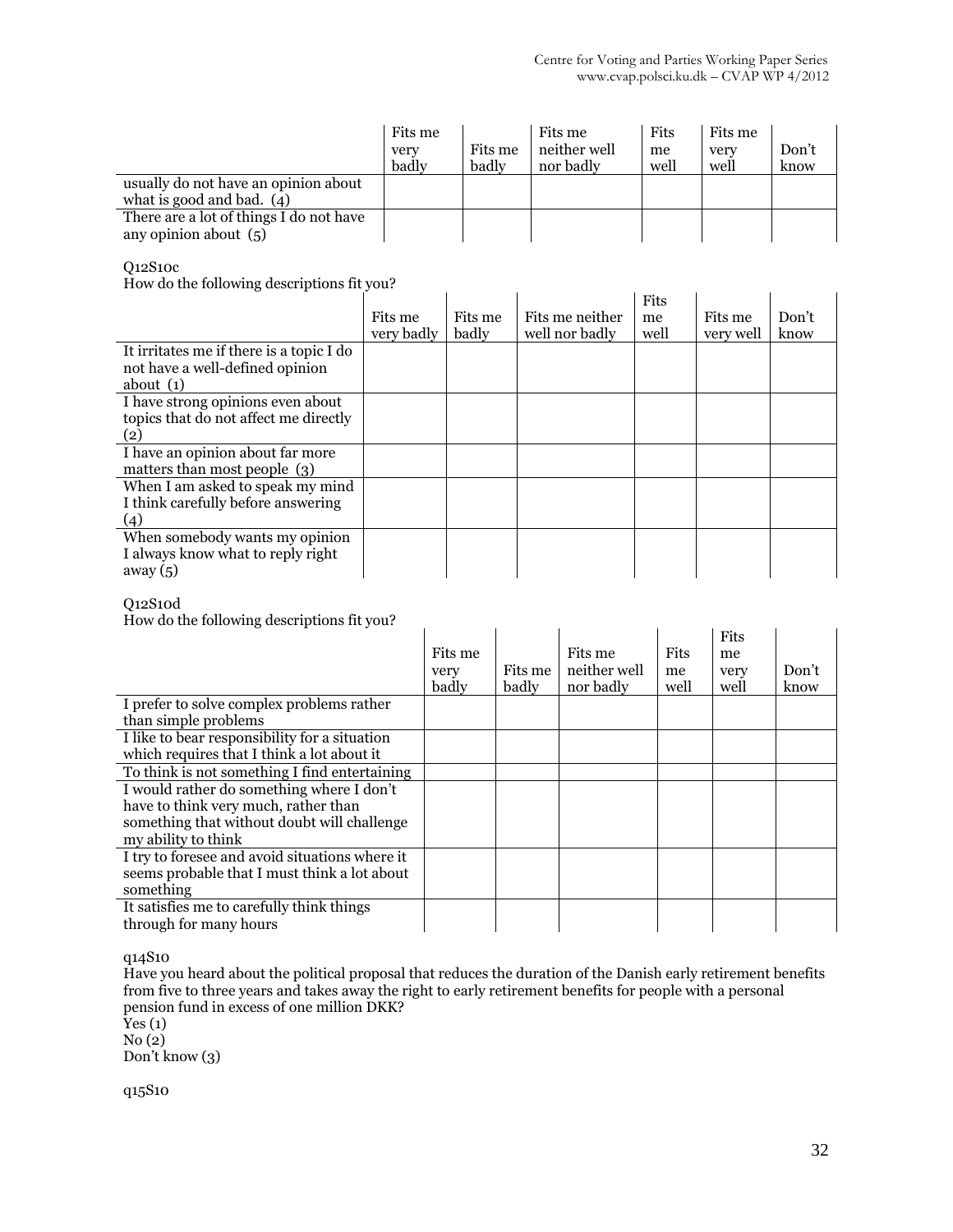How important is the proposal to you? Very important (1) Important (2) Neither nor (3) Less important (4) Not important at all (5) Don't know (6) q16S10 What do you think of the proposal? Very good (1)  $Good(2)$ Neither nor (3)  $Bad (4)$ Very bad (5) Don't know (6) q17S10 Which party/parties introduced the proposal? (You are welcome to mark more parties) A: The Social Democrats (1) B: The Social Liberals (2) C: The Conservatives (3) F: The Socialist People's Party (4) I: Liberal Alliance  $\overline{(5)}$ K: The Christian Democrats (6) O: The Danish People's Party (7) V: The Liberals (8) Ø: The Red-Green Alliance (9) Don't know (10) Q17aS10 Have you heard about the political proposal about temporarily suspending the tax for mortgage registration when buying a house or apartment?  $Yes(1)$ No (2) Don't know (3) Q17bS10 How important is the proposal to you? Very important (1) Important (2) Neither nor (3) Less important (4) Not important at all (5) Don't know (6) Q17cS10 What do you think of the proposal? Very good (1)  $Good(2)$ Neither nor (3)  $Bad (4)$ Very bad (5) Don't know (6) Q17eS10 Which party/parties introduced the proposal? (You are welcome to mark more parties) A: The Social Democrats (1) B: The Social Liberals (2)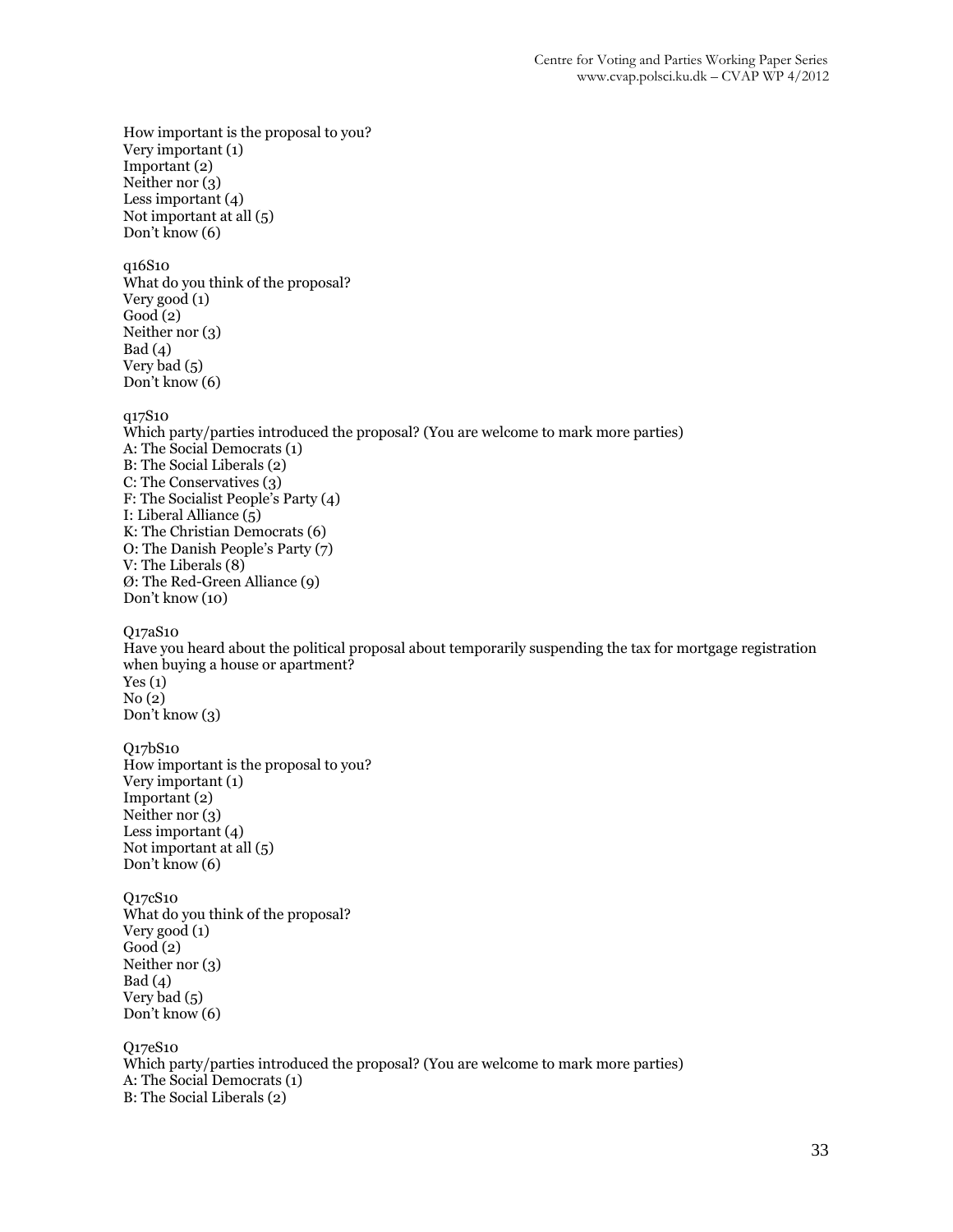C: The Conservatives (3) F: The Socialist People's Party (4) I: Liberal Alliance (5) K: The Christian Democrats (6) O: The Danish People's Party (7) V: The Liberals (8) Ø: The Red-Green Alliance (9) Don't know (10) Q17S10\_1a Have you heard about the political proposal that specifically earmarks 12 weeks paternity leave for fathers? Yes No Don't know Q17S10\_2a How important is the proposal to you? Very important (1) Important (2) Neither nor (3) Less important (4) Not important at all (5) Don't know (6) Q17S10\_3a What do you think of the proposal? Very good (1) Good (2) Neither nor (3)  $Bad (4)$ Very bad (5) Don't know (6) Q17S10\_4a Which party/parties introduced the proposal? (You are welcome to mark more parties) A: The Social Democrats (1) B: The Social Liberals (2) C: The Conservatives (3) F: The Socialist People's Party (4) I: Liberal Alliance (5) K: The Christian Democrats (6) O: The Danish People's Party (7) V: The Liberals (8) Ø: The Red-Green Alliance (9) Don't know (10) Q17S10\_1b Have you heard about the proposal that all school children in 0-3. grade should get one hour of exercise every day? Yes No Don't know Q17S10\_2b How important is the proposal to you? Very important (1) Important (2) Neither nor (3) Less important (4)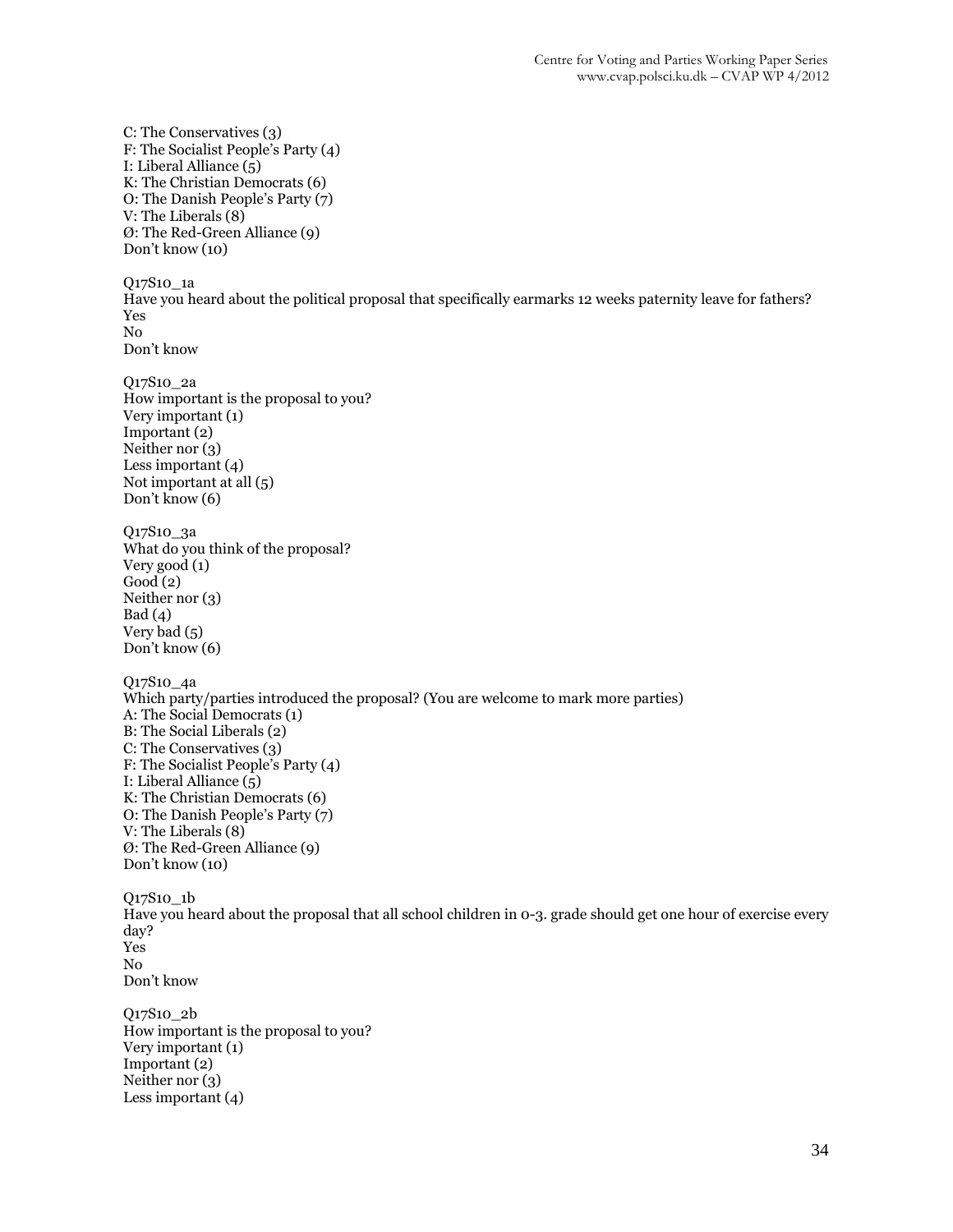Not important at all (5) Don't know (6) Q17S10\_3b What do you think of the proposal? Very good (1)  $Good(2)$ Neither nor (3)  $Bad (4)$ Very bad (5) Don't know (6) Q17S10\_4b Which party/parties introduced the proposal? (You are welcome to mark more parties) A: The Social Democrats (1) B: The Social Liberals (2) C: The Conservatives (3) F: The Socialist People's Party (4) I: Liberal Alliance (5) K: The Christian Democrats (6) O: The Danish People's Party (7) V: The Liberals (8) Ø: The Red-Green Alliance (9) Don't know (10) Q17S10\_1c Have you heard about the proposal that pepper spray should be legal to use in self-defense, and that the spray should be distributed for free to all elderly people? Yes No Don't know Q17S10\_2c How important is the proposal to you? Very important (1) Important (2) Neither nor (3) Less important (4) Not important at all (5) Don't know (6) Q17S10\_3c What do you think of the proposal? Very good (1)  $Good(2)$ Neither nor (3) Bad (4) Very bad (5) Don't know (6) Q17S10\_4c Which party/parties introduced the proposal? (You are welcome to mark more parties) A: The Social Democrats (1) B: The Social Liberals (2) C: The Conservatives (3) F: The Socialist People's Party (4) I: Liberal Alliance (5) K: The Christian Democrats (6) O: The Danish People's Party (7) V: The Liberals (8)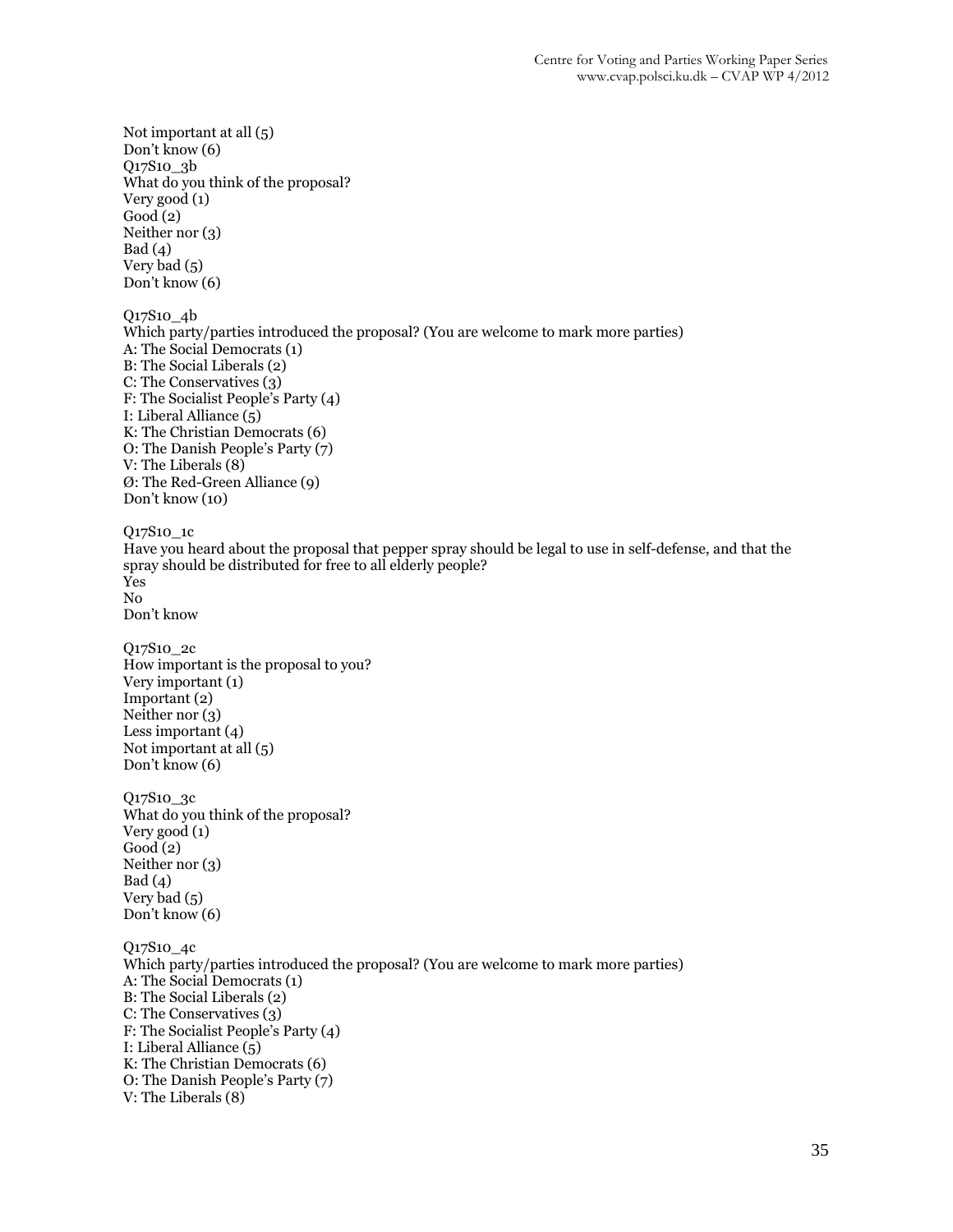#### Ø: The Red-Green Alliance (9) Don't know (10)

q18S10

How many times during the last two days have you watched the following television news?

|                                       |  | 2 times 1 time 1 o times 1 Don't know |
|---------------------------------------|--|---------------------------------------|
| Watched DR's TV-avisen kl. 18.30 (1)  |  |                                       |
| Watched DR's TV-avisen kl. $21.00(2)$ |  |                                       |
| Watched TV2's Nyheder kl. 19.00 (3)   |  |                                       |
| Watched TV2's Nyheder kl. 22.00 (4)   |  |                                       |

q19S10

How many times during the last two days have you read the following newspapers on the internet or on paper?

|                      | 3 times or more | 2 times | 1 time | o times | Don't know |
|----------------------|-----------------|---------|--------|---------|------------|
| MetroXpress (1)      |                 |         |        |         |            |
| Jyllands-Posten (2)  |                 |         |        |         |            |
| Politiken (3)        |                 |         |        |         |            |
| URBAN $(4)$          |                 |         |        |         |            |
| $24$ timer $(5)$     |                 |         |        |         |            |
| Ekstra Bladet (6)    |                 |         |        |         |            |
| B.T. (7)             |                 |         |        |         |            |
| Berlingske (8)       |                 |         |        |         |            |
| Dagbladet Børsen (9) |                 |         |        |         |            |

q20S10

How many times during the last two days have you used the following information sources?

|                                              | 3 times or more 2 times 1 time 0 times Don't know |  |  |
|----------------------------------------------|---------------------------------------------------|--|--|
| Read news on tele-text (1)                   |                                                   |  |  |
| Listened to news broadcasts on the radio (2) |                                                   |  |  |
| Read news on the internet (3)                |                                                   |  |  |
| Visited the web pages of the parties $(4)$   |                                                   |  |  |

Q20S10a

How many days a week do you read the following national and regional newspapers?

|                       | Every<br>day(1) | 5-6 days a<br>week $(2)$ | 3-4 days a<br>week $(3)$ | 1-2 days a<br>week $(4)$ | Less than one<br>day a week<br>(5) | <b>Never</b><br>(6) | Don't<br>know(7) |
|-----------------------|-----------------|--------------------------|--------------------------|--------------------------|------------------------------------|---------------------|------------------|
| $24$ timer $(1)$      |                 |                          |                          |                          |                                    |                     |                  |
| B.T. (2)              |                 |                          |                          |                          |                                    |                     |                  |
| Berlingske Tidende    |                 |                          |                          |                          |                                    |                     |                  |
| (3)                   |                 |                          |                          |                          |                                    |                     |                  |
| Dagbladet Børsen (4)  |                 |                          |                          |                          |                                    |                     |                  |
| Ekstra Bladet (5)     |                 |                          |                          |                          |                                    |                     |                  |
| Fyens Stiftstidende   |                 |                          |                          |                          |                                    |                     |                  |
| (6)                   |                 |                          |                          |                          |                                    |                     |                  |
| Jydske Vestkysten (7) |                 |                          |                          |                          |                                    |                     |                  |
| Jyllands-Posten (8)   |                 |                          |                          |                          |                                    |                     |                  |
| MetroXpress (9)       |                 |                          |                          |                          |                                    |                     |                  |
| Nordjyske             |                 |                          |                          |                          |                                    |                     |                  |
| Stiftstidende (10)    |                 |                          |                          |                          |                                    |                     |                  |
| Politiken (11)        |                 |                          |                          |                          |                                    |                     |                  |
| Urban $(12)$          |                 |                          |                          |                          |                                    |                     |                  |
| Dagbladet Ringsted    |                 |                          |                          |                          |                                    |                     |                  |
| (13)                  |                 |                          |                          |                          |                                    |                     |                  |
| Frederiksborg Amts    |                 |                          |                          |                          |                                    |                     |                  |
| Avis $(14)$           |                 |                          |                          |                          |                                    |                     |                  |
| Fyns Amts Avis (15)   |                 |                          |                          |                          |                                    |                     |                  |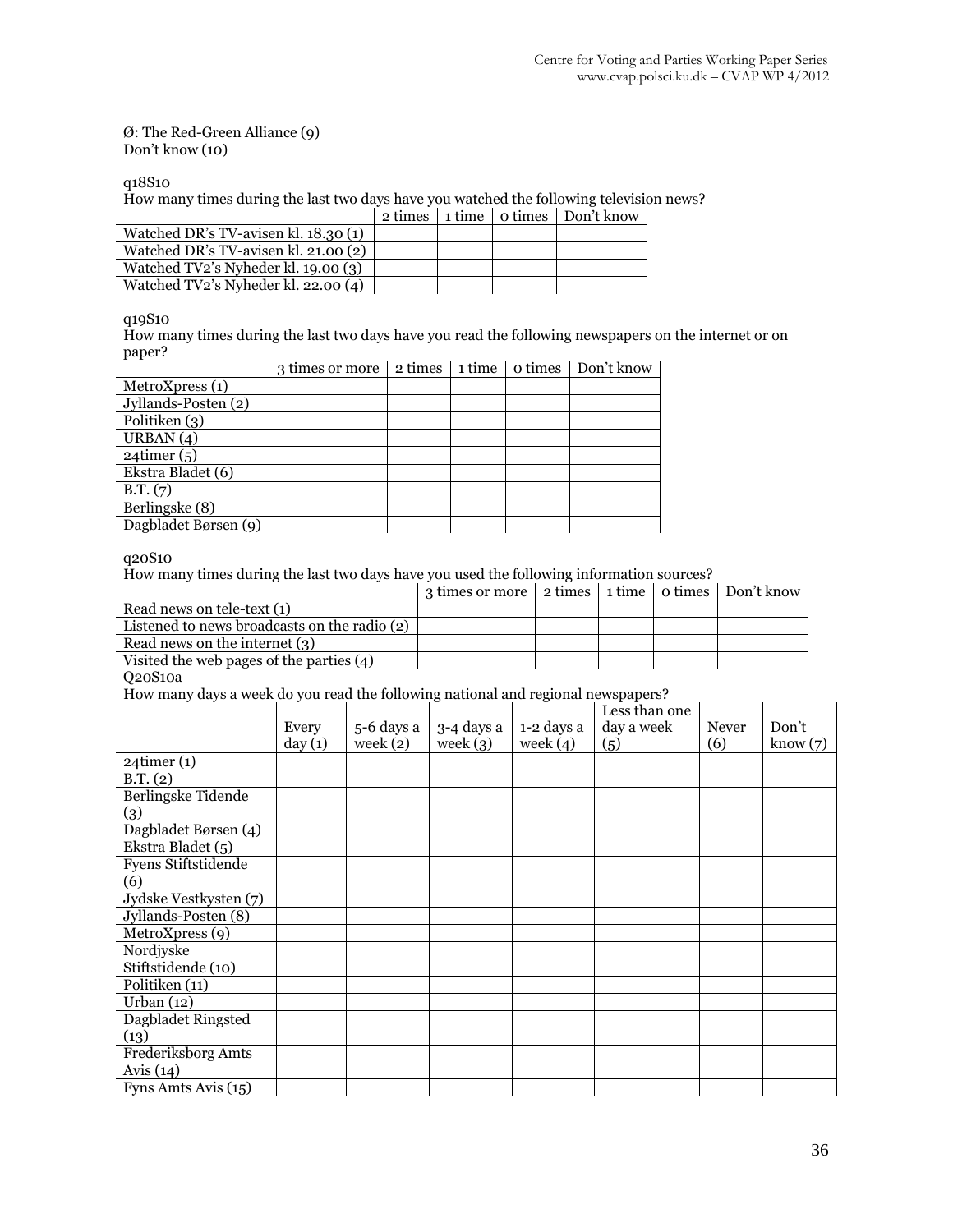|                     | Every<br>day(1) | 5-6 days a<br>week $(2)$ | $3-4$ days a<br>week $(3)$ | 1-2 days a<br>week $(4)$ | Less than one<br>day a week<br>(5) | Never<br>(6) | Don't<br>know(7) |
|---------------------|-----------------|--------------------------|----------------------------|--------------------------|------------------------------------|--------------|------------------|
| Information (16)    |                 |                          |                            |                          |                                    |              |                  |
| Kristeligt Dagblad  |                 |                          |                            |                          |                                    |              |                  |
| (17)                |                 |                          |                            |                          |                                    |              |                  |
| Lolland-Falster     |                 |                          |                            |                          |                                    |              |                  |
| Folketidende (18)   |                 |                          |                            |                          |                                    |              |                  |
| Århus Stiftstidende |                 |                          |                            |                          |                                    |              |                  |
| (19)                |                 |                          |                            |                          |                                    |              |                  |
| Sjællandske (20)    |                 |                          |                            |                          |                                    |              |                  |
| Weekendavisen (21)  |                 |                          |                            |                          |                                    |              |                  |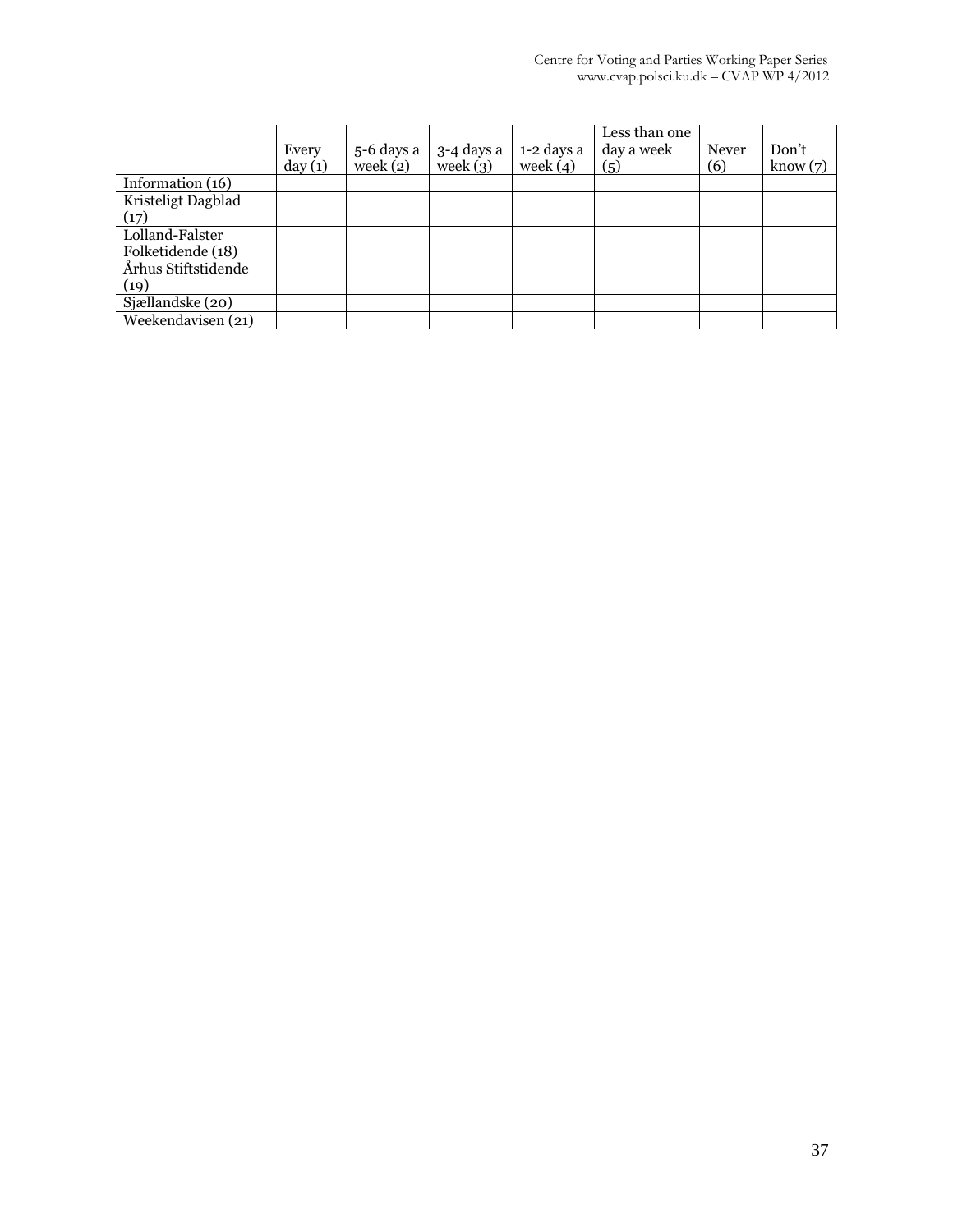q108

|                            | Every<br>day(1) | $5-6$ days<br>a week<br>(2) | 3-4 days<br>a week<br>(3) | 1-2 days<br>a week<br>(4) | Less than<br>one day a<br>week $(5)$ | <b>Never</b><br>(6) | Don't<br>know<br>(7) |
|----------------------------|-----------------|-----------------------------|---------------------------|---------------------------|--------------------------------------|---------------------|----------------------|
| Perhaps another newspaper, |                 |                             |                           |                           |                                      |                     |                      |
| please note here:          |                 |                             |                           |                           |                                      |                     |                      |
| (22)                       |                 |                             |                           |                           |                                      |                     |                      |
| Perhaps a third newspaper, |                 |                             |                           |                           |                                      |                     |                      |
| please note here:          |                 |                             |                           |                           |                                      |                     |                      |
| (23)                       |                 |                             |                           |                           |                                      |                     |                      |
| i81                        |                 |                             |                           |                           |                                      |                     |                      |

#### **Here are a couple of questions about politics in general. A lot of questions in politics can be complicated therefore remember that you always have the possibility of replying "Don't know".**

Q21S10

Which parties formed the government until the general election on 15 September 2011? A: The Social Democrats (1) B: The Social Liberals (2) C: The Conservatives (3) F: The Socialist People's Party (4) I: Liberal Alliance (5) O: The Danish People's Party (6) V: The Liberals (7) Ø: The Red-Green Alliance (8) Don't know (9)

q22aS10

How many members are there in Parliament, not including the four members from Greenland and The Faroe Islands?

q22bS10 Don't know

q23S10 What percentage of the Danish workforce is unemployed today? About  $4\%$  (1) About 8% (2) About 12% (3) About 16% (4) Don't know (5)

Q23aS10 How has GNP, that is the country's total production, developed in the second quarter of 2011? Fallen No change Gone up Don't know

q24S10 Which party does Per Clausen represent? A: The Social Democrats (1) B: The Social Liberals (2) C: The Conservatives (3) F: The Socialist People's Party (4)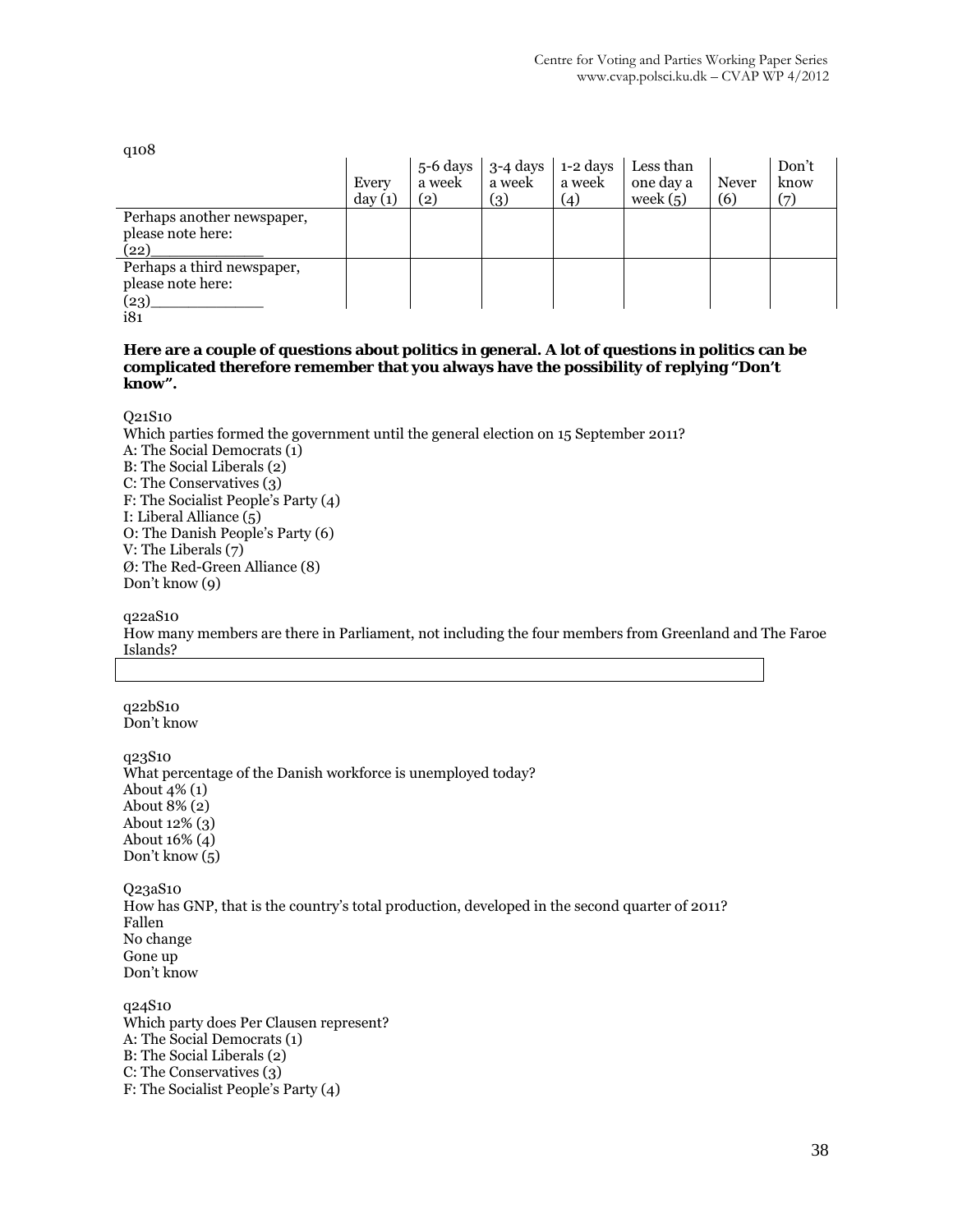I: Liberal Alliance (5) O: The Danish People's Party (6) V: The Liberals (7) Ø: The Red-Green Alliance (8) Don't know 9q25S10 Which party does Morten Østergaard represent? A: The Social Democrats (1) B: The Social Liberals (2) C: The Conservatives (3) F: The Socialist People's Party (4) I: Liberal Alliance (5) O: The Danish People's Party (6) V: The Liberals (7) Ø: The Red-Green Alliance (8) Don't know 9q26S10 Which party does Benedikte Kiær represent? A: The Social Democrats (1) B: The Social Liberals (2) C: The Conservatives (3) F: The Socialist People's Party (4) I: Liberal Alliance  $\overline{(5)}$ O: The Danish People's Party (6) V: The Liberals (7) Ø: The Red-Green Alliance (8) Don't know (9 q27S10 Which party does Pia Olsen Dyhr represent? A: The Social Democrats (1) B: The Social Liberals (2) C: The Conservatives (3) F: The Socialist People's Party (4) I: Liberal Alliance (5) O: The Danish People's Party (6) V: The Liberals (7) Ø: The Red-Green Alliance (8) Don't know (9) q28S10 Which party does Thyra Frank represent? A: The Social Democrats (1) B: The Social Liberals (2) C: The Conservatives (3) F: The Socialist People's Party (4) I: Liberal Alliance  $(\bar{5})$ O: The Danish People's Party (6) V: The Liberals (7) Ø: The Red-Green Alliance (8) Don't know (9) Q29S10 Which party does Camilla Hersom represent?

A: The Social Democrats (1) B: The Social Liberals (2) C: The Conservatives (3) F: The Socialist People's Party (4)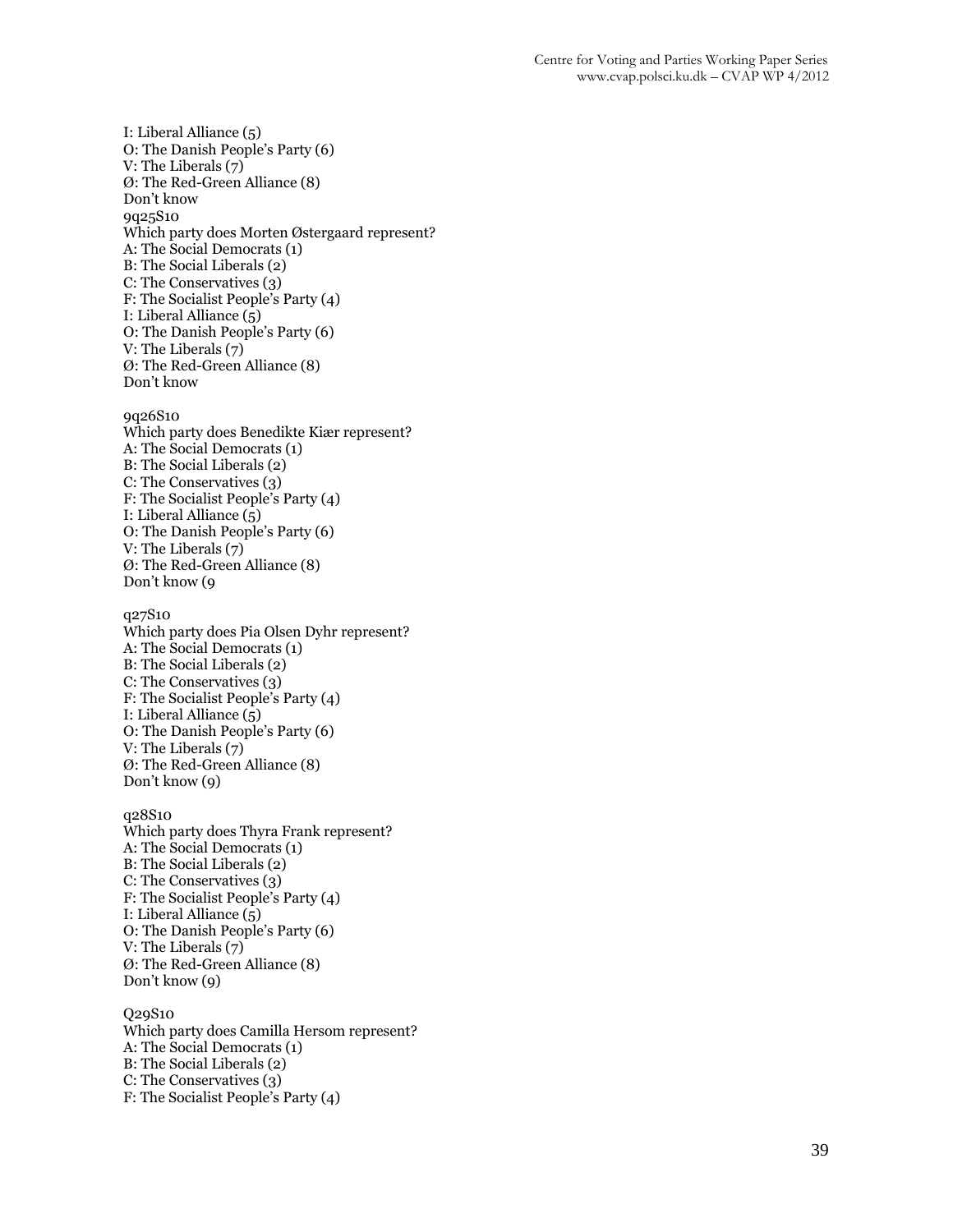I: Liberal Alliance (5) O: The Danish People's Party (6) V: The Liberals (7) Ø: The Red-Green Alliance (8) Don't know (9)

Q30S10

Which party does Kamal Qureshi represent? A: The Social Democrats (1) B: The Social Liberals (2) C: The Conservatives (3) F: The Socialist People's Party (4) I: Liberal Alliance (5) O: The Danish People's Party (6) V: The Liberals (7) Ø: The Red-Green Alliance (8) Don't know (9)

Q31S10

Which party does Helle Sjelle represent? A: The Social Democrats (1) B: The Social Liberals (2) C: The Conservatives (3) F: The Socialist People's Party (4) I: Liberal Alliance  $(\bar{5})$ O: The Danish People's Party (6) V: The Liberals (7) Ø: The Red-Green Alliance (8) Don't know (9)

Q32S10 Which party does Mette Frederiksen represent? A: The Social Democrats (1) B: The Social Liberals (2) C: The Conservatives (3) F: The Socialist People's Party (4) I: Liberal Alliance (5) O: The Danish People's Party (6) V: The Liberals (7) Ø: The Red-Green Alliance (8) Don't know (9)

Q33S10 Which party does Ellen Trane Nørby represent? A: The Social Democrats (1) B: The Social Liberals (2) C: The Conservatives (3) F: The Socialist People's Party (4) I: Liberal Alliance (5) O: The Danish People's Party (6) V: The Liberals (7) Ø: The Red-Green Alliance (8) Don't know (9)

Q34s10 Which party does Kristian Thulesen Dahl represent? A: The Social Democrats (1) B: The Social Liberals (2) C: The Conservatives (3)